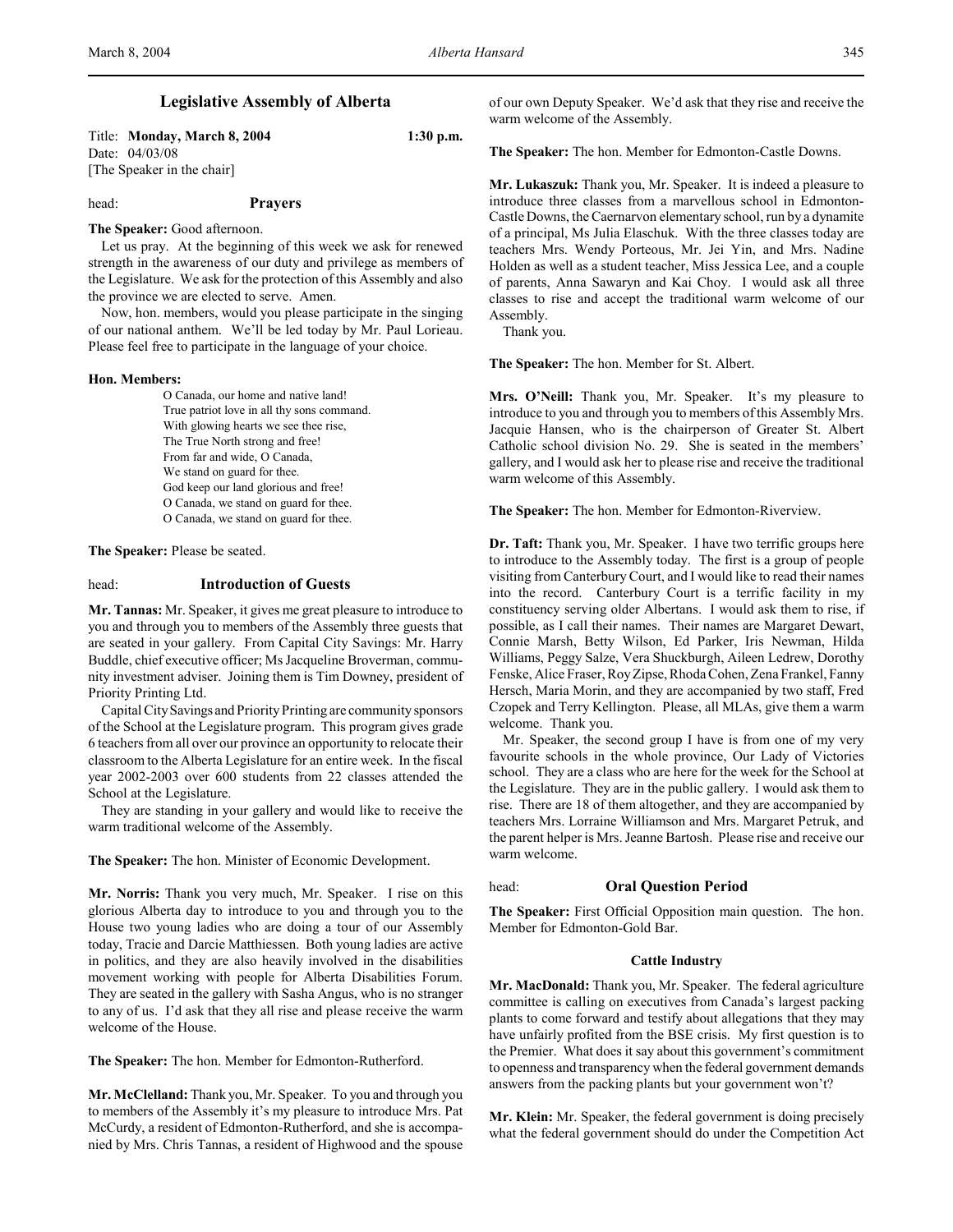and all of the hearings and procedures associated with that act. It is not the purview of the provincial government to review such matters.

There is, however, a review – and I would like to underline: there is a review – underway now by the Auditor General. As I understand it, he indicated to a meeting of deputy ministers in February of this year that he was going to undertake a review relative to food safety and financial assistance programs for BSE, or mad cow disease. So this government is doing what this government should do. The federal government is doing what the federal government should do.

**Mr. MacDonald:** Again, Mr. Speaker, to the Premier: why did the hon. Premier refer Albertans to the Competition Bureau last week given that the bureau has no power to investigate the \$400 million BSE aid package?

**Mr. Klein:** Mr. Speaker, I know that it is hard to get through to dense people, but I will repeat once again, and I would ask the hon. Member for Edmonton-Gold Bar to listen carefully. The federal government investigates price-fixing and matters of gouging or alleged matters of gouging and alleged matters of price-fixing. The federal government does that, and that's what they are investigating as it relates to the packing plants.

Our responsibility is to make sure that money we spent on behalf of the people of this province was wisely spent. The Auditor General, as I said, indicated to a meeting of deputies on February 25 that he was going to investigate such matters. The hon. Deputy Premier has written a letter to Mr. Dunn, the Auditor General, asking him to fast-track that investigation or that probe or that review, call it what you want, in order that we may clear the air in this Legislature.

## *1:40*

**Mr. MacDonald:** Again, Mr. Speaker, to the Premier: given that the Premier has stated that on March 22 and 23 there is going to be a delegation from Alberta going to Washington, D.C., and talking about how this BSE crisis has affected Alberta, will the Premier commit now to bring along some of the small producers from across this province so that they can tell their story directly to the American government as to how they have been affected by this crisis and how little they have received of the \$400 million aid package?

**Mr. Klein:** Well, Mr. Speaker, first of all, it's not a bad idea if the producers want to come along and augment what we have to say. But what is not true and what is offensive is the statement relative to this government not helping producers.

Mr. Speaker, I have a letter here, and this is one of numerous letters I have received. While the Liberals sit back here in Edmonton and whine and complain and carp and spread misinformation, we're out and about in the country finding out from farmers and ranchers and beef producers and others associated with the cattle industry exactly what they think of this government's action. This letter from the Western Barley Growers Association, signed by Douglas McBain, says:

Dear Ralph,

Quick and decisive action by the Government of Alberta to deliver financial assistance to the beef industry, was and continues to be very much appreciated. Support by you and the Caucus of the programs put forward by Deputy Premier and Minister of Agriculture, Food and Rural Development, Shirley McClellan, that were developed with consultation and endorsement of the beef industry, maintained the industry when it needed it the most.

That, to me, means more than all the carping we hear from over on that side.

**The Speaker:** That document will be tabled, and we'll try and remember that we're not supposed to use members' names in the House.

Second Official Opposition main question. The hon. Member for Edmonton-Gold Bar.

# **Electricity Deregulation**

**Mr. MacDonald:** Thank you, Mr. Speaker. Critics of the government's botched electricity deregulation scheme refuse to remain silent. The Consumers' Association of Canada in Alberta would not sign off on the Bolger report because it painted too rosy a picture of electricity deregulation. In response Alberta Energy posted a version of the Bolger report on its web site that conveniently omitted this objection, then tried to correct it when challenged. My first question is again to the Premier. Given the unparliamentary language used last week in this Assembly by certain members in response to tough opposition questions, is it government policy now to silence all its critics?

**Mr. Klein:** Mr. Speaker, no one is trying to silence any critics, including the Liberal opposition, who, by the way, do not pose intelligent questions.

I will have the hon. Minister of Energy respond.

**Mr. Smith:** Well, Mr. Speaker, that report was the property of that committee, and the report that we received was the report that we tabled. So the question would be accurately posed to the chairman or any members of the committee.

**Mr. MacDonald:** To the Minister of Energy: given that there were so many consumer complaints around electricity deregulation, why did the minister not read the early draft reports of the Bolger commission?

**Mr. Smith:** Boy, you're right; they don't ask intelligent questions.

When the report is the property of that committee, Mr. Speaker, they don't send draft reports to the minister and say: "How do you like this one? How do you like that one? Would you like us to change this? Would you like us to change that?"

I mean, surely this member knows that all you have to do is go back to the committee and ask Mr. Bolger: "What are the details of the report? What happened?" Mr. Wachowich is but one member of 20, and in fact Mr. Wachowich has been around this business a long time. He was, in fact, the member from the Consumers' Association who signed off the negotiated settlement for EPCOR in the year 2000-2001, so he's, you know, very current with the file. Perhaps the member would seek clarity and information from that particular source.

**Mr. MacDonald:** Mr. Speaker, to the same minister: given that the Bolger report calls for an independent, government-funded consumer advocate, why is this government ignoring that recommendation from the Bolger report?

**Mr. Smith:** Well, Mr. Speaker, we're not ignoring anything from the Bolger commission just as, as the member continues to talk about skyrocketing bills, we wouldn't ignore examination of his bill, should he choose to table it, to determine if in fact prices have gone up these last three months. Table your bill.

**The Speaker:** Third Official Opposition main question. The hon. Member for Edmonton-Riverview.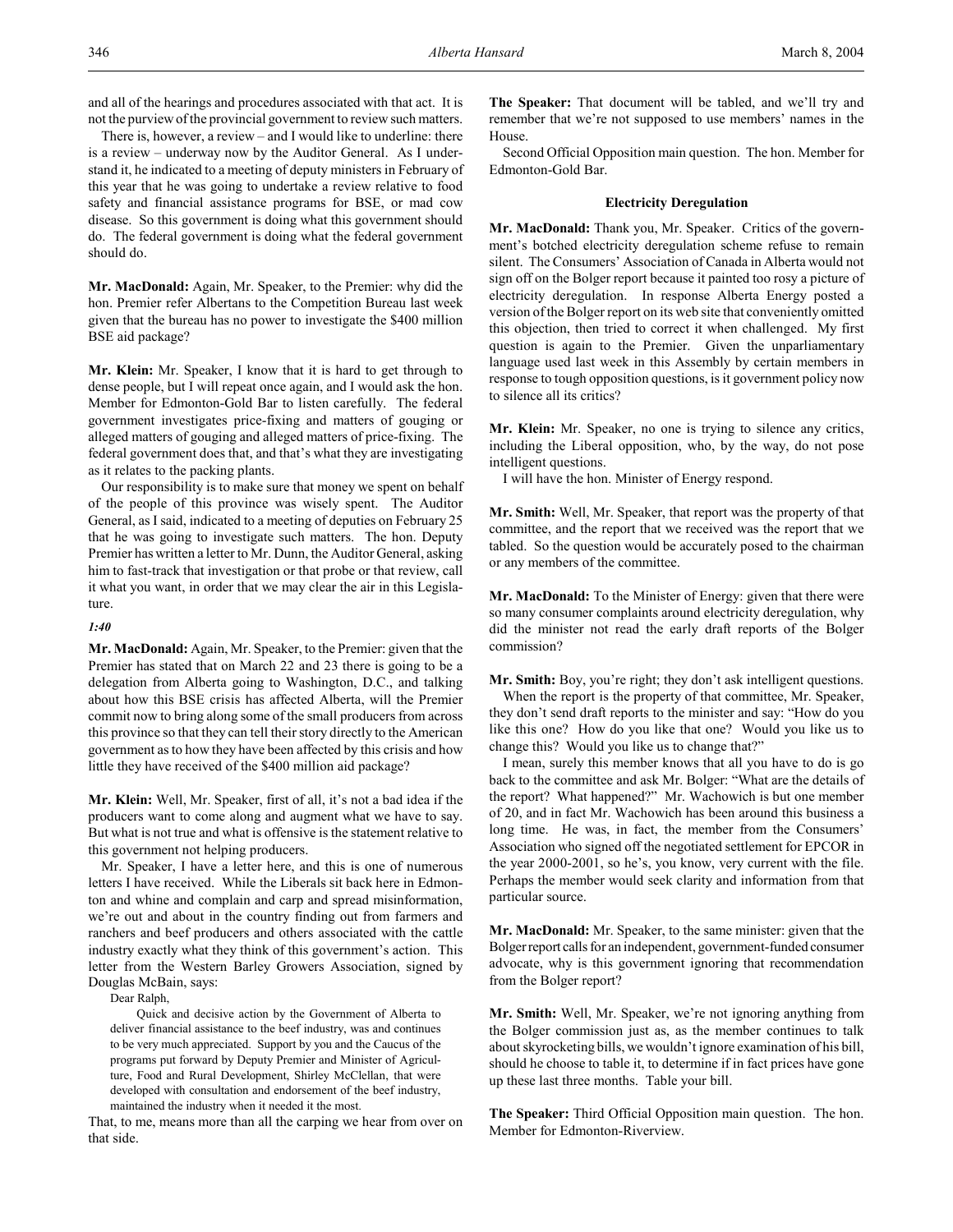# **Sour Gas Well Emissions**

**Dr. Taft:** Thank you, Mr. Speaker. Currently there's a proposal before the Energy and Utilities Board to drill six new sour gas wells on Calgary's doorstep. Last Friday the Calgary health region called on the Energy and Utilities Board to reject the project application because, in the words of the chief medical officer, it in no way adequately addresses the potential health hazards that could result from this well if an accidental release were to occur. My question is to the minister of health. Will the minister join the Calgary health region in asking for the Calgary sour gas project to be rejected?

**Mr. Mar:** Mr. Speaker, as the minister of health I'm not competent to make an evaluation of the evidence that was put before the Energy and Utilities Board. It is the appropriate role, of course, of the Calgary health region to make its submission to the EUB. We trust that the EUB will take into account all of the evidence that is put before it and will properly make a decision, but it wouldn't be appropriate for the minister of health to intervene in such a quasijudicial type of venue. Accordingly, it is properly the role of the regional health authority and properly the role of the EUB to make a decision but not for the minister of health.

**The Speaker:** The hon. member.

**Dr. Taft:** Thank you, Mr. Speaker. Well, then, does the minister have concerns about a new hospital in south Calgary being built so close to potentially lethal sour gas wells?

**Mr. Mar:** Well, again, there were a number of submissions that were made before the EUB. My understanding and my briefing, although not my first-hand knowledge, is that one of the submissions was that there was the possibility of withdrawing all of the sour gas from this field before the hospital would even be built. Mr. Speaker, I don't know whether that, in fact, is realistic or is part of the proponent's submission before the EUB.

This is a hypothetical question, Mr. Speaker, because there is no hospital there at this time, but hypothetically if there were a hospital within a certain range of a sour gas well, I would presume that the Calgary regional health authority would make that point known to the EUB. I don't know if they have made that submission to the EUB, but I would presume that they would have.

**The Speaker:** The hon. member.

**Dr. Taft:** Thank you. My second supplemental is to the Minister of Infrastructure. How has this minister addressed the dangers of sour gas in his negotiations with investors who might finance a P3 hospital in south Calgary?

**Mr. Lund:** Mr. Speaker, as I indicated on Thursday to a similar question, if in fact this whole project should go ahead as a P3 – and that will be determined through a long process – I have no idea who the investors might be. Nor would the Calgary regional health authority at this time have any idea who the investors might be. So it's pretty hard to address imaginary investors when you have no idea who they might be.

# *1:50*

**The Speaker:** The hon. minister to supplement.

**Mr. Smith:** Thank you very much, Mr. Speaker. I will be brief. I think it's important, as the member continues to spread suspicion and distrust, under the structures that we have for the appropriate and safe drilling and extraction of sour gas. This has occurred in Alberta since the mid-60s. We have a world-best record, we have world-best processes, and we have a practice of having complete and total transparency. Whether this hearing is in the city of Calgary or it's in the town of Rocky Mountain House or the town of Barrhead, it's all the same.

**The Speaker:** The hon. Member for Edmonton-Highlands, followed by the hon. Member for Edmonton-Castle Downs.

# **Cattle Industry**

## *(continued)*

**Mr. Mason:** Thank you very much, Mr. Speaker. Last week Albertans witnessed the spectacle of Conservative MLAs refusing to support a motion to investigate just where \$400 million of BSE compensation ended up and who benefited by it. By contrast, the all-party federal parliamentary committee on agriculture has decided that there are more questions than answers, and they've summoned three packers to Ottawa so they can get some answers. While Ottawa puts the matter to an all-party committee to deal with in full public view, this Premier asks his agriculture minister to investigate herself and her own programs. My question is to the Premier. Why is it that this government can't even meet the minimal accountability and transparency standards of the federal Liberal government?

**Mr. Klein:** Mr. Speaker, I answered this question. The federal government is doing precisely what the federal government ought to do, and that is to investigate allegations of improprieties, I guess, and unfair competition as it relates to the packing industry.

That is not the role of the government. The role of the government is to determine whether the \$400 million we spent on beef or BSE assistance programs was properly spent. I indicated to this Assembly that the Auditor General is or has committed – I don't know if he's undertaking the review right now – on February 25 of this year to undertake a review, an investigation, an examination, a probe, call it what you want, of the BSE funding program. So why would he depend on the Public Accounts Committee to do what he had decided to do anyway? That's what I can't figure out.

**Mr. Mason:** Mr. Speaker, given that provincial governments from Saskatchewan to Prince Edward Island have called for an investigation into the packers' operations in this country, why is this government just sitting on its duff and holding up 1-800 numbers for the Competition Bureau instead of standing up for the public of this province?

**Mr. Klein:** Mr. Speaker, we are standing up for the public of this province, but there are two agencies. We have our provincial Auditor General. This hon. member has been sitting in this Legislature daydreaming, obviously, for the last four and a half years or five years, however long he's been here – too long, obviously – because he doesn't know the procedures and hasn't taken time to learn the procedures. We investigate things that are of concern to the taxpayers of this province; i.e., was the \$400 million we spent on BSE assistance programs properly spent? The Auditor General is investigating that or has indicated that he will investigate that. That's done.

The federal government investigates issues of alleged price-fixing, gouging, unfair competition. That is their responsibility. That is their responsibility, the federal government's responsibility, and they are doing precisely what they are supposed to do.

**Mr. Mason:** Mr. Speaker, if the taxpayers of this province, the citizens of this province, are being gouged, why isn't it the govern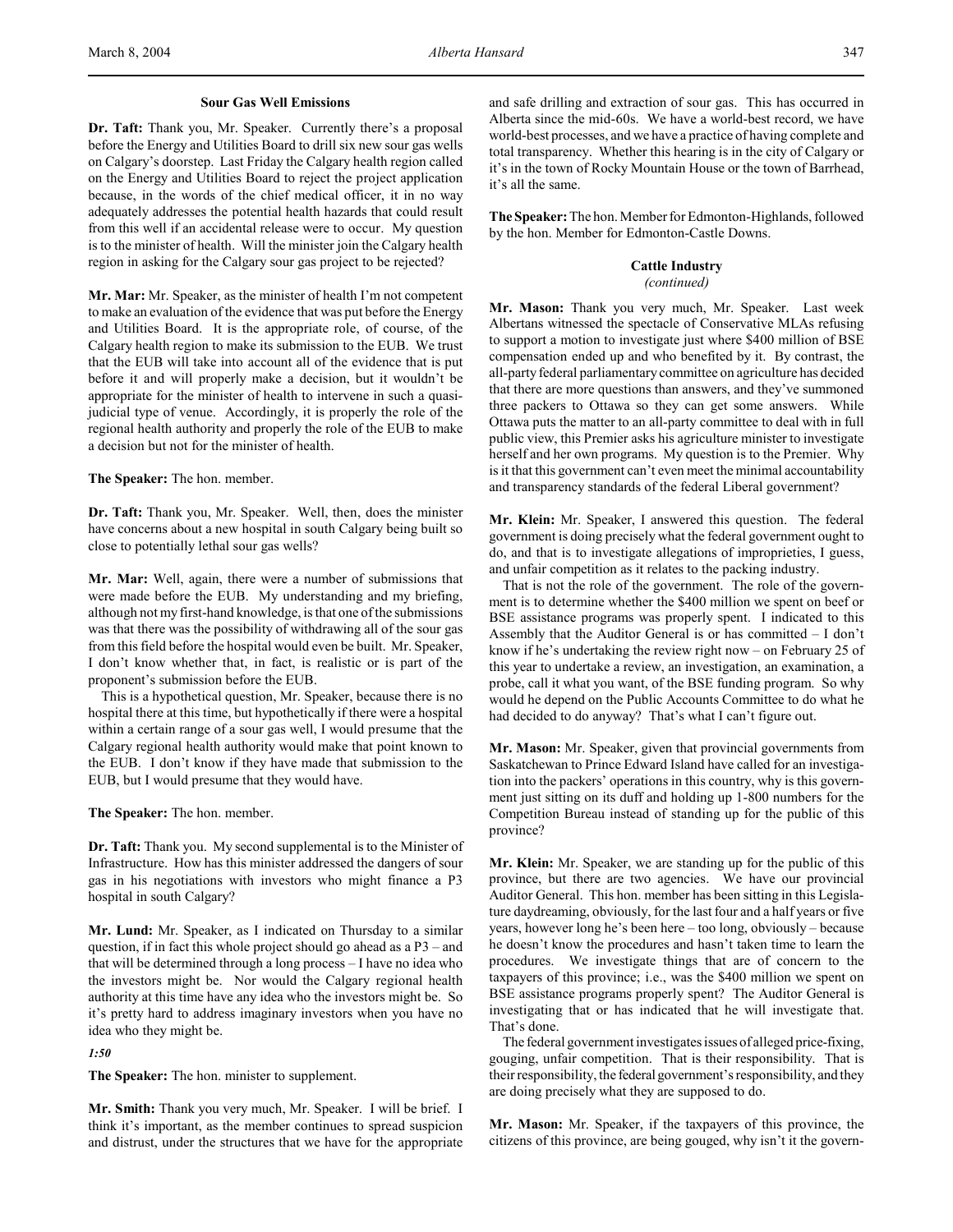ment's responsibility to make sure that not only is government money spent properly but that we're paying the right price at the supermarket?

**Mr. Klein:** Mr. Speaker, that is a matter for the federal government to investigate. My God, how many times do you have to repeat that there is an agency in place? Why would we spend taxpayers' dollars to investigate something that the federal government is already investigating? Why would we do that? The Competition Bureau and the process now going on in Parliament is the right process, and I would suggest that if the hon. member has any problems – any problems – or any allegations or any proof of the kinds of things he's been spouting off here, go down and testify before the committee.

**The Speaker:** The hon. Member for Edmonton-Castle Downs, followed by the hon. Member for Edmonton-Riverview.

#### **Mental Health Services**

**Mr. Lukaszuk:** Thank you, Mr. Speaker. The stabbing death that occurred in Edmonton-Castle Downs over the weekend and the recent shooting of a police officer have many people concerned whether the province is doing enough for individuals with mental health illnesses. My question is to the Minister of Health and Wellness. Can the minister tell Albertans what the government is doing at this time for individuals with mental health illness?

**The Speaker:** The hon. Minister of Health and Wellness.

**Mr. Mar:** Thank you, Mr. Speaker. I don't want to comment specifically on this particular case except to offer my condolences to the families involved, but what I do want to outline is what treatments are available for Albertans who are suffering from mental illness.

A patient in immediate need of help can go to an emergency department to be seen by a physician, and if the physician believes that hospitalization may be required, then that individual will get a psychiatric assessment. When a patient is discharged from the hospital, Mr. Speaker, there are contacts made with community mental health clinics to provide the follow-up care that such an individual might need.

Also, in major centres throughout the province there are available 24 hours a day seven days a week mental health crisis teams. Mobile mental health teams also work closely with the police in the event that an individual may be a danger to either themselves or to others.

Patients with less urgent need can seek help through their own physicians. They may get a prescription for medication. The physician may also recommend specific community mental health programs such as group counselling.

Finally, Mr. Speaker, the province of Alberta does offer extensive coverage for prescription drug costs, including psychiatric drugs, under the Blue Cross benefit plan. Low-income Albertans, of course, also get full or partial subsidies for their drugs.

**The Speaker:** The hon. member.

**Mr. Lukaszuk:** Thank you, Mr. Speaker. My first supplemental for the same minister: would the minister consider following the lead of B.C., Saskatchewan, or even Ontario by introducing community treatment orders in this province?

**Mr. Mar:** Mr. Speaker, mental health legislation is a complex and sometimes very controversial area of discussion. The purpose of such legislation is to try to balance the needs of an individual against the needs and rights and protection of society as a whole.

There are wide opinions, Mr. Speaker, as to whether community treatment orders are appropriate. There is a large gulf that exists between advocates for mental health. Even within the mental health community there is not a clear consensus. There are differing opinions from people: the individuals themselves who do have mental illness, their family members, physicians, and lawyers as well.

Our current mental health legislation took 11 years to develop, and that was because of these wide sets of opinions from various stakeholders. Our act does allow for the apprehension, admission, detention, and control of a person who is suffering from a mental disorder and who may present a threat to themselves or to others. But I have, Mr. Speaker, asked our Mental Health Board to look at the other jurisdictions, that the hon. member referred to, to see if community treatment options have in fact had an effect on reducing the number of these types of incidents.

I should say, finally, Mr. Speaker, that we are of course focused on integrating our mental health services into the community as recommended by the Premier's Advisory Council on Health and that regional health authorities are redoubling their efforts to ensure that this plan will be used as a framework to make improvements to mental health services in this province and their communities.

*2:00*

**The Speaker:** The hon. member.

**Mr. Lukaszuk:** Thank you, Mr. Speaker. My last supplemental, to the Solicitor General: are our police officers in this province afforded appropriate training rendering them competent to deal with mental health case issues?

**The Speaker:** We're asking for an opinion here. Solicitor General, proceed.

**Mrs. Forsyth:** Well, thank you, Mr. Speaker. I appreciate the question. When it comes to policing, dealing with mental health problems is part of officer training. The police in this province are well trained in all aspects of criminal behaviour. They come across people high on drugs; they come across people who are mentally ill; they come across incidents where people are extremely agitated. I have to say that the police in this province do a wonderful job in dealing with all these situations not knowing what's around the corner for them.

In cases of critical incidents the large municipal police services have emergency response teams with specifically trained negotiators with expertise in dealing with mentally ill or agitated people. There are four on Calgary's ERT team, five on Edmonton's ERT team, and four on Red Deer's ERT team. In the case of the RCMP, extensive training is provided to negotiators on their ERT teams for dealing with mentally ill patients.

**The Speaker:** The hon. Member for Edmonton-Riverview, followed by the hon. Member for Drayton Valley-Calmar.

## **Mental Health Strategy**

**Dr. Taft:** Thank you, Mr. Speaker. Last week when I raised a question about mental health, the Solicitor General said that she was appalled at the questions and said that I should "drop the crap." Well, this weekend another tragic fatality involving a mental health patient brings home the message that this government cannot wait any longer to implement a new mental health strategy. My question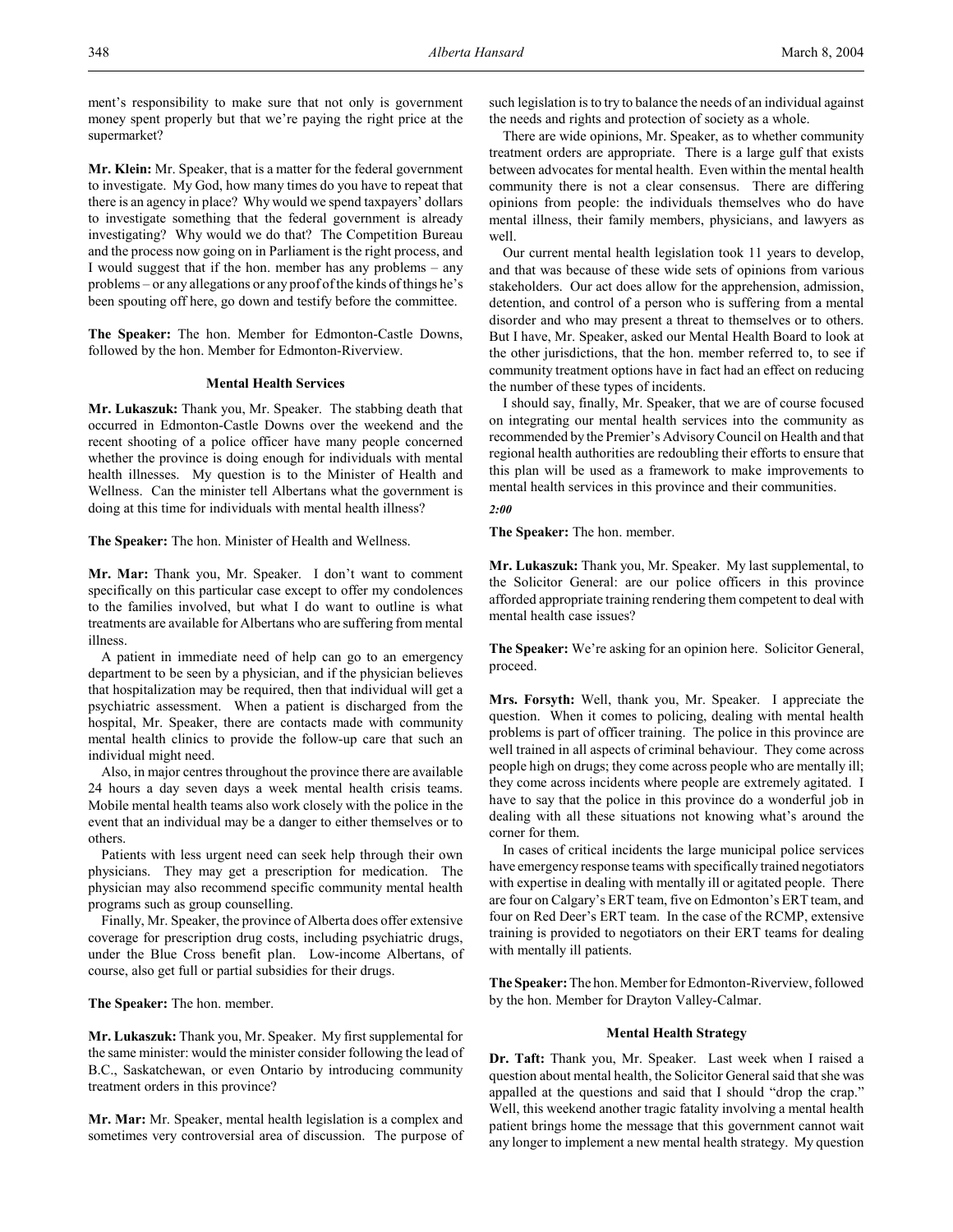is to the Premier. When will this government release the new mental health strategy, that is sitting on the health minister's desk?

**Mr. Klein:** First of all, Mr. Speaker, I don't know if the mental health strategy is sitting on the minister's desk, but I will have the minister respond.

**Mr. Mar:** Mr. Speaker, I think it's critical that we get this right as opposed to get it right away. The issue of mental health is one which is of great interest to Albertans. The consultations on this have been extensive. Right now it's in a draft stage, and it's out for discussion among stakeholders. The early response to it has been quite positive. There may be some changes that we may need to make to it, but the final of this plan has not yet been put before me or, in the words of the hon. member, on my desk.

It is not sitting on my desk, but it is part of an ongoing process by which we will develop a strong plan consistent with the efforts and the submissions of stakeholder groups ranging from psychiatric nurses here in the province of Alberta to the regional health authorities themselves; the Alberta Mental Health Board; the Alberta alliance on mental health; the Canadian Mental Health Association, their Alberta branch. These are all stakeholders that we've worked with extensively. I thank them publicly for the work and the time and the effort that they've put into it.

As I indicated in my response to the Member for Edmonton-Castle Downs, Mr. Speaker, the issue of mental health, while important, is a very complex and difficult and challenging one. That's the reason why it's important to get it right rather than get it right away. It will come forward in the spring, and if the hon. member wants more specificity on when in the spring, it'll be the spring of 2004.

**The Speaker:** The hon. member.

**Dr. Taft:** Thank you, Mr. Speaker. Well, then, given that this government has been downsizing mental health institutions for years, indeed decades, why haven't they got it right? Why haven't they got mental health services right yet?

**Mr. Mar:** Well, Mr. Speaker, we have in fact been moving in the trend from institutional care for such individuals to community treatment. But we have protected the budget. We have increased our commitment to this area. The hon. member will recall from my response to him late last week in this Assembly that we currently put almost a quarter of a billion dollars, \$240 million approximately, into mental health this year. That's an increase of about 5 per cent from the previous year.

So, Mr. Speaker, again, while we have been making the move away from institutional care into community treatment, I think that this is a step in the right direction and one that has been lauded by the mental health community. We understand that there will be a continued need for some institutional capacity at, for example, Alberta Hospital Ponoka – they do provide world-class treatment at that facility – but the overall trend is to go to treatment in the community. We're doing that, and we're providing the resources so that we can make this transition from institutional care to community care.

## **Dr. Taft:** It's not good enough.

To the Premier: given the long delays on other government reports like the corrections review and the Graydon report, how can we know that there won't be another long delay in releasing the mental health strategy report?

**Mr. Klein:** Mr. Speaker, I can't speak to the length of time it will

take to complete the report. Perhaps the hon. minister can shed some light on that.

**Mr. Mar:** Mr. Speaker, we have been working on this a long time. I confess that it is a very challenging and complex area. To ensure that we have the full support of as many stakeholders as possible – these are the stakeholders who will actually make this work. That's the reason why we need to continue to work with them, so that we reflect the input that they've had in terms of how this program should be delivered.

Now, Mr. Speaker, I have said on a number of occasions – and I repeat it for his benefit and for the benefit of Albertans – that when we look at our health care system, there are two things that loom large on our health care horizon in the next 10 to 15 years. We often look at a shorter time horizon, but in the next 10 to 15 years two areas loom large. One is the area of diabetes, which we are working on with the provincial diabetes strategy, and secondly, mental health. Both of these are critical to helping ensure that our health care system is sustainable not just for the next two years but well into the future of this province.

**The Speaker:** The hon. Member for Drayton Valley-Calmar, followed by the hon. Member for Edmonton-Ellerslie.

### **Crystal Methamphetamine**

**Rev. Abbott:** Thank you, Mr. Speaker. Recent TV news reports have highlighted the growing problem of methamphetamine manufacturing, trafficking, and addiction in Drayton Valley and along the Yellowhead highway. People in my constituency have been working hard to control the spread of this highly addictive drug. To the Solicitor General: what steps are being taken to control the substances used to make crystal meth?

**The Speaker:** The hon. Solicitor General.

**Mrs. Forsyth:** Well, thank you, Mr. Speaker. I do appreciate that question, and I want to assure everyone in this House that the Alberta government is well aware of the problem and that we're well ahead, we feel, on what we're trying to do.

Alberta is a leader across this country in dealing with meth, and in fact the hon. member's own mayor is part of our working group that we have established. We're attacking the problem, if I may say, in three different areas. First of all, I have established a crossgovernment initiative that has been very, very effective and working very hard on it.

Second, Mr. Speaker, I think that what is really important is that we've engaged the College of Pharmacists, and I have to really provide a lot of kudos to what the College of Pharmacists is doing to help us deal with this very serious situation.

Thirdly and, I think, most importantly, Mr. Speaker, is that we are pressing the federal government to tighten its laws controlling the materials used to make meth and would encourage the opposition to maybe get on the phone or write a letter to their federal relatives supporting our recommendations on making amendments to the Controlled Drug and Substances Act.

## **The Speaker:** The hon. member.

**Rev. Abbott:** Thank you, Mr. Speaker. My first supplemental is for the Minister of Health and Wellness. What treatment options and facilities are available for individuals addicted to crystal meth?

# *2:10*

**Mr. Mar:** Mr. Speaker, methamphetamine poses a serious threat to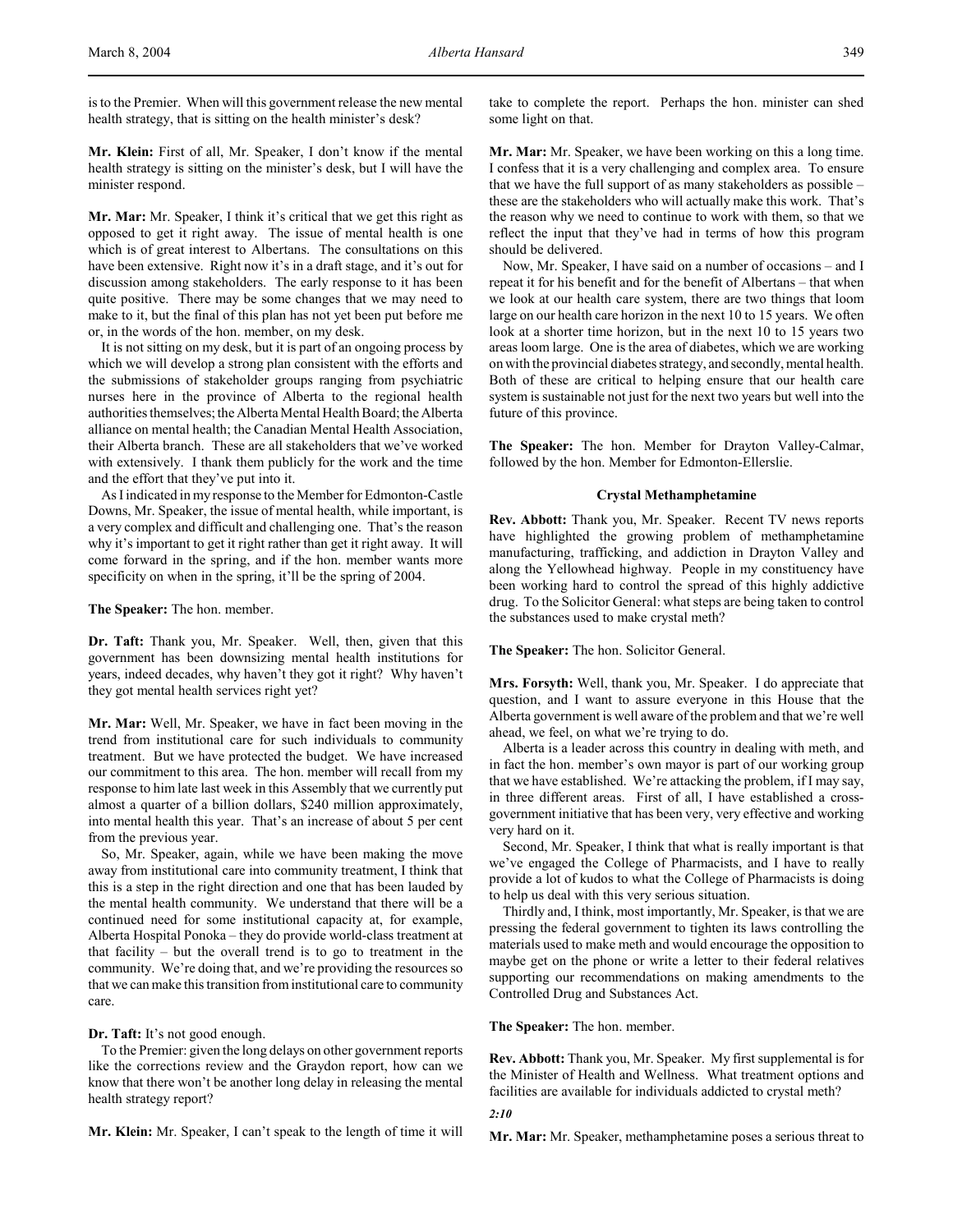the well-being of individuals who use it, it poses a serious threat to their families, and it poses a serious threat to the communities in which it is being used.

AADAC, the Alberta alcohol and drug agency, is participating in the cross-governmental initiative that was referred to by my colleague the Solicitor General. AADAC does provide treatment to methamphetamine users as part of its comprehensive treatment of a whole range of different types of substances in 49 communities throughout the province of Alberta.

Specific to methamphetamine, Mr. Speaker, services include counselling, parent consultations, and referral to intensive or residential treatments. I think it's important to note that crystal meth, or methamphetamine, is often a drug that's used with other drugs, so sometimes varying types of treatment are required.

AADAC is also working very closely with the hon. member's community of Drayton Valley and also in places like Hinton, Edson, the Yellowhead corridor, and Camrose, among others, where methamphetamine has particularly been identified as being a significant problem.

**The Speaker:** The hon. member.

**Rev. Abbott:** Thank you, Mr. Speaker. My final question is also to the same minister. Given that these seem to be the highly concentrated problem areas, are there any plans to build more treatment facilities for this growing problem?

**Mr. Mar:** Mr. Speaker, we have no such plans at this time except to make the commitment that we will continue to monitor this particular situation and be prepared to take any additional action that's required. We are addressing the problem of methamphetamine use by offering treatment and support to those who need it and by working with communities to let them know about the dangers of this particular drug, which are significant.

AADAC data shows that amphetamine and stimulant use, which includes methamphetamine, is a concern to about 8 per cent of all the clients receiving addiction treatment by AADAC. Clients who access AADAC services for methamphetamine, again, as I said, Mr. Speaker, often experience problems with multiple use of drugs. Outpatient counselling services are available in 25 AADAC offices located throughout the province. Adults can be referred to AADAC detoxification residential treatment services in the cities of Grande Prairie, Edmonton, Calgary, and Claresholm.

**The Speaker:** The hon. Member for Edmonton-Ellerslie, followed by the hon. Member for Banff-Cochrane. [applause]

The hon. member has the floor.

**Ms Carlson:** Thank you, Mr. Speaker. I'd like to thank all members from all sides of this Assembly who helped me and supported me in this nomination bid, and for those who didn't, what can I say? Thank you.

## **Sour Gas Well Emissions** *(continued)*

**Ms Carlson:** Mr. Speaker, speaking of – and I quote the Minister of Energy from March 3 – "spreading confusion and misinformation and talking about something that they really don't know the effects of," last week the Minister of Energy said, "Since the 1982 Lodgepole blowout . . . there has never been a civilian fatality from sour gas management in this province." My first question is to the Minister of Energy. Why isn't the minister aware that in January of this year a 35-year-old male worker employed as a contract operator was overcome by H<sub>2</sub>S gas resulting in fatal injuries and of the death of a Caroline man who was able to penetrate a sour gas facility in April 2002 and caused a high-pressure release of hydrogen sulphide?

**Mr. Smith:** Well, Mr. Speaker, the member talks about people from or who are employed in the industry, and that's, in fact, who are at most risk. I admire all Albertans who work with sour gas and are able to make it the safe type of product that it is.

Mr. Speaker, I would direct the member to a very good article in the *Calgary Herald* this weekend by a gentleman by the name of David Yager, who is a veteran oil patch writer and safety analyst, who starts the article off with, "You can drill these wells in my backyard for all I care."

**Ms Carlson:** Mr. Speaker, both of those deaths were civilian.

To the Minister of Municipal Affairs: since the Minister of Energy speaks of Caroline as having "some of the world's best handling equipment," how could it have taken six and a half hours to discover and contain a sour gas leak that occurred there as recently as March 2003?

**The Speaker:** The hon. minister.

**Mr. Boutilier:** Thank you, Mr. Speaker. I think that with the preamble relative to the information, the situation, it's important to note that every municipality in this province has an emergency operation plan that they execute. They work with the Ministry of Environment as well as with Energy and first responders, or local emergency officials. I want to say without any fear of contradiction that these first responders do an excellent job in representing and protecting Albertans at large.

**The Speaker:** The hon. member.

**Ms Carlson:** Thank you. To the same minister: if the proposed wells in the Calgary region are approved, how can this ministry assure residents in the emergency planning zone that they won't be exposed to sour gas for hours on end, as occurred in Caroline?

**The Speaker:** The hon. minister.

**Mr. Boutilier:** Thank you, Mr. Speaker. As was indicated earlier this afternoon, this is in front of the board. The board is hearing stakeholders' input from all walks, every particular stakeholder who has expressed an interest. I'm not in a position to evaluate the decision they will make, but I can assure all Albertans that every single effort in terms of protecting Albertans will be taken, is taken during these hearings that are a quasi-judicial body.

**The Speaker:** The hon. minister to supplement.

**Mr. Smith:** Well, you know, it's always good to do a little research on the application, Mr. Speaker, and actually do a little research on the past. The Sundre gas leak, the one that I believe the member is referring to, was known almost instantaneously, I believe. Secondly, there's a process called ignition. They make a decision to ignite sour gas fumes that start to escape, and that immediately ensures that no sour gas emissions are then spread to the individuals in the emergency planning area. Really, I think it's important to encourage the member to get up to date with the handling of sour gas in this worldbest jurisdiction.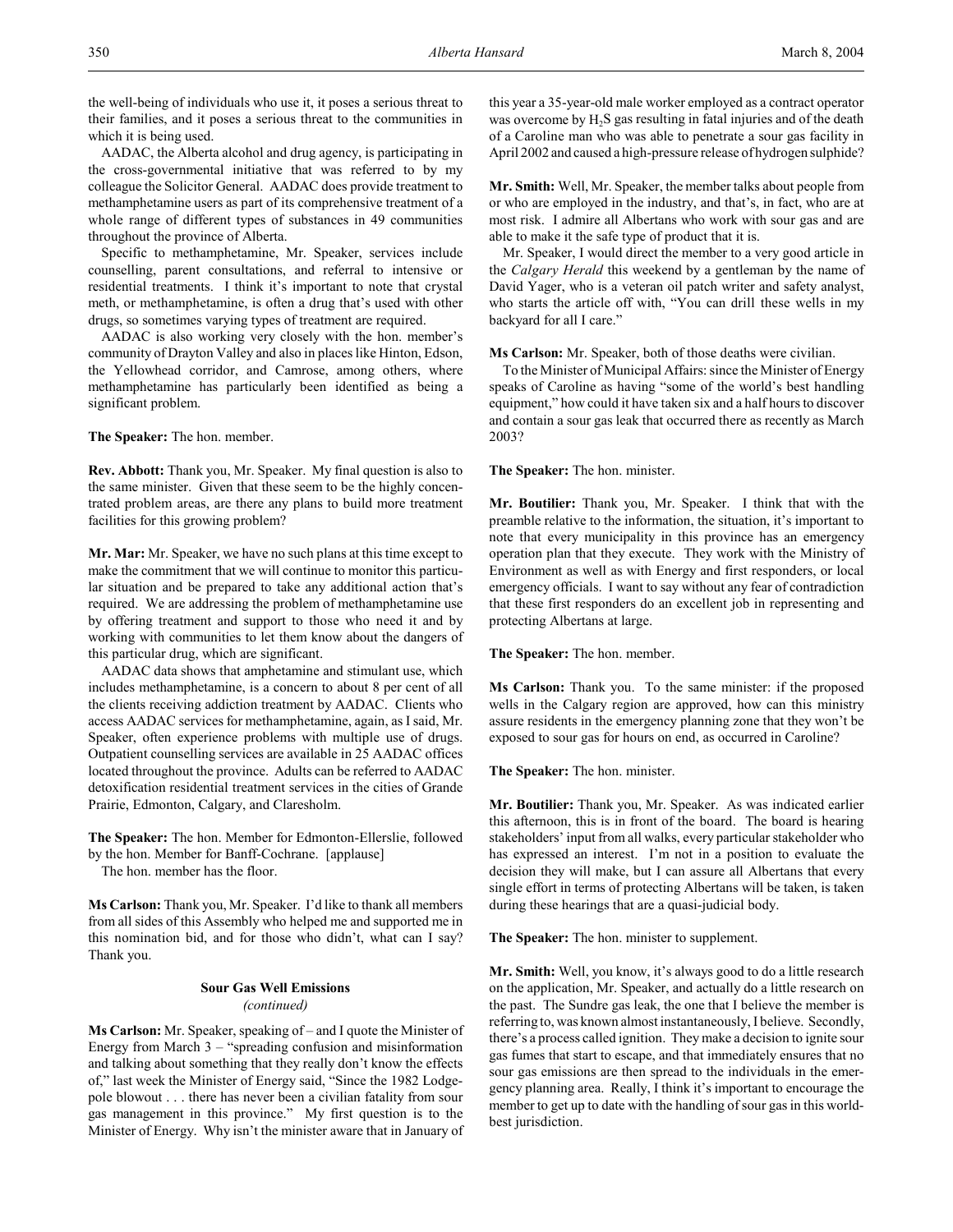#### **National Avalanche Centre**

**Mrs. Tarchuk:** Mr. Speaker, during the winter of 2002-2003 29 people died in avalanches across Canada. Twenty-four of these occurred in British Columbia with nearly one-half of the fatalities Albertans and one-third foreign tourists. In the wake of these fatalities the Canadian Avalanche Association is recommending the creation of a national avalanche centre. My question is for the Minister of Community Development. Could the minister tell us what he is doing in response to this recommendation?

**Mr. Zwozdesky:** Well, Mr. Speaker, I have received the proposal, and I am reviewing that. It arose, essentially, as a result of a review of avalanche safety programs in the province of British Columbia, and it was conducted by the British Columbia government itself. Unfortunately, no input was sought from the province of Alberta with respect to this particular development proposal. Nonetheless, avalanche safety is a very serious matter here for our government and for Albertans, and as soon as I complete that review of the recommendations, we'll see what possible further steps might be taken.

**The Speaker:** The hon. member.

**Mrs. Tarchuk:** Thank you. To the same minister: given that this centre would be located in British Columbia, will you be considering funding it?

**Mr. Zwozdesky:** Well, Mr. Speaker, I would of course prefer to consider this from the standpoint of possibly seeing a commitment of funds made to some kind of a satellite office at least in the province of Alberta; in other words, funds of the Alberta taxpayer being used to fund something in our province for individuals. I should say, however, that I don't know yet what the extent of our involvement will be or if we will be making that commitment, because there are a number of ministries that this particular issue references and affects. We do spend approximately \$90,000 already through Community Development monitoring avalanche safety programs in our province at this time.

**Mrs. Tarchuk:** Lastly, to the same minister, I'd ask if there's anything further that the government of Alberta can do to help increase avalanche awareness and safety.

**Mr. Zwozdesky:** Mr. Speaker, Community Development is actively involved in the Kananaskis area, which is provincially managed, and we have one of the very best provincial avalanche monitoring systems anywhere in the country. We're already doing a lot from the monitoring point of view, from the information and communications point of view, and also from our involvement with search and rescue missions. We're also involved, where circumstances warrant, with the safe discharge of explosives to trigger avalanches when there's no one around, obviously, and certainly more can and perhaps should be done. But we do have a partnership already with the Canadian Avalanche Association and with Parks Canada.

So as this proposal moves through the process here, we will continue to keep the member and all members and Albertans updated in that regard.

## *2:20* **Reviews by Solicitor General's Department**

**Ms Blakeman:** Mr. Speaker, the Solicitor General seems fond of the water torture method of releasing information, one drop at a time, but taxpayers, provincial corrections staff, police, and others would like to see the full corrections review, the complete victims of crime

consultation report, and the standards for provincial policing with its implementation plan. Albertans have paid for all three reports, and we cannot monitor the government's progress without them. My questions are to the Solicitor General. When are taxpayers going to see the complete corrections review that they paid for?

**The Speaker:** The hon. Solicitor General.

**Mrs. Forsyth:** Thank you, Mr. Speaker. I've had that question before, and I would refer the hon. member to *Hansard*. The Member for Edmonton-Castle Downs asked me the same question.

Mr. Speaker, I'm not going to make excuses for the delay for my department or for the minister responsible. When you have people who have gone out and worked very hard collecting evidence and providing you with recommendations like the corrections committee did, there are budget implications to it. I will be proceeding after the budget is released later on this month.

**Ms Blakeman:** Again to the Solicitor General: given that the Auditor General stated in his report that "public safety could be at risk" until the Solicitor General implements the plan for provincial policing standards, when can we expect that plan?

**Mrs. Forsyth:** As I've indicated before, Mr. Speaker, the standards that the hon. member is referring to in regard to policing standards will be done at the end of the year. Our fiscal year-end is the 31st of March, and it will be done.

**Ms Blakeman:** In two weeks. Really?

The final question, again to the Solicitor General: why have we seen nothing at all about the victims of crime consultation headed by the Member for Calgary-Shaw?

**Mrs. Forsyth:** Again, Mr. Speaker, when you have a committee going out and doing a bunch of work for you, they come back with recommendations. In regard to the recommendations that they bring forward, there are usually budget implications. I felt that it was best to be able to deal with those when we could provide the recommendations with the dollars to follow them.

If the hon. member will be patient, we have got very good news for the people in this province in regard to the reviews that I've undertaken, and I ask her to be patient like the people who have worked on the committee and like Albertans have.

**The Speaker:** The hon. Member for Edmonton-Strathcona, followed by the hon. Member for Calgary-Fort.

### **Cattle Exports**

**Dr. Pannu:** Thank you. Mr. Speaker, last week's decision by the U.S. Department of Agriculture to reopen a comment period for resuming Canadian live cattle exports is a welcome development. However, for this government to put all its bets on a quick reopening of the border is a high-risk strategy, especially when it gets caught in the middle of American presidential election politics. That is why the Premier's recent admission that there is no contingency plan should the border remain closed is bad news. My question is to the Minister of Agriculture, Food and Rural Development. Given that political posturing could keep the border closed until after the U.S. election in November, why does the government have no contingency plan should the border remain closed to live cattle exports for an extended period?

**Mrs. McClellan:** Mr. Speaker, it's possibly a matter of semantics. As I've explained in this House, the round-table that covers all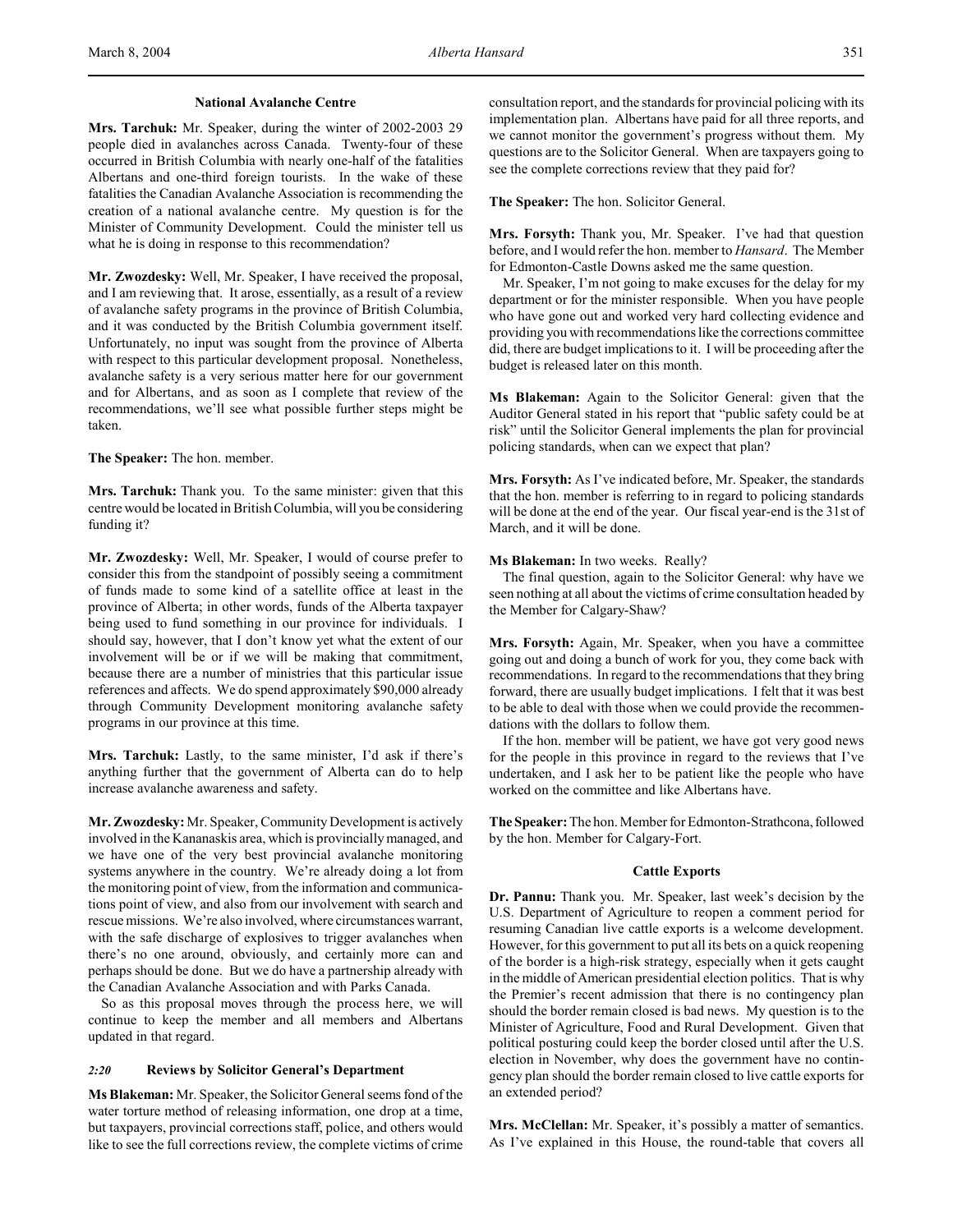I'm pleased that the hon. member is aware that there are some uncertainties out there and that we have to look at those uncertainties. I'm not sure I concur with the full reasons for the uncertainties, but there are uncertainties out there. We're very pleased that the comment period has been reopened. We're very pleased that rule making includes all ages of animals, and we will be working with the federal government and, obviously, making a comment on our industry's behalf.

So, Mr. Speaker, the plans that we've had in place, which, in fact, have worked – we still have an industry, which means a great deal to every community in this province, not just the rural communities – I think state very clearly that the work that the industry has done with us in meeting this issue head-on for the last 10 months and some is continuing. The beef recovery plan that the industry has worked on involves the short term, which is the immediate, and it involves what they would want the industry to look like in five years or expect it to look like in five years, and I'm sure that's what the hon. member would want to see happen.

**Dr. Pannu:** Should the border not open until after the presidential election, does the minister have a contingency plan, and what is it and will she table it in the House?

**Mrs. McClellan:** Well, Mr. Speaker, there are, as I said, a lot of ifs and there are uncertainties. I am, I guess, dealing from a more positive note. I have, I think, great reason to be optimistic. We have made significant progress in dealing with this issue. No other country that I know of in the world that has experienced BSE has had a border opening in seven months. That's what has been accomplished here, and that's what has been accomplished by working with what is our largest trading partner, particularly in the beef area but in others.

The work on the recovery plan, Mr. Speaker, is not at a stage that it could be presented. It is a plan that's being worked on by the whole industry, but I would be pleased to do that at the time that it's completed.

**The Speaker:** The hon. member.

**Dr. Pannu:** Thank you, Mr. Speaker. Is the minister, then, admitting that she has no contingency plan at this time?

**Mrs. McClellan:** Well, Mr. Speaker, I don't know how I could make it any more clear. Since the first week of January we've been meeting with the industry, since the second BSE incident, which happened to be in the U.S., and with the industry have been developing a number of scenarios to deal with these issues. It is in a developmental stage. The industry is committing to do this.

There is a difference philosophically, I know, between the hon. member and this government and this minister. This is what the difference is. I would gather from the hon. member's comments that he would believe that government is the right vehicle to make decisions for the cattle industry. Well, you know what, Mr. Speaker? We don't agree with that. We agree with partnerships. We agree with working with the industry, and the success of that work is before us today. We have an industry, albeit under stress and duress, because the plans that we put in place to carry this industry through were made with the wisdom of the industry, not dictated by government.

**The Speaker:** Hon. members, in 30 seconds I'll call upon the first member.

Hon. members, before I call upon the first of six hon. members to participate in Recognitions, might we revert briefly to Introduction of Guests?

[Unanimous consent granted]

| head: $2:30$ | <b>Introduction of Guests</b> |
|--------------|-------------------------------|
|              | <i>(reversion)</i>            |

**The Speaker:** Well, I'm just delighted to see that he's okay after his exploits on the weekend. The hon. Member for Calgary-North Hill.

**Mr. Magnus:** Thank you, Mr. Speaker. It's a real pleasure for me to be able to stand here. I'd like to thank the House for the unanimous consent on this introduction. We have some people in our gallery that I'm intimately familiar with, and so are most of the MLAs in this Legislature as well as every single Albertan that exists out there today, if not now, into the future. Unfortunately, I had occasion to use them last night, and they were fabulous, not these particular officers, but I would like to introduce them.

The first is Gord Colwell, the president of the Alberta Fire Fighters Association. I'd ask him to rise. The second is Dale McLean, first vice-president of the Edmonton firefighters association, as well as Greg Holubowich, who is also a first vice-president with the Edmonton fire association. The last person – we've met in the past – is a very nice lady who is the prevention and public educator. She's an EMT and a paramedic, and her name is Brenda Hardy-Reader. I'd ask that this Assembly give them a warm welcome.

**The Speaker:** The hon. Member for Edmonton-Centre.

**Ms Blakeman:** Thank you very much, Mr. Speaker. I'd like to introduce to you and through you to all members of the Assembly the always curious and most welcome guests that we have with us today in the public gallery from NorQuest College. This group is always very curious about parliamentary process, and I know that they enjoy their tours through here. They're accompanied today by their teachers and group leaders Brenda Chwyl, Judy Dobbs, and Gordon Heffel. I would ask them all to please rise and accept the warm welcome of the Assembly.

head: **Recognitions**

**The Speaker:** The hon. Member for Calgary-Shaw.

## **International Women's Day**

**Mrs. Ady:** Thank you, Mr. Speaker. I am a woman. [interjections] I know you don't believe it. I rise today to recognize International Women's Day as we celebrate the many achievements of women in Alberta and elsewhere. This year's theme, She's on a Role, recognizes the momentum behind women's issues and reminds us of the progress being made.

Last September our Minister of Community Development hosted his counterparts from across the country. As ministers responsible for women's issues, they released a document called Workplaces That Work.

Since 1977, when the United Nations established March 8 as International Women's Day, we have dedicated this day to address the challenges facing women and to consider future steps to enhance the status of women and to celebrate the gains made. I ask all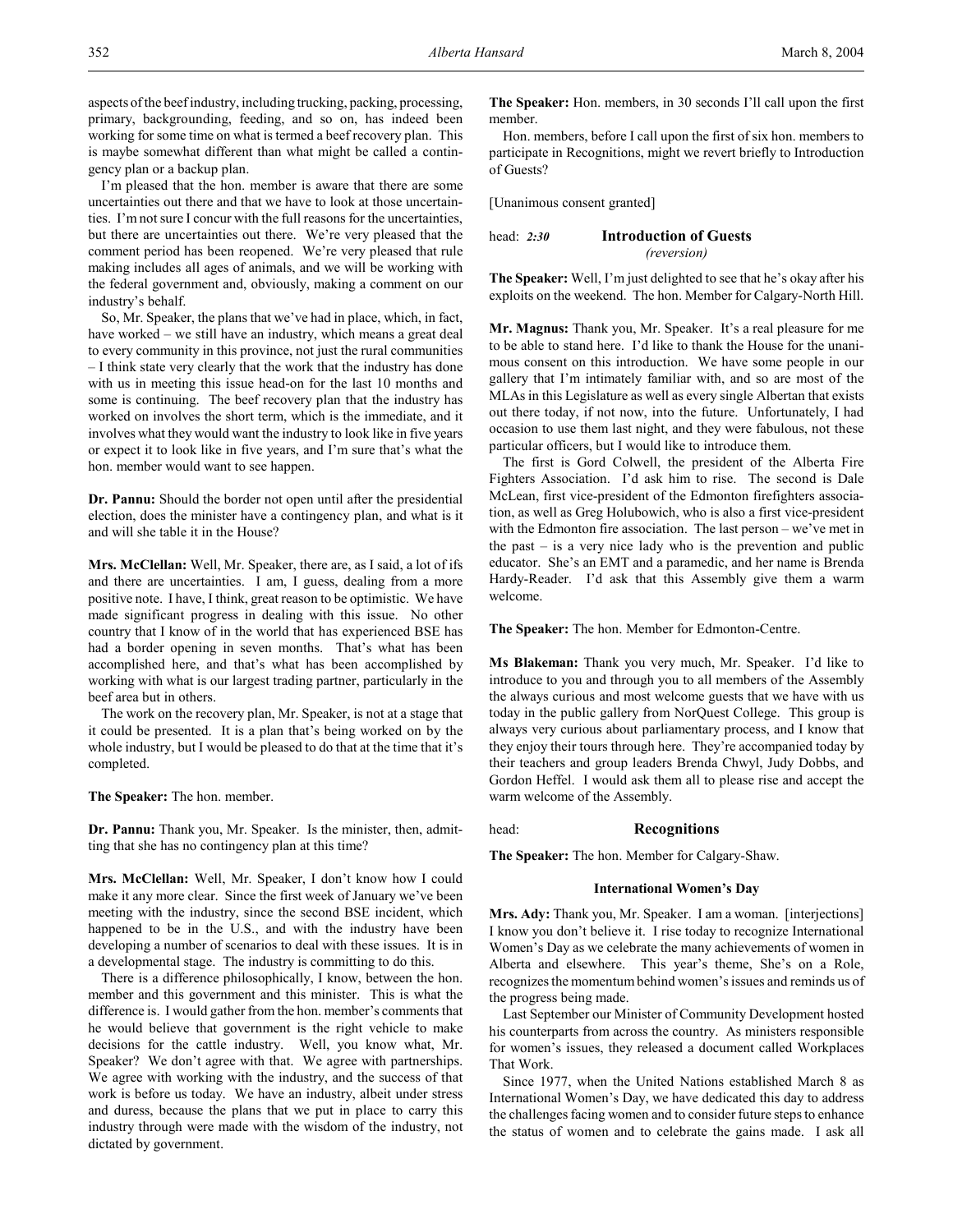Albertans to join me and our minister in acknowledging the achievements of women in Alberta and around the globe.

Thank you, Mr. Speaker.

**The Speaker:** The hon. Member for Edmonton-Centre.

#### **International Women's Day**

**Ms Blakeman:** Thank you very much, Mr. Speaker. As a feminist and an elected member of this Assembly, it is my pleasure to rise and recognize today as International Women's Day. We recognize women divided by ethnic, linguistic, political, and economic differences but united by decades of struggle for representation, equality, justice, and peace.

Sadly, women are not even halfway to equal when it comes to political representation. Today women make up only 20 per cent of elected officials. Seven years ago it was 27 per cent. In the next year Albertans will be called to the polls to elect representatives to three levels of government. A woman's place is at the table, in the boardroom, on the factory floor, in the Assembly, wherever she wants to be. Political parties, media pundits, politicians must work to create an atmosphere where women can visualize and then actualize their participation in politics and stand for political office. In 2004 decreasing representation for women in this Assembly, municipally, or federally is simply not acceptable.

Thank you.

**The Speaker:** The hon. Member for Wetaskiwin-Camrose.

## **Movie Filming in Wetaskiwin**

**Mr. Johnson:** Thank you, Mr. Speaker. I rise today to congratulate the city of Wetaskiwin for being chosen as the site of a Hollywood movie filmed recently. Wetaskiwin was selected because of its historic downtown with its impressive old buildings. Film crews were particularly taken with the grandeur of the old courthouse with its amazing architecture and preserved courtroom. It was especially exciting for the citizens to see the filming crew use these old historic buildings in Wetaskiwin, especially the old courthouse. The city of Wetaskiwin is well known for valuing our Alberta heritage and working hard to retain it for future generations.

The movie *Santa's Slay*, directed by David Steiman and starring wrestling superstar Bill Goldberg, will be released sometime before Christmas 2004 in theatres across North America. My constituents and I salute Wetaskiwin for this latest exciting event of movie magic that took place on their historic main street in February.

#### **Arctic Winter Games**

**Mr. Broda:** Mr. Speaker, this week the 18th Arctic Winter Games in Fort McMurray came to an end. Held biannually, this international sport festival attracted 2,000 athletes, coaches, and officials from communities north of the 55th parallel. It was a grand celebration of participation in sports for northern athletes and a chance for them to interact with people from different cultures.

Today I want to recognize Team Alberta North and its 351 athletes, coaches, managers, and mission staff who participated. Team Alberta North had its best showing ever and finished first overall with a total of 137 ulus, or medals: 50 gold, 50 silver, and 37 bronze.

Our athletes impressed everyone, and in doing so, they continue a rich legacy of hard-working and determined young Albertans. I'd invite everyone to join me and the Minister of Community Development in congratulating the athletes, coaches, volunteers, staff,

parents, and family members who took part in these games. Thank you.

**The Speaker:** The hon. Member for Calgary-Mountain View.

#### **University Volleyball Teams**

**Mr. Hlady:** Thank you, Mr. Speaker. I rise today to recognize two outstanding women's and one outstanding men's volleyball teams from Alberta. The University of Calgary Dinos women's volleyball team captured the 2004 Canadian Interuniversity Sport national championship, defeating the University of Alberta Pandas in the final in Saskatoon on Saturday afternoon three games to one.

Calgary's Amanda Moppett was named most valuable player of the tournament, and Calgary's Joanna Niemczewska was named CIS player of the year in women's volleyball. Moppett was the player of the game in both the CIS semifinal and championship final match. Moppett had a kill percentage of 32 per cent in the three matches during the tournament. Calgary was ranked number one the entire season except for one week and finished the season with an overall record of 32 wins and five losses. The team is coached by native Calgarian Kevin Boyles, who has committed himself over the last several years to building a championship team and organization.

Mr. Speaker, I would also congratulate both U of A volleyball teams that represented Alberta extremely well, bringing two silver medals back to the U of A. Congratulations to all three Alberta teams, the players, the coaches, and training staff on representing their schools and province so well.

**The Speaker:** The hon. Member for Edmonton-Riverview.

#### **Canterbury Foundation**

**Dr. Taft:** Thank you. Mr. Speaker, Canterbury Foundation is a notfor-profit organization that in September of this year will be celebrating 30 years of providing supportive housing and care services to Edmonton seniors. Since 1974 Canterbury Court has been one of the city's leading seniors' facilities, providing a high level of service and care to its residents.

Canterbury Manor, a self-contained seniors' residence opened in September 1992, continues through this day to be one of Edmonton's most highly regarded and popular seniors' residences. In 1997 the foundation, in a bold and visionary initiative, opened Canterbury Lane, a 20-unit special care program for residents with Alzheimer's and similar dementia, the first of its kind in the city. Today over 300 Edmontonians call Canterbury their home.

This is a caring and visionary organization. Canterbury Foundation has a proud history, and its vision for the future continues to evolve as it strives to meet the changing needs of Edmonton's seniors.

Thank you.

#### head: *2:40* **Presenting Petitions**

**The Speaker:** The hon. Member for Calgary-Lougheed.

**Ms Graham:** Thank you, Mr. Speaker. As chair of the Standing Committee on Private Bills I beg leave to present the following petitions that have been received for private bills under Standing Order 93(2): number one, the petition of St. Mary's College for the St. Mary's College Amendment Act, 2004; number two, the petition of Sister Ann Murtagh and Sister Mary Anne Mulvihill for the Sisters of Charity of St. Louis of Medicine Hat Act Repeal Act; number three, the petition of Paul Reich, Randy Holt, William Dyck,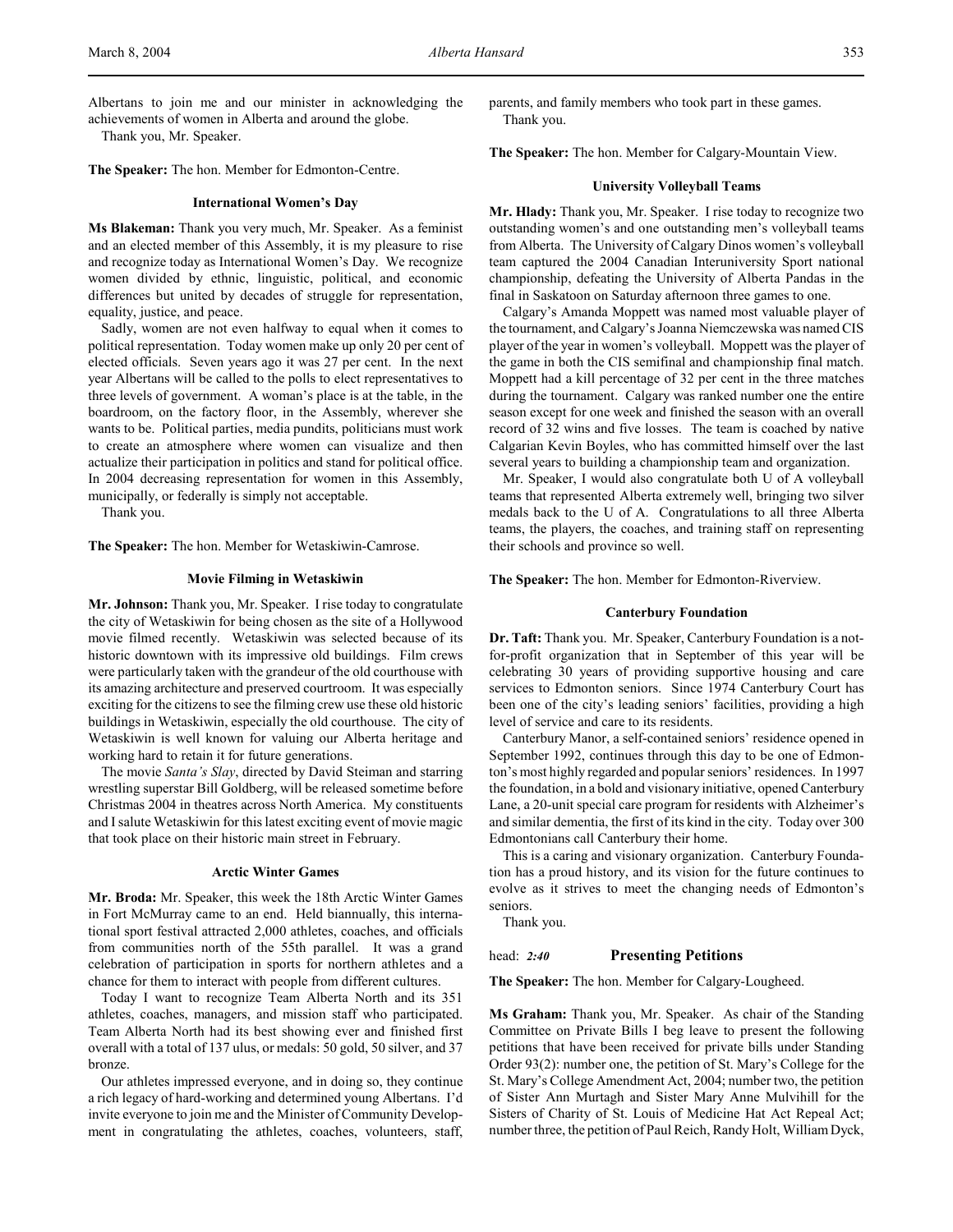Alberta.

Gordon Setterlund, Verdon Kerr, James Blair, Kathryn Wall, and Dennis Traverse for the Living Faith Bible College Act; number four, the petition of Northwest Bible College for the Northwest Bible College Amendment Act, 2004; number five, the petition of Brooklynn Rewega, an infant, by her legal guardian and father, Doug Rewega, for a private act that will grant an exception to the law that provides for maternal tort immunity for prenatal wrongful conduct.

## head: **Introduction of Bills**

**The Speaker:** The hon. Member for Leduc.

# **Bill 17**

# **Agricultural Operation Practices Amendment Act, 2004**

**Mr. Klapstein:** Thank you, Mr. Speaker. I rise today to request leave to introduce Bill 17, the Agricultural Operation Practices Amendment Act, 2004, for first reading.

This bill and new amendments will add clarity to technical changes on how the Natural Resources Conservation Board administers the act, on the role of municipalities, and for confined feeding operations who are looking at changes to their operation.

[Motion carried; Bill 17 read a first time]

**The Speaker:** The hon. Government House Leader.

**Mr. Hancock:** Thank you, Mr. Speaker. I'd move that Bill 17 be moved onto the Order Paper under Government Bills and Order.

[Motion carried]

**The Speaker:** The hon. Minister of Justice and Attorney General.

## **Bill 18 Maintenance Enforcement Amendment Act, 2004**

**Mr. Hancock:** Thank you, Mr. Speaker. I rise to move first reading of Bill 18, the Maintenance Enforcement Amendment Act, 2004.

This new legislation will provide the Alberta maintenance enforcement program with additional tools to encourage compliance with court-ordered maintenance payments. The program, as all members know, provides an essential service to single-parent and low-income families by working to collect all of their court-ordered support payments. Many of the new provisions in the bill address debtors who continually fail to pay their court-ordered support, and we hope that with changes to the legislation the program will be even more effective.

Thank you, Mr. Speaker.

[Motion carried; Bill 18 read a first time]

**The Speaker:** The hon. Member for Calgary-North Hill.

## **Bill 207 Traffic Safety (Emergency Vehicle) Amendment Act, 2004**

**Mr. Magnus:** Thank you again, Mr. Speaker. I request leave to introduce Bill 207, the Traffic Safety (Emergency Vehicle) Amendment Act, 2004.

The purpose of Bill 207 is to reduce the number of injuries and deaths of police officers, firefighters, and emergency medical professionals on Alberta's roadways. The regulations set forth in this legislation will help to ensure that individuals operating a motor vehicle do not collide with a stopped emergency vehicle or endanger any person outside the emergency vehicle.

Thank you, Mr. Speaker.

[Motion carried; Bill 207 read a first time]

# **Bill 208 Emblems of Alberta (Official Gemstone) Amendment Act, 2004**

**Mrs. O'Neill:** Mr. Speaker, I request leave to introduce Bill 208, the Emblems of Alberta (Official Gemstone) Amendment Act, 2004. This bill seeks to adopt ammolite as the official gemstone of

[Motion carried; Bill 208 read a first time]

**The Speaker:** The hon. Member for Drayton Valley-Calmar.

#### **Bill 209**

### **Insurance (Demerit Offences) Amendment Act, 2004**

**Rev. Abbott:** Thank you, Mr. Speaker. I request leave to introduce a bill being Bill 209, the Insurance (Demerit Offences) Amendment Act, 2004.

Bill 209 would protect drivers from paying higher insurance premiums for having committed a demerit offence more than two years prior to the date, making it illegal for insurance companies to penalize drivers for demerit offences or demerit points which occur more than two years prior to an application for or renewal of insurance coverage. In other words, Mr. Speaker, it brings the Insurance Act in line with the Traffic Safety Act.

[Motion carried; Bill 209 read a first time]

**The Speaker:** The hon. Member for Calgary-Lougheed.

## **Bill 210 Matrimonial Property (Division of Property on Death) Amendment Act, 2004**

**Ms Graham:** Thank you, Mr. Speaker. I do request leave to introduce a bill being Bill 210, the Matrimonial Property (Division of Property on Death) Amendment Act, 2004.

This bill would allow the surviving spouse of a marriage terminated by death the ability to bring forward a legal action challenging the terms of the deceased spouse's will if it does not provide the surviving spouse with at least a share of the matrimonial property that would be available to him or her if the parties had separated or divorced.

[Motion carried; Bill 210 read a first time]

## head: **Tabling Returns and Reports**

**Mrs. McClellan:** Mr. Speaker, I'm pleased to file with the Assembly a letter sent today to the Auditor General of Alberta asking that his audit of BSE-related programs be fast-tracked as discussed previously with AAFRD department staff.

Thank you, Mr. Speaker.

**The Speaker:** The hon. Minister of Justice and Attorney General.

**Mr. Hancock:** Thank you, Mr. Speaker. I'm pleased to rise today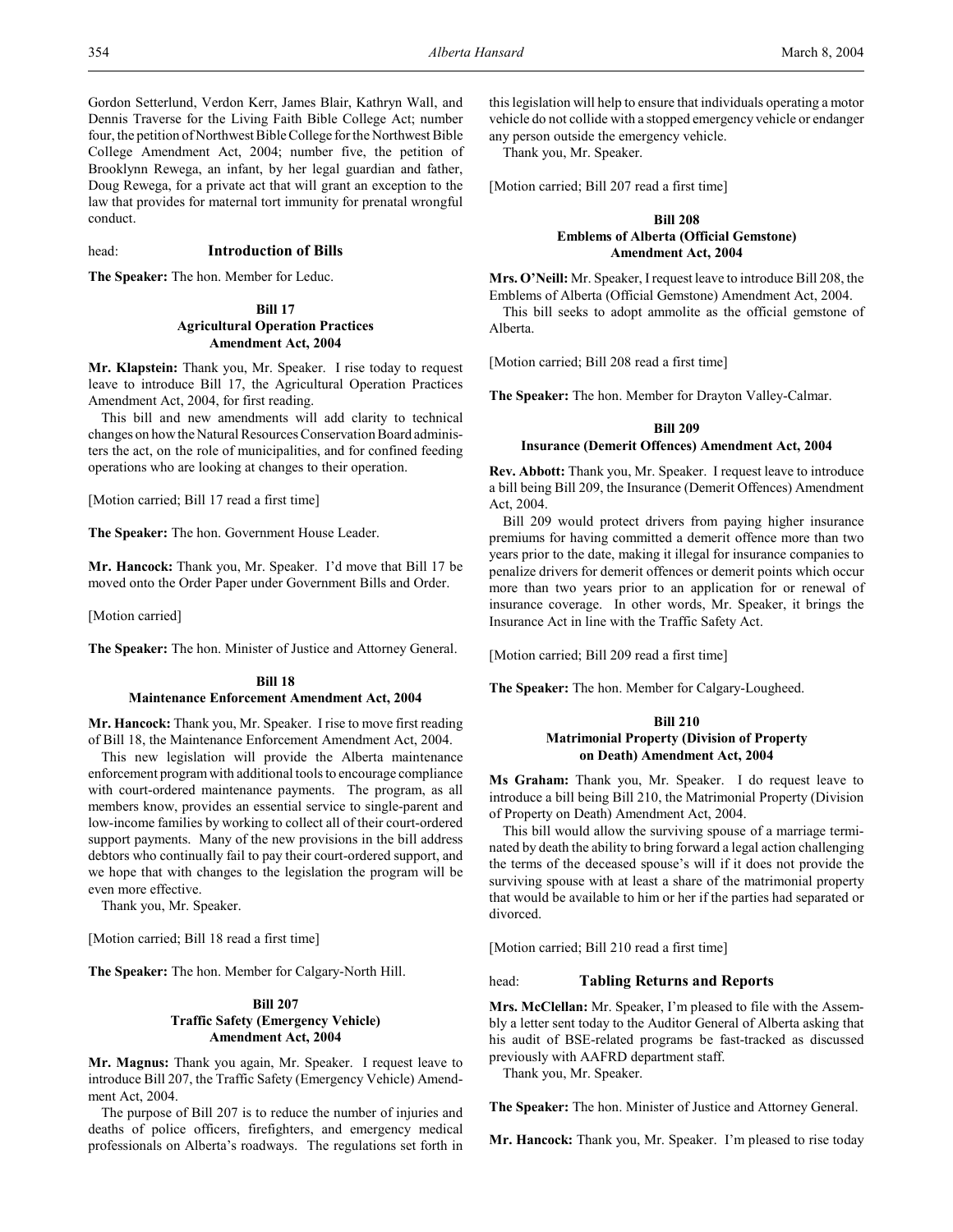on behalf of the Minister of Community Development to table an information bulletin dated today's date in reference to the accomplishments of women honoured on International Women's Day. The hon. Minister of Community Development had wanted this document to be provided to the House in order to further people's understanding of the nature of and extent of the accomplishments of women and in honour of International Women's Day.

**The Speaker:** The hon. Member for Edmonton-Riverview.

**Dr. Taft:** Yes. Thank you, Mr. Speaker. I'd table the appropriate number of copies of a letter from Linda Telgarsky with her permission; in fact, at her request. She attended a sitting of the Legislature last week and was unimpressed with our behaviour.

Thank you.

**The Speaker:** The hon. Member for Edmonton-Highlands.

**Mr. Mason:** Thank you very much, Mr. Speaker. I'm tabling five copies of a policy resolution adopted at the December 2003 annual general meeting of the Alberta Beef Producers asking that the provincial and federal governments "investigate pricing practices of the packing and retail sectors."

**The Speaker:** Are there others, hon. members? Then I have the pleasure of making two tablings. First of all is a copy of a message from one of the most remarkable women in the world, Her Majesty the Queen, and it's her Commonwealth Day 2004 message. The theme of Commonwealth Day 2004 is Building a Commonwealth of Freedom.

Second, it is my pleasure to table the appropriate copies of the third School at the Legislature report card, 2002-2003. This is an educational program that we have here at the Legislative Assembly for grade 6 students sponsored by two community partners, Capital City Savings and Priority Printing from here in the city of Edmonton.

| head: | <b>Orders of the Day</b> |
|-------|--------------------------|
| head: | <b>Written Questions</b> |

**The Speaker:** The hon. Government House Leader.

**Mr. Hancock:** Thank you, Mr. Speaker. Proper notice having been given on Thursday, March 4, I move that written questions appearing on today's Order Paper do stand and retain their places with the exception of written questions 1, 4, 5, 15, and 33.

[Motion carried]

## *2:50* **Provincial Veterinary Pathologists**

Q1. Dr. Taft moved on behalf of Mr. MacDonald that the following question be accepted.

What increase in remuneration or salary and benefits is required for the Department of Agriculture, Food and Rural Development to attract and maintain sufficient numbers of veterinary pathologists to meet requirements for timely testing of animals since the discovery of bovine spongiform encephalopathy in Alberta?

**Mr. Stelmach:** Mr. Speaker, on behalf of the hon. minister of agriculture we're prepared to accept Written Question 1.

**The Speaker:** The hon. Member for Edmonton-Riverview to close the debate.

**Dr. Taft:** I appreciate the gesture, and we look forward to the information, Mr. Speaker.

Thank you.

[Written Question 1 carried]

# **Assistance for Elk Ranchers**

Q4. Mr. Bonner moved on behalf of Ms Carlson that the following question be accepted. What programs are being developed to aid elk ranchers who have suffered economic losses due to shrinking markets as well as the recent case of bovine spongiform encephalopathy?

**Mr. Stelmach:** On behalf of the minister of agriculture we're indicating that we're prepared to accept Written Question 4. Thank you.

**The Speaker:** The hon. Member for Edmonton-Glengarry to close the debate.

**Mr. Bonner:** Thank you, Mr. Speaker, and thank you to the minister for providing that information.

[Written Question 4 carried]

## **Elk Ranching Consultations**

Q5. Dr. Taft moved on behalf of Ms Carlson that the following question be accepted. What consultations are presently taking place between the government and game farm operators regarding the future of the elk ranching industry in Alberta?

**The Speaker:** The hon. Minister of Transportation.

**Mr. Stelmach:** Well, thank you, Mr. Speaker. Once again on behalf of the hon. minister of agriculture we're prepared to accept Written Question 5.

[Written Question 5 carried]

# **Department of Agriculture, Food and Rural Development Restructuring**

Q15. Mr. Bonner moved on behalf of Mr. MacDonald that the following question be accepted. How much was spent on division and branch restructuring initiatives within the Department of Agriculture, Food and Rural Development broken down by initiative for the fiscal year 2002-2003?

**The Speaker:** The hon. Minister of Transportation.

**Mr. Stelmach:** Thank you. Once again, on behalf of the minister of agriculture we're prepared to accept Written Question 15.

[Written Question 15 carried]

## **Grandparents' Access Rights**

Q33. Dr. Taft moved on behalf of Ms Blakeman that the following question be accepted.

What measures has the Department of Justice taken to establish statistical measures to determine the number of grandparents who apply to the courts for access rights to their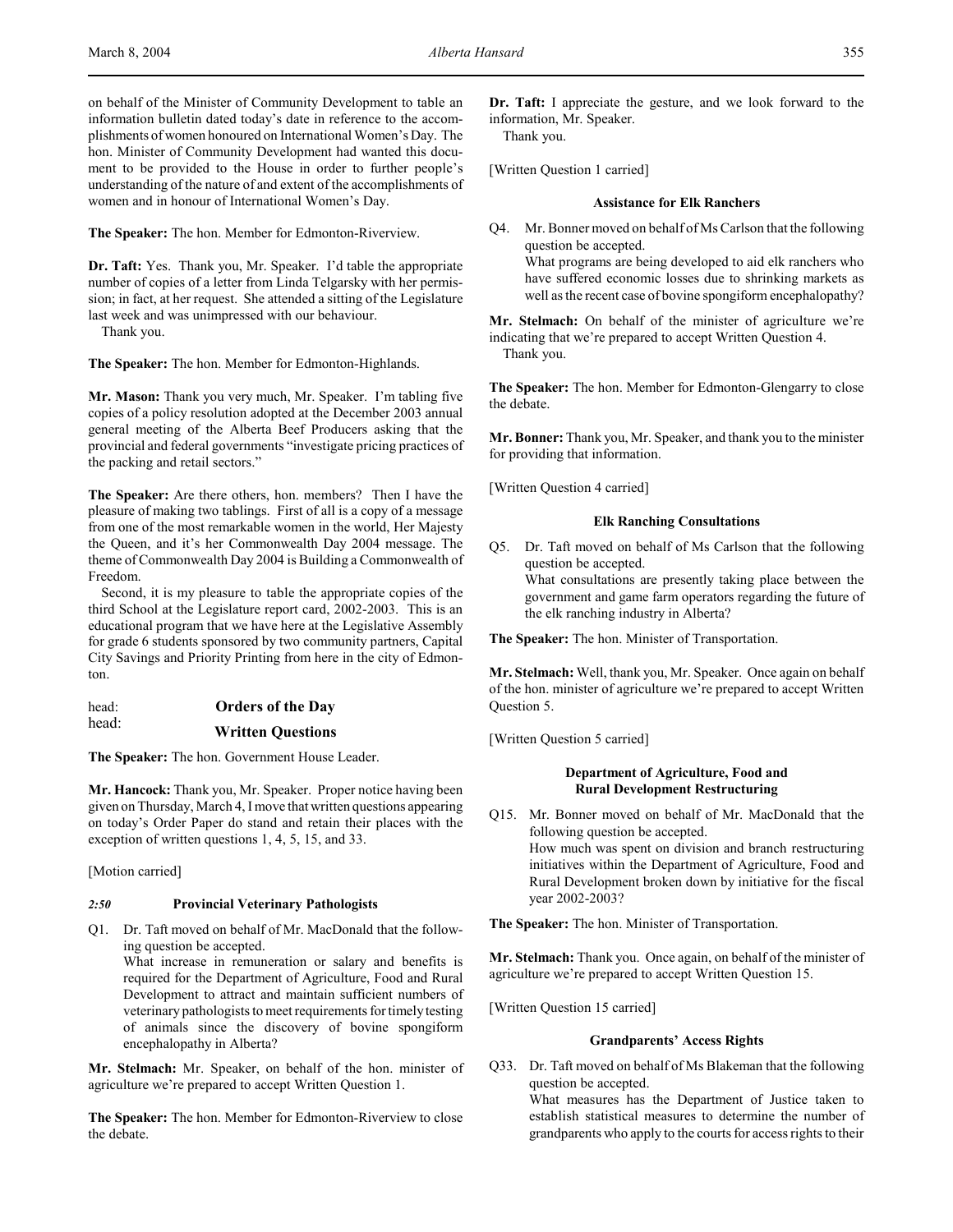grandchildren, the number who are successful when applying for access, and the number who are unsuccessful when applying for access?

**The Speaker:** The hon. Government House Leader.

**Mr. Hancock:** Thank you, Mr. Speaker. Regretfully, I would indicate on behalf of the government that we'll reject Written Question 33. In doing so, I would just indicate that the question asks what measures we've taken, and the short answer to that might be none. That might confuse some people.

Some statistical information is available, historical information from January to December 2002. There were a total of 79 applications brought in Calgary, 60 applications brought in Edmonton, and 136 in the rest of the province, for a total of 275. However, information is not available on the number of successful versus the number of unsuccessful, and indeed it might be difficult to actually quantify which ones were successful and which ones were not successful because there are a number of variations in the middle and really it's in the eye of the beholder what success is in each of these cases.

It may also not be particularly useful, because each application for grandparents' access that is brought represents a unique set of strange family circumstances, and success or failure on any one application does not necessarily have a relationship to the success or failure of any other application. So a number count really is a questionable use of resources.

We're rejecting the question, just so that there's no lack of clarity around it, but the short answer is that we're not taking any steps relative to measurement, because measurement of this nature would not be cost-effective nor provide useful information.

**The Speaker:** The hon. Member for Edmonton-Riverview to close the debate.

**Dr. Taft:** Thank you, Mr. Speaker. I can say that we'll be disappointed with that response from the government. We brought this written question forward in response to inquiries and requests from grandparents who want more information about how the system is working, and it didn't seem like it was that much to ask.

The minister has provided some information, and I appreciate that. We'll review *Hansard* to see what it entails, but I would have thought that for the purposes of evaluating how the program is working, evaluating the effect of legislation, evaluating how we're meeting the needs of grandparents and families and children, this would have been information that was worth collecting, and it would have been well worth establishing statistical measures to determine these outcomes.

I would urge the minister to reconsider his position in the future. I can't imagine that there are so many variables that they can't be at least generally categorized so that we have some sense of how this is playing out.

I'm sorry to hear the response from the minister, and we may bring this issue back through other means.

Thank you, Mr. Speaker.

[Written Question 33 lost]

## head: **Motions for Returns**

**The Speaker:** The hon. Government House Leader.

**Mr. Hancock:** Thank you, Mr. Speaker. Proper notice having been given on Thursday, March 4, I move that motions for returns appearing on today's Order Paper stand and retain their places with the exception of motions for returns 21 and 43.

[Motion carried]

# *3:00* **Kneehill Animal Control and Rehabilitation Centre Ltd.**

M21. Dr. Taft moved on behalf of Ms Carlson that an order of the Assembly do issue for a return showing any report received by the government from the Society for the Prevention of Cruelty to Animals in calendar years 2003, 2002, 2001, and 2000 regarding the well-being of animals at the Kneehill Animal Control and Rehabilitation Centre Ltd., GuZoo.

**The Speaker:** The hon. Minister of Transportation.

**Mr. Stelmach:** Well, thank you, Mr. Speaker. On behalf of the minister of agriculture we are pleased to accept Motion for a Return 21.

**Dr. Taft:** I appreciate the gesture from the government and look forward to the information. Thank you.

[Motion for a Return 21 carried]

## **Applied Research and Forage Associations**

M43. Mr. Bonner moved on behalf of Ms Carlson that an order of the Assembly do issue for a return showing the total dollar amount allocated by the Department of Agriculture, Food and Rural Development to applied research and forage associations, broken down by the amount given to each association, for the fiscal year 2002-2003.

**The Speaker:** The hon. Minister of Transportation.

**Mr. Stelmach:** Thank you. On behalf of the minister of agriculture we'll accept Motion for a Return 43.

**Mr. Bonner:** Thank you, Minister, for that information, and we look forward to getting it. Thank you.

[Motion for a Return 43 carried]

# head: **Public Bills and Orders Other than Government Bills and Orders Committee of the Whole**

[Mr. Tannas in the chair]

**The Chair:** I'd like to call the Committee of the Whole to order.

## **Bill 201 Safety Codes (Barrier-free Design and Access) Amendment Act, 2004**

**The Chair:** Are there any comments, questions, or amendments to be offered with respect to this bill? The hon. Member for Clover Bar-Fort Saskatchewan.

**Mr. Lougheed:** Thank you, Mr. Chairman. I'm pleased to be able to rise today and speak to the Committee of the Whole regarding Bill 201, the Safety Codes (Barrier-free Design and Access) Amendment Act, 2004.

Two weeks ago I was very pleased with the kinds of and the levels of support for Bill 201. It was and is very gratifying to know that the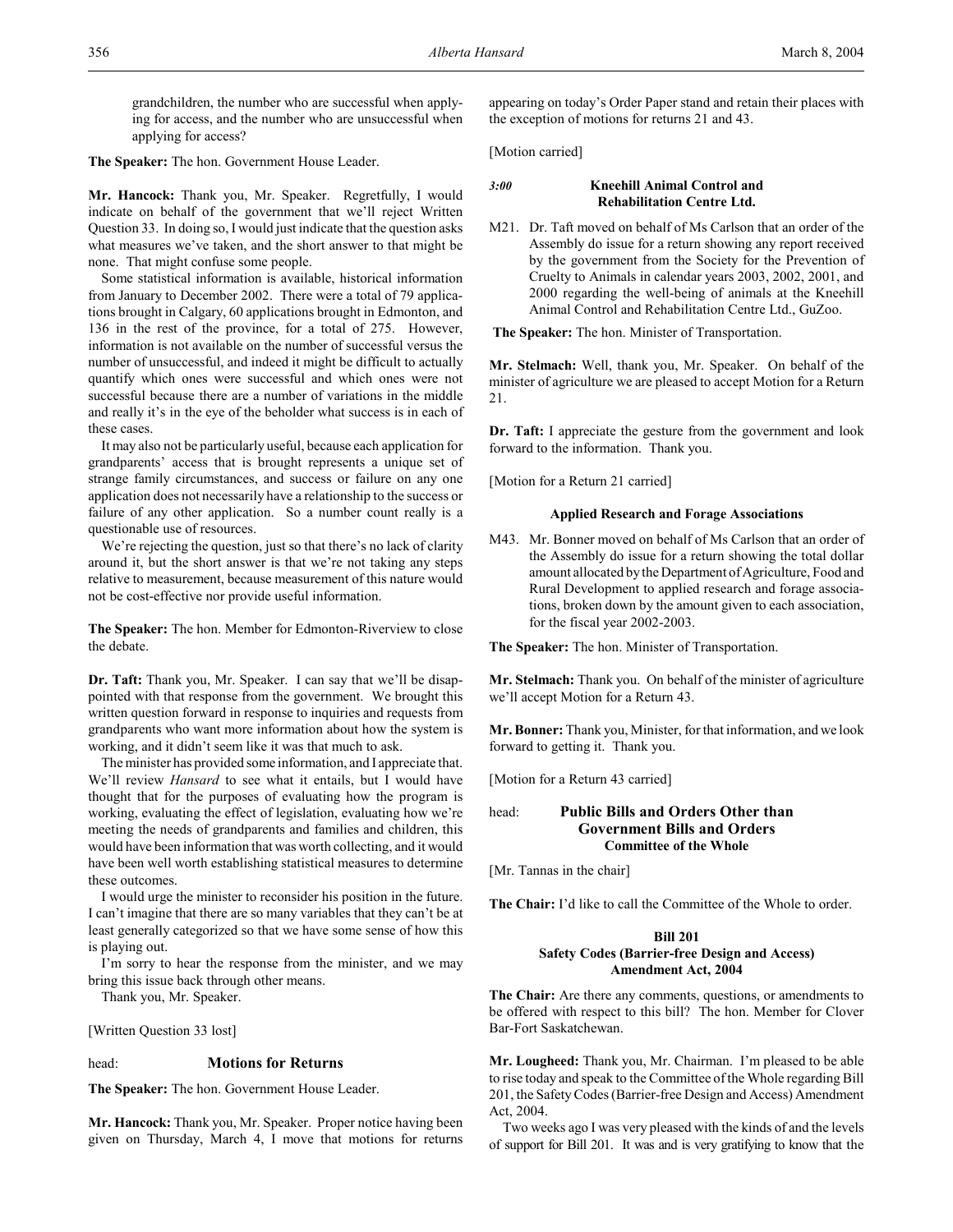issues that the bill seeks to address have found a receptive audience in this Assembly and one that's also prepared to take action by passing the bill. In conversations I've had in the past couple of weeks, I've come to understand that there are a few concerns, a few questions about Bill 201 and what its impact would be. With this in mind, Mr. Chairman, I'd like to open my remarks by making clear a couple of things.

First of all, the amendments proposed by Bill 201 do not change the manner in which the Alberta building code applies to existing buildings and/or renovations. Existing buildings are only required to be compliant with the code that was in effect at the time that they were built unless they undergo some significant change or renovation. In such situations, then, only the actual renovations would be required to comply with the current edition of the Alberta building code, and that's the legislation today, and it would remain so after Bill 201. Then, as well, the compliance would only be to the extent determined by the nature of those renovations. Moreover, Bill 201 has never sought to effect any changes to the Alberta building code as it applies to private homes.

As stated in section 2 of the bill, Bill 201 amends section 2 of the Safety Codes Act by adding subsection (2.1) to the act as follows:

(2.1) This Act is to be applied in a manner consistent with the principles of barrier-free design and access to allow persons with physical and sensory disabilities to access and use buildings and facilities to which this Act applies.

Which buildings are affected, then, is spelled out in section 3.8.1.1 of the Alberta building code. There it's written that the requirements of the barrier-free design section apply to all buildings except houses and that the Alberta building code exempts all private residences, including free-standing houses, semidetached houses, duplexes, triplexes, townhouses, row houses, and boarding houses not used in social programs such as group homes or halfway houses or shelters.

Also exempt, Mr. Chairman, from the barrier-free design and access requirements are relocatable industrial accommodations such high-hazard industrial occupancies. These would include but aren't limited to the following: bulk plants for flammable liquids, dry cleaning plants, feed mills, grain elevators, paint factories, and spray painting operations. Only requirements dealing with hearing sensory provisions would apply there.

Finally, buildings that do not need to be in compliance with barrier-free design and access regulations also include those not intended to be occupied on a daily or full-time basis. Some examples would be things like automatic telephone exchanges, pumphouses, and substations, where only the requirements of a person with hearing sensory disabilities would apply.

I hope that this lengthy list of buildings that are not required now nor will be required under Bill 201 to comply with the barrier-free design and access requirements helps to clarify the barrier-free requirements as they currently exist and will continue to exist after Bill 201. Put differently, Mr. Chairman, the common-sense exemptions already specified in the Alberta building code for such things as private homes or relocatable industrial buildings and other industrial-type operations, where the risks to persons with sensory and/or physical disabilities would preclude their working or being present in the building, will remain unchanged by Bill 201.

What's more, Mr. Chairman, section 4 of Bill 201 augments the Safety Codes Council by adding to the existing body of experts an entity with expertise in barrier-free design and access. Not only does it make good sense from the standpoint of equality, the importance of which was stressed by several members during second reading; of no less significance is the fact that by enabling representatives of persons with disabilities on the Safety Codes Council, we're setting the stage for recommendations being brought forward by persons

with expertise in barrier-free design and access. That's why adding a 10th body of expertise to the Safety Codes Council not only makes good sense; it's also the right thing to do. It's right for the disabled community in Alberta, and it's right for Alberta's citizens in general.

Two weeks ago, you may recall, I mentioned the wheelchair ramp by the east wing entrance to this building. It's a good thing to have it there. If nothing else, the decision to put it there was really well intentioned. It certainly serves many other purposes besides just being a wheelchair ramp. If anyone's pushing a cart, perhaps with mail or one of those big blue garbage tubs or something like that filled with paper destined to the shredder, they are helped immensely by the presence of that ramp. Instead of manoeuvring the cart or the tub down the stairs, both of which could be quite difficult, quite heavy and awkward to handle at the best of times, they simply push them up or down the ramp, depending on their situation.

*3:10*

It took a wheelchair-bound person, however, to point out to me and to, perhaps, the rest of you, who are fortunate enough to be ablebodied, something that we have failed to observe all these years. Because the ramp is not properly aligned with the door, getting off the ramp and out the door or getting on the ramp once you're inside presents its own set of difficulties. The turning radius of wheelchairs is such that it's difficult to manoeuvre at the top of the landing and get down the ramp. In the same way, it may be difficult to bring some large object straight in the door and down the ramp because the ramp isn't aligned directly. A small change in that may make quite a difference for people with wheelchairs as well as for people using the ramp for bringing something in or out of the building.

Thanks to section 4 of Bill 201, which amends section 16(4) of the Safety Codes Act, this is the kind of practical knowledge and expertise I know the future recommendations and decisions made by the Safety Codes Council will benefit from, and as a result so will our province and so will all Albertans.

On February 28 I was at a gathering in the Legion in Fort Saskatchewan where a group of people had gathered together to honour one of their good friends, John Fisher, who was the next day, on February 29, celebrating his 20th birthday. This 80-year-old gentleman was having friends over, and conversations were going around, and some people in discussions were asking me what we're involved with in the Legislature currently. I got talking to them about Bill 201 that I was bringing forward and the challenges of access that some people are experiencing and some of the things that we hope to accomplish with Bill 201.

It was interesting that several of these contemporaries of John Fisher commented to me that mobility problems as you get a little bit older are something that is very important to them. The challenges of barrier-free access are important to them because those mobility challenges become very significant in their lives and impact them as they try to get around the community.

So certainly, Mr. Chairman, the community at large supports the ideas that are going to be brought forward by design experts that can help clarify the kinds of designs that will make barrier-free access more practical and more prevalent to the whole community.

Mr. Chairman, I'm looking forward to hearing comments from the rest of the members assembled. Thank you.

**The Chair:** The hon. Member for St. Albert.

**Mrs. O'Neill:** Thank you very much, Mr. Chairman. I am very pleased to be able to join this stage of the debate on Bill 201, the Safety Codes (Barrier-free Design and Access) Amendment Act, 2004.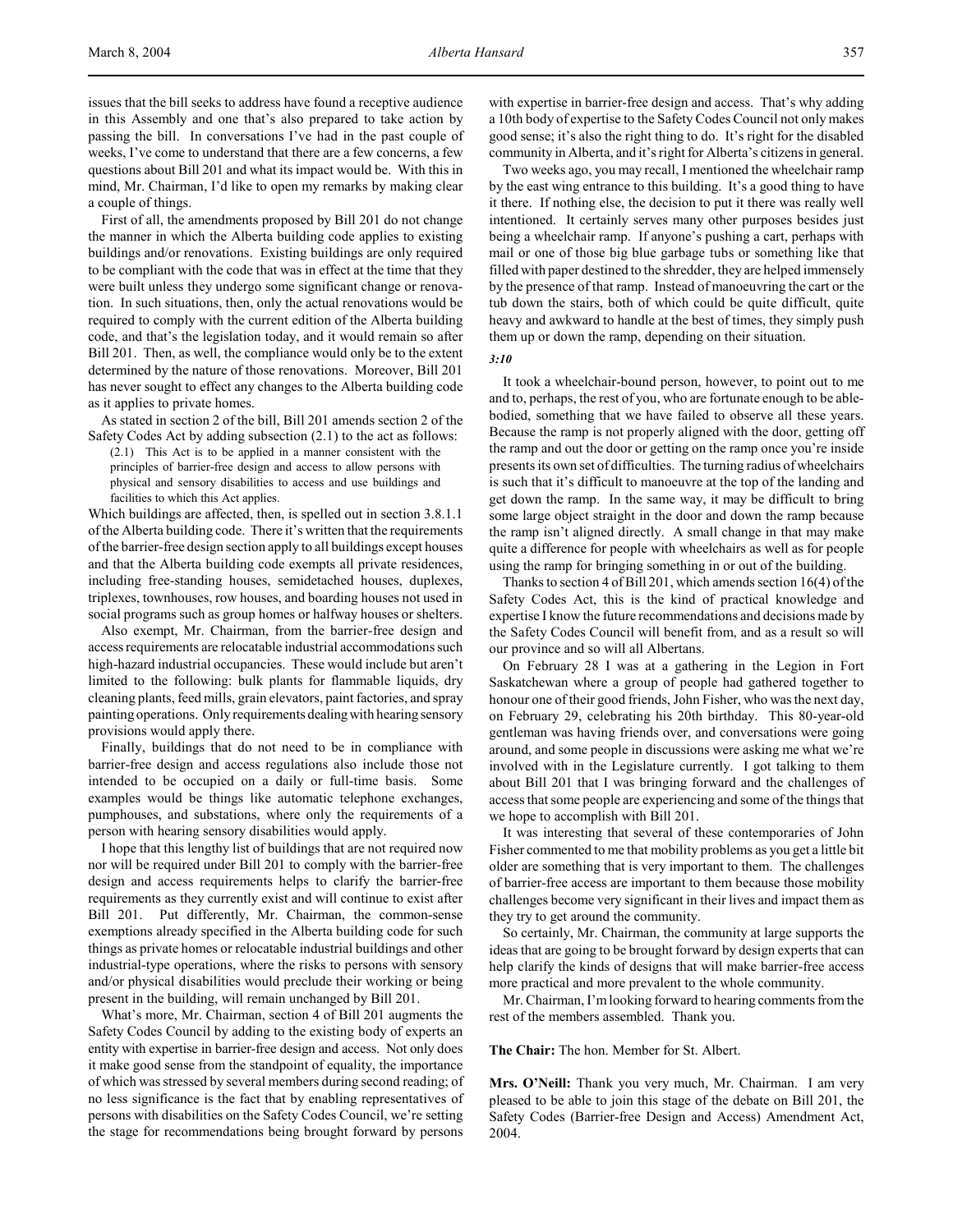I'd like to begin my remarks by expressing my sincere gratitude to my friend and colleague the hon. Member for Clover Bar-Fort Saskatchewan. From his work as chairman of the Premier's Council on the Status of Albertans with Disabilities I know we can all take great comfort in the fact that this bill has come before us as a result of wide-ranging consultation, careful deliberation of the issues, and, certainly also, a great deal of knowledge of the issues upon which the bill would have an impact, whether directly or indirectly. It is, therefore, what I would call a truly sound piece of legislation. The phrase "common sense" comes to mind when I consider what impact this bill will have both in the short term and in the course of a longer period of time.

This bill, Mr. Chairman, is that rare breed of legislation that offers a set of solutions that are both reactive and proactive. Bill 201 is reactive in the sense that it addresses a variety of issues to which the hon. member has been alerted. On the other hand, the bill is proactive because having identified certain issues of concern to a particular segment of Albertans, once we take appropriate action, we will also initiate what otherwise is likely to be a major opportunity for the Alberta government over the next 15 to 20 years.

If we look at section 3 of Bill 201, we see that the bill states very clearly that "the Minister shall, in accordance with this Act" – and that would be the Safety Codes Act – "co-ordinate and encourage the principles of barrier-free design and access for any thing, process or activity to which this Act applies." Why is this important? Well, there are several reasons why it is so. As has been made amply clear, this bill does not seek to take action retroactively. Only new construction will be affected. Furthermore, in accordance with the Alberta building code with regard to renovations only when a refurbishment project is extensive and when it significantly alters an existing structure would the renovations have to be made in compliance with the requirements of the Alberta building code.

What we may refer to as practical or logistical aspects aside, Mr. Chairman, there's a seniors boom looming in the future that's a great deal less distant than we may want it to be. Yes, after the baby boom of the 1940s, '50s, and, I could say, early '60s must inevitably come a seniors boom. It may not have gained that official term, yet it makes sense. A person born in 1945 will turn 60 next year. We can therefore expect to see large numbers of people coming off the payrolls and retiring beginning in 2010. That's a mere six years away.

If we look at demographic numbers for the last six decades, we see that there were a lot of children born in the years following World War II, and although the baby boom generation was succeeded by Generation X, it wasn't really until the 1990s that the birth rate began to decline.

In fact, the number of Albertans who are to be considered seniors has grown at a steady rate throughout the last 30-plus years. According to Statistics Canada, since 1971 there's been a 171 per cent increase in the number of Albertans over the age of 65, and between 1971 and 2003 the number of seniors in Alberta rose from 120,500 to more than 327,000. During the same period Alberta's population as a whole increased by 84 per cent.

So as a result of the higher rate of increase among Alberta seniors, the population is aging, thereby placing a greater strain on resources. It's therefore imperative that we take action to address the impact that we can expect a rapidly aging population to have on our resources, and the sooner we do it, the better off I believe we will be.

Bill 201, by recognizing the need to remove barriers which hamper or prevent an individual's full participation in society, responds sensitively and sensibly to the problems being experienced by Alberta's disabled community. At the same time, the bill anticipates what lies ahead and prepares us as a society for a

collective need to decrease and eliminate barriers where possible. To be both responsive and forward looking is no small feat, and this is further manifested in section 4 of Bill 201, which is poised to amend section 16 of the Safety Codes Act. This is accomplished by augmenting the Safety Codes Council to be inclusive of persons with expertise in the area of barrier-free access and design.

Mr. Chairman, I do not believe that those of us who are able bodied and who have the full use of all of our senses can really fully and completely understand what being disabled means.

## *3:20*

True, we may see a person in a wheelchair as he or she struggles up a ramp, and we may feel a certain amount or degree of sympathy, but do we really know what hurdles mean to them? Likewise, when I see someone accompanied by a seeing eye dog, I wonder if we, once we've taken note of the dog, also tend to focus on the dog rather than considering the reason the dog is there in the first place.

We've heard accounts that showcase all too well that our society is riddled with barriers and how those barriers are ingrained in our attitudes not about how things should be but about how things are. For those of us to whom these barriers are little more than a nuisance, we are often blissfully unaware and unable to fully appreciate that for as many as 1 in 6 Albertans they are anything but nuisances. For 1 in 6 Albertans they are truly barriers.

I think it's wise not to underestimate just how instructive and enlightening any participatory experience can be, such as the experiences that a number of the members of this Assembly indicated they had experienced in order to fully appreciate what it means to be disabled. It can offer a glimpse of what a disabled person faces each day. For this reason expanding the Safety Codes Council to include persons with experience and expertise in barrierfree design and access and what they mean will be a tremendous asset to Albertans both today and in years to come.

So with this in mind I will close my remarks here. Once again I thank and congratulate the hon. Member for Clover Bar-Fort Saskatchewan for having the vision and sensibility to introduce a bill of such merit as Bill 201. I will of course continue to offer my full support, and I ask that all members do so as well.

Thank you.

**The Chair:** The hon. Member for Edmonton-Glengarry.

**Mr. Bonner:** Thank you very much, Mr. Chairman. It is a pleasure to rise once again to speak to Bill 201, Safety Codes (Barrier-free Design and Access) Amendment Act, 2004, in the Committee of the Whole, and I certainly do also want to congratulate the Member for Clover Bar-Fort Saskatchewan for bringing this much-needed legislation forward. It is legislation that will assist and aid those members of our community that do require barrier-free design and access. So from that standpoint I think this is an excellent bill.

I also was looking at part 4, which refers to section 16, which presently reads:

Among the persons appointed to the Council the Minister and the Committee shall include persons who are experts in fire protection, buildings, electrical systems, elevating devices, gas systems, plumbing systems, private sewage disposal systems or pressure equipment,

and also adding "barrier-free building design" after "buildings."

I am very happy to see the inclusion of these people, but as well what I would have liked to see in the bill is something that would address what has happened in recent fires in Edmonton. One in particular occurred in Clareview at the Pointe North complex. There was some concern that we have to revise our building codes relative to light construction. Again, one of the reasons for that was that this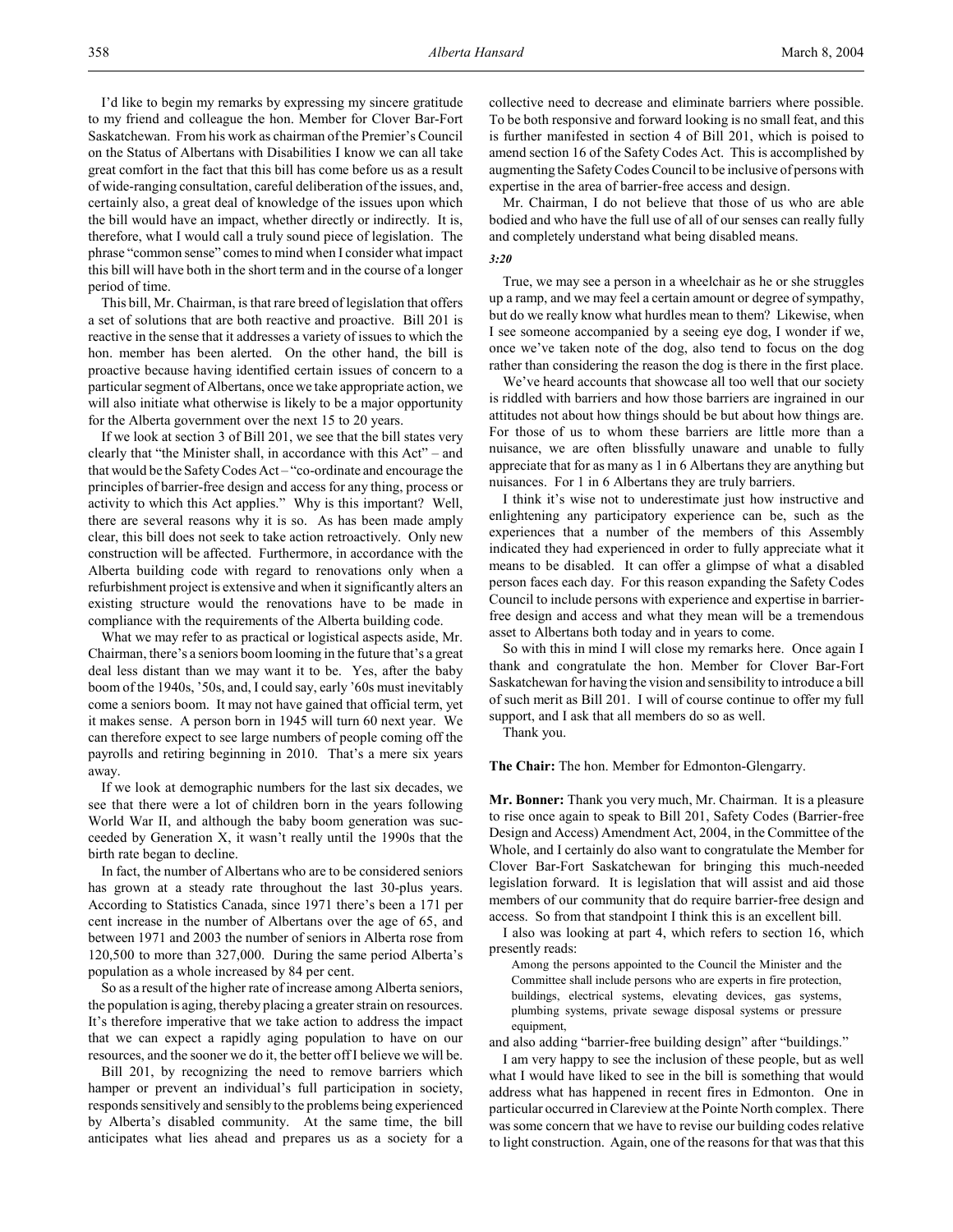particular fire spread very quickly and certainly consumed the whole building. I think we have to look, when we're looking at the construction of condominiums with lumber, that even with firewalls and sprinkler systems we do not get enough protection, particularly when we compare that construction with concrete.

The article in the *Edmonton Journal* which reported on this particular condo blaze – and this article was from Thursday, February 5, 2004 – went on to say that "there is a need in our building codes for structures larger than a 16-suite apartment to be constructed of a core material that will give fire protection similar to concrete."

As well, I think that we do have to have some clarification, Mr. Chairman, in our building codes for the safety of the consumer. One of the issues that came up in this particular fire – and this was a larger condominium unit; it was a 63-suite wood frame condominium – and in an article from the *Journal* on February 8, 2004 – there was confusion.

But its lowest floor was considered a basement under the Alberta Building Code because the next level up was less than two metres above ground level. That means it was rated as a three-storey building, so sprinklers weren't required. At four storeys it would have needed sprinklers.

So I think that as we look at amendments to this bill down the road, these are certainly some areas of concern and areas, again, where we can strengthen this bill to the same effect as this current Bill 201. So I would urge all members of the Assembly to support this bill and certainly that we continue to review the legislation on safety codes to see how we can strengthen it.

With those comments, Mr. Chairman, I will take my seat and listen to further debate. Thank you.

**The Chair:** The hon. Member for Grande Prairie-Smoky.

**Mr. Knight:** Thank you very much, Mr. Chairman. It's my pleasure to rise in the Assembly this afternoon to offer my comments to the discussion and debate surrounding Bill 201, the Safety Codes (Barrier-free Design and Access) Amendment Act, 2004. As we've heard previously, Bill 201 would serve to provide a voice representing the disabled community in an effort to promote the principles of barrier-free design in the building environment.

Mr. Chairman, before I begin my remarks, I would like to take a moment to address a concern that was raised during the debate in second reading regarding the types of buildings that passage of this bill would affect. I would like to assure all members that this legislation does not apply to any private home in the province. Bill 201 states under section  $2(2.1)$  that "this Act is to be applied in a manner consistent with the principles of barrier-free design and access to allow persons with physical and sensory disabilities to access and use buildings and facilities to which this Act applies."

The Alberta building code specifies under section 3.8 that the code applies to all buildings with the exception of the following four categories. The first applies to all houses, including semidetached houses, duplexes, triplexes, townhouses, row houses and boarding houses which are not used in social programs such as group homes, halfway houses, and shelters. The second category exempts relocatable industrial accommodation. The third excludes highhazard industrial occupancies; examples of these include grain elevators, dry cleaning plants, feed mills, and paint factories. The fourth category applies to buildings which are not intended to be occupied on a daily or full-time basis. Therefore, I reiterate that Bill 201 would not apply to any private home or dwelling occupied on a full-time basis.

Mr. Chairman, the Safety Codes Council includes experts from a variety of fields. These experts have been entrusted to recommend action and pass informed judgment on proposed code changes. By including another voice to this council, we are only adding to the knowledge base from which we can draw. This does not change the building code, but rather it brings another expert to the table and another realm of expertise to utilize.

Currently there are provisions in the Alberta building code which permit exemptions to be made under very specific and limited circumstances to barrier-free design requirements for buildings in the province. The current exemption process needs to be modified a little in order to better accommodate the views of a growing disabled community.

## *3:30*

When reviewing exemptions, especially those relating to barrierfree design specification, it would be beneficial to have representation from the disabled community. The disabled community is in a position to provide a wealth of practical knowledge which cannot be offered through other sources. As a result, it would seem likely that common ground can be found more quickly in times of dispute seeing as how the presence of a disabled community on the Safety Codes Council may also have the capacity as a facilitator or mediator, finding solutions that are acceptable to all parties. By creating a seat at the table, so to speak, for the disabled community, we are providing essential design expertise in the development or renovation efforts on public buildings.

Mr. Chairman, I am beginning to notice on a more regular basis the international symbol of accessibility, and I'm sure all members are aware of the symbol that I refer to, the white wheelchair figure on a blue background. We see this sign or symbol in parking lots, on washroom doors, on the fronts of buildings, and in other public settings on a daily basis. However, what I'd like to stress is that just because there's an increased presence of the signs or awareness among the general public, this has not necessarily resulted in increased accessibility.

These signs and symbols do not directly relate to the ease of mobility. It has been brought to my attention, in fact, that the signs can be misleading. Many of the facilities and services identified with the accessible symbol are on the contrary. For instance, some handicapped parking spaces are inaccessible. Granted, they're reserved for persons with disabilities, but their size or location can work to hinder rather than assist an individual's ability to get in or out of a vehicle.

Access ramps are another area which causes accessibility concerns. Not all ramps meet practical requirements and, therefore, are not accessible. In some circumstances when the ramp slope is too steep, it can be potentially dangerous.

Another example to illustrate my point would be the perceived access to washroom facilities. Washrooms often provide larger stalls for mobility and accessibility concerns, and logically we'd assume that this would address the issue. However, there are other things to take into consideration such as the appropriate height of grab bars and seats. Washrooms need to be equipped with hand-operated controls that are easily accessible to a wheelchair user or can be automatically operable. The height of the sink and faucet handles need to be easily reachable. These are all important specifics that need to be considered but may be overlooked by someone who doesn't deal with these situations on a daily basis.

Mr. Chairman, as accessibility may appear to be increasing to the general public, these changes may not provide mobility solutions to those living with a disability. Furthermore, just because steps are taken to account for disabilities, it doesn't mean that the actions are the most beneficial to the disabled. This is why it becomes crucial to have a voice representing the disabled community on the council.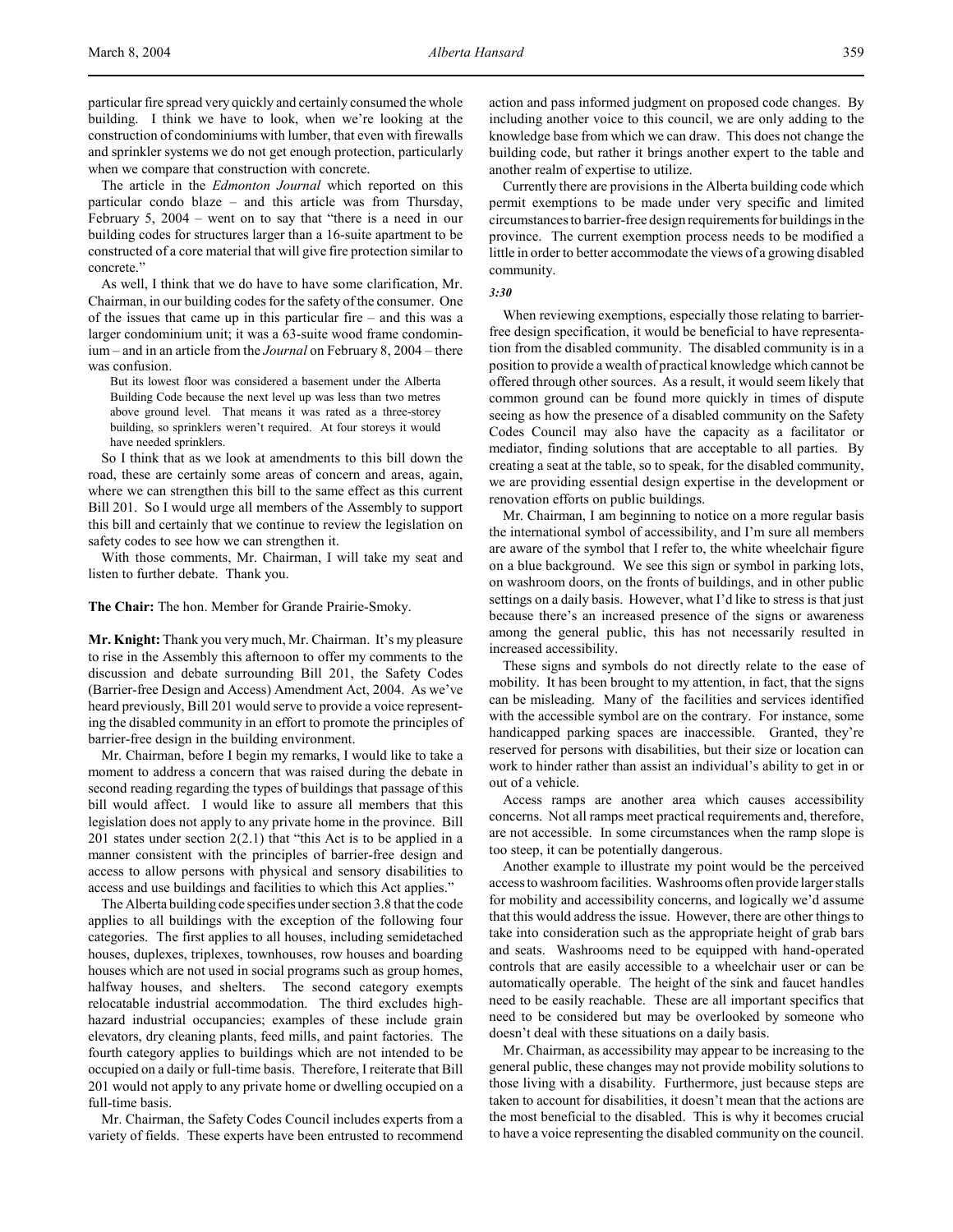It appears to be beneficial to have the capacity to call on someone who can review designs in practical terms and provide valuable input. The process by which an engineer designs plans may seem logical from a building sense or from his or her expertise but may not make practical sense for someone with a disability.

One in six people in the province lives with a disability, and we are talking about a significant number of Albertans with a valid concern. This legislation promotes an initiative that takes a positive step toward addressing this concern. Bill 201 would help ensure that disabled persons have access to public facilities.

In closing, Mr. Chairman, I just want to emphasize that Bill 201 is not about creating unnecessary regulation and additional cost for business owners. Rather, the legislation takes a proactive approach to increasing accessibility while promoting fairness and moving us towards becoming a more inclusive society.

Mr. Chairman, I commend the Member for Clover Bar-Fort Saskatchewan for bringing forward this bill. I feel it's a very important initiative, and I encourage all members of the Assembly to consider the merits of the legislation and strongly support Bill 201, the Safety Codes (Barrier-free Design and Access) Amendment Act, 2004. Thank you.

**The Chair:** The hon. Member for Edmonton-Riverview.

**Dr. Taft:** Thank you, Mr. Chairman. It's my privilege to rise to address Bill 201, the Safety Codes (Barrier-free Design and Access) Amendment Act, 2004. Like so many speakers here today I would congratulate the sponsoring member, the Member for Clover Bar-Fort Saskatchewan, for bringing forward this bill. I think it's long overdue in fact, and I think it's an excellent idea that will have all kinds of spinoff benefits for everybody.

Twelve or 14 years ago I remember doing some research into the concept of universal design when I was doing work as a consultant. The idea of universal design is very much like barrier-free design: trying to make houses, appliances, automobiles, whatever universally accessible for people, whether they are able bodied or disabled.

One of the effects of that design is that everybody benefits. Whether it's a doorknob that's easier to open for somebody with arthritis or whether it's the ramp on the sidewalk that's intended for wheelchairs, everybody can benefit from those improvements. Whether or not you have arthritis, if your hands are wet, if your arms are full, having a doorknob that's easy to open is a good thing. Whether you're in a wheelchair or whether you're riding a bicycle or pushing around a baby stroller, the ramps on the corners of sidewalks are a good thing. So we all benefit from improvements to design.

As people with disabilities are often prepared to remind those of us who don't have disabilities, we easily could become disabled. In fact, those of us without disabilities are referred to as TABs sometimes by those who have disabilities, TABs standing for temporarily able bodied. It is often only a matter of time or circumstance before those of us who are able bodied develop disabilities, and to the extent that this legislation will facilitate easier living and facilitate independence for people who are disabled, it will also benefit those of us who are temporarily able bodied but may in the future need these benefits.

This is going to become more and more of an issue given the aging of our population. All of us in this Assembly are aware that the average age of Alberta's population and Canada's population is increasing, and if our houses, if our condominiums, if our buildings are designed to be barrier free, then that will allow us to age in place more easily. We will not have to move because the bathroom in our house is unusable. Properly designed, it will be usable for each of us as long as we want to live there. We won't have to move because the kitchen is inaccessible or because there are too many steps through the house. All of these issues can be addressed through proper design, and this piece of legislation should facilitate an improvement in building design and in appliance design and so on.

I think this is a good piece of legislation. The intent is good, and it is, as the previous speaker said, something that can achieve its goals without bringing in a whole load of bureaucracy and red tape. In fact, I think we'll find that builders and people working under the safety codes will by and large welcome this legislation.

So I for one will be endorsing it, and I congratulate the member for bringing it forward. Thank you.

**The Chair:** The hon. Member for Red Deer-North.

**Mrs. Jablonski:** Thank you, Mr. Chairman. Like other members of this Assembly I am pleased that Bill 201 passed second reading, and I've enjoyed listening to the debate here in Committee of the Whole. It's clear to me that this is an issue that we have thought about a great deal since the sponsor brought it forward, and the thoughts of each of the members reflect that quite well.

#### *3:40*

I'd also argue that this government has over the years been instrumental in bringing forward and seeking out all sorts of legislation and regulations that would benefit disabled Albertans. Yet every new piece of legislation reminds us of the extra steps we need to take to ensure that the disabled are afforded equal consideration in our society, and that's what I'd like to centre my comments on around this legislation, Mr. Chairman, equal consideration.

I don't see this bill, by and large, as one regarding equal rights, as many members suggested in second reading. The bill does not take a rights-based perspective. It does not issue commands, nor does it push through suppositions of what rights we should or should not grant to others. What it does do, however, is make provisions for the consideration of different perspectives as they relate to the building and design of certain structures in our province, and that's quite a bit different than equal rights. This bill, to my mind, simply asks for a bit more in the way of courtesy and regard so that we may fully understand and accept the considerations of disabled individuals.

Today I'd like to discuss some of the particular amendments to the Safety Codes Act so that we can get a greater sense of what Bill 201 is trying to accomplish. I think most Albertans and most members will agree that what we're talking about here is a small change in legislation that will actually mean a great change in the way buildings are constructed in Alberta. The change is simple. As section 4 of Bill 201 indicates, an expert in the field of barrier-free design will be part of the Safety Codes Council. This expert will sit as an equal with experts in the fields of fire protection, buildings, electrical systems, elevating devices, gas systems, plumbing systems, private sewage disposal systems, and pressure equipment.

For some the difference between an expert in barrier-free design and experts in each of the other fields is that these experts are interested in safety whereas the expert in barrier-free design is an expert in providing access to those with disabilities. This is a division of safety and access with which I would disagree, Mr. Chairman. While some may suggest that this is solely a comfort and ease issue directed at disabled Albertans, I do not see how that is the case. After all, as the Member for St. Albert mentioned during second reading debate, providing barrier-free access and designing buildings in such a way that barriers are minimized is a safety issue. It may not be a safety issue for every Albertan, but it is a safety issue for some Albertans, and that needs to be recognized by this Assembly.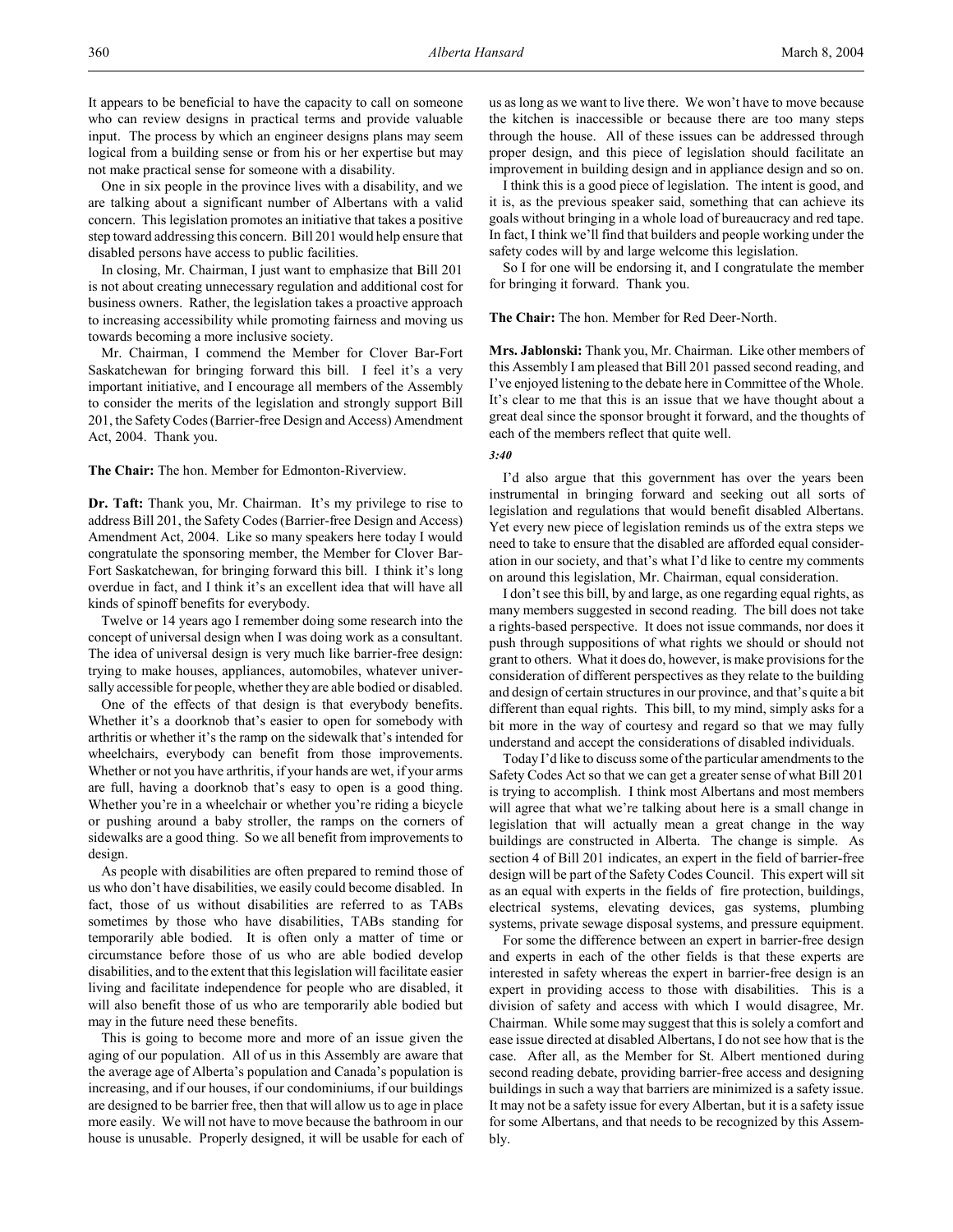For instance, I can only think of a situation in which a blind man was trying to make his way around a building possibly with tighter corners and narrow halls and aisles. I'd imagine that the wider the aisles are or the smaller the steps are, the easier it would be for a blind person to get around without accidentally bumping into things or possibly running into other people. This is definitely a safety issue. When somebody is disadvantaged like this, it doesn't just affect whether or not the individual can see or cannot see; it affects every aspect of his life from things that the person is able to do with ease right over to the things that cause a great deal of difficulty.

If there is a greater degree of difficulty for a handicapped individual to get around, then that person risks injury. If these injuries occur repeatedly, we could be talking about serious damage to a person's body, not to mention the frustration that must accompany these sorts of occurrences. These are the sorts of things that most Albertans are hardly aware of without having their thoughts directed that way.

That actually gets me to another aspect of Bill 201 that ought to be mentioned. Many Albertans would not think about some of the issues that have been raised in relation to Bill 201 were Bill 201 not raised. Life is such that people cannot help but use their own experiences as a reference point. It takes a small shift in thinking in order to see things from a different angle, and often the best shift in thinking is caused by people who must see the world in that different way because that's how they live every single day. Accordingly, I'll bet many builders and the Safety Codes Council itself will be further enlightened by the inclusion of a barrier-free access and design expert on the council. Just as our discussion opens eyes, the future discussions around the council will open eyes as well. So I agree with section 4 of Bill 201.

Mr. Chairman, many of the sections of Bill 201 which follow section 4 stem from section 4. Section 5, I would argue, acts as an offshoot insofar as it gives the council the ability to take the recommendations of barrier-free design experts and use them in the service of making buildings more accessible to disabled Albertans. Section 5, in my mind, gives weight to the recommendations of the barrier-free design and access expert.

Section 6 of the bill allows the Lieutenant Governor in Council to take these recommendations and use them towards making regulations which would have greater sensitivity towards the concerns of disabled individuals as they relate to issues surrounding access to buildings. Section 6 also allows for the relaxation of rules in cases where an exemption is deemed to be permissible. This is the section that allows for an appropriate balance between the needs of disabled Albertans and the needs of other members of the community, be they business owners, officers with community organizations, or other sorts of building owners.

This part is important. Not every building can be made accessible as easily as others. Oftentimes cost considerations are also important. It is important that we allow for some leeway so that the bill does not lead towards onerous situations in which the ability of Albertans to either serve the community or run successful businesses is overly restricted. Mr. Chairman, I believe this qualification is met in Bill 201. This bill passed second reading unanimously and with good reason. It takes that difference in outlook and finds a way to apply it judiciously to our legislation.

There is very little within the bill that needs to be tinkered with as I know that the sponsor and the associated departments worked together to make sure that it was in the best shape possible. It is a sound piece of legislation that underscores the difficulties of handicapped individuals as well as the ways that we can make their access to public buildings easier. The bill does not have any bearing on private structures, only on public ones, thus it strikes an appropriate balance between respecting the private rights of Albertans in their homes and respecting the equality of all Albertans in public.

Mr. Chairman, in 1952 Dr. Albert Schweitzer was awarded the Nobel peace prize for his selfless commitment to humanity. Dr. Schweitzer spoke to us when he said, "Whosoever is spared personal pain must feel himself called to help in diminishing the pain of others." Today we are called to diminish the pain of the disabled by passing Bill 201 into third reading and then into law. I therefore urge every member of this Assembly to support Bill 201.

**The Chair:** The hon. Member for Calgary-Lougheed.

**Ms Graham:** Thank you very much, Mr. Chairman. I join a whole long list of members of this Assembly who have spoken very favourably about this bill at the various stages that it has been debated, and because of all of the debate, I have taken an interest in it. I know how hard my colleague the Member for Clover Bar-Fort Saskatchewan has worked in bringing this forward and ensuring that any problems with it have been overcome, and I have a great deal of respect for him and want to support him in his endeavour.

My interest in the subject matter of this bill was piqued, and I had occasion to read from the press release of the Canadian Paraplegic Association (Alberta) dated February 23, 2004. I would like to quote fairly liberally from that, Mr. Chairman, and I undertake to file this with the Assembly at the completion of my remarks.

It is my understanding, Mr. Chairman, that Bill 201 is presented in recognition of the Alberta Disability Strategy, a document published by the Premier's Council on the Status of Persons with Disabilities, chaired by the Member for Clover Bar-Fort Saskatchewan. This paper contained eight major recommendations, one of which is:

A commitment should be made to embrace the principles of universal accessibility and a process put in place to remove physical barriers from public spaces so that all Albertans can fully participate in all community, employment and business activities.

Mr. Chairman, in summary, it's my understanding that Bill 201 would amend the Safety Codes Act to achieve these ends: to clarify the applicability of the act to matters of barrier-free design and access, to also provide a proper voice for persons with disabilities by specifically enabling representation by persons with disabilities on the Safety Codes Council, and specifically enabling the making of regulations with regard to barrier-free design and accessibility, all of which are very laudable aims and have been spoken to at great length in this Assembly today and in the last two weeks.

#### *3:50*

In effect, Mr. Chairman, Bill 201 would, when passed, enable the creation of a new barrier-free design and access council as part of the Safety Codes Council. It would also allow for the consultative development of a new regulation regarding a participative barrierfree design and access requirements relaxation process, allow for the potential development of a barrier-free design code, and provide for an overall substantial improvement in the voice of persons with disabilities with regard to safety code issues that directly impact them.

So, Mr. Chairman, the results of Bill 201, when it eventually passes, hopefully, will be that people with disabilities will have a voice in a position to effect positive change with regard to physical accessibility, any confusion over what is barrier-free design will be clarified, and barrier-free design and accessibility will no longer be just suggestions that can be easily dismissed.

It is important to remember, Mr. Chairman, that the amendments proposed by Bill 201 do not change the manner in which the Alberta building code applies to existing buildings and/or renovations.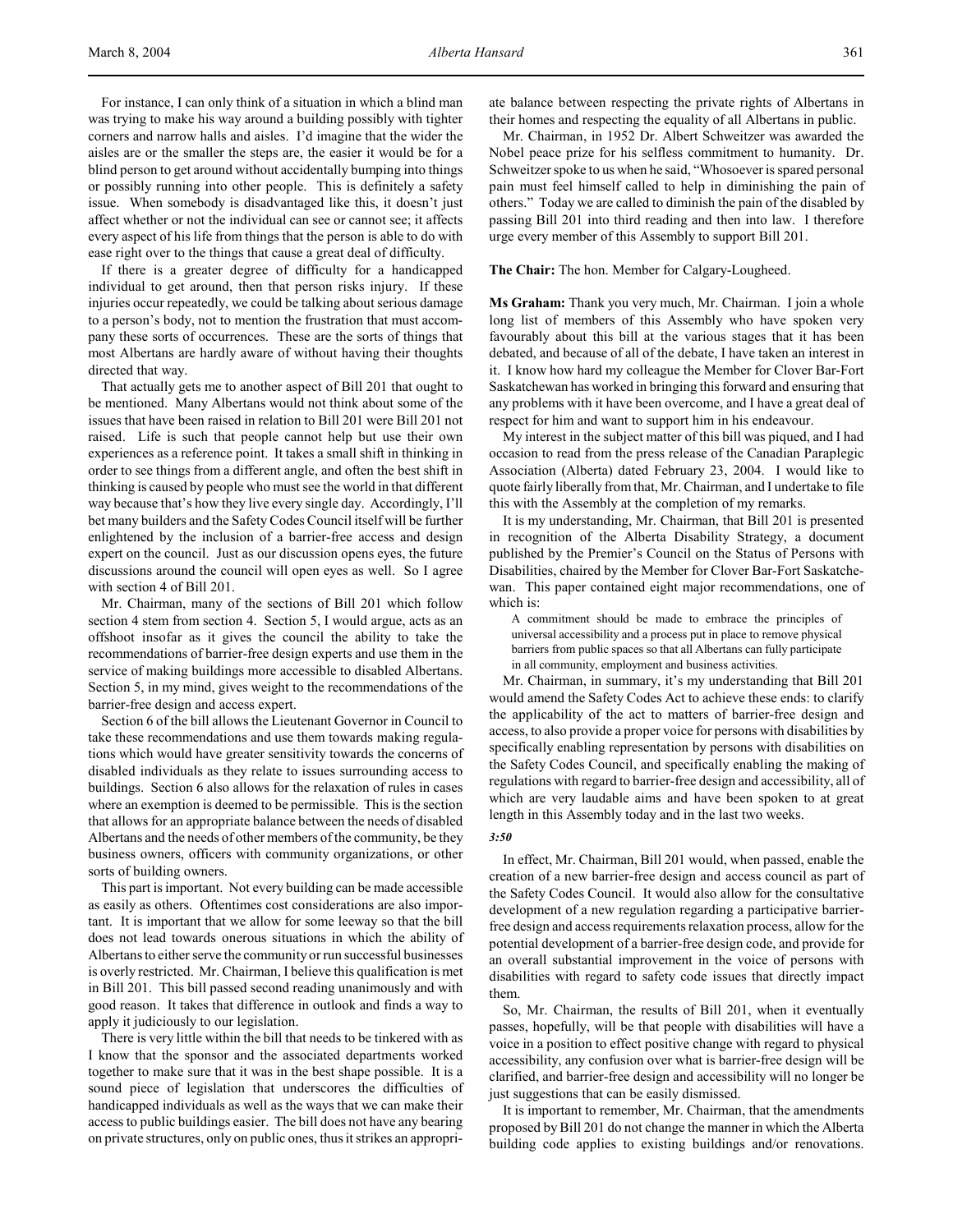Existing buildings are only required to be compliant with the code in effect at the time they were built unless undergoing a significant change or renovation. So only the actual renovations are required to comply with the current building code and then only to an extent determined by the specific nature of the renovations.

Mr. Chairman, as I mentioned, I was impressed by the fact that the Canadian Paraplegic Association was very supportive of this bill, and I would like to quote a little further from their press release.

Bill 201, which deals with barrier free access to buildings for persons with disabilities, was introduced by . . . MLA for Cloverbar/Ft Saskatchewan and Chairman of the Premier's Council on the Status of Persons with Disabilities. Our Association believes this bill is crucial to ensure that persons with disabilities finally have a voice in determining solutions aimed at making our province's buildings and public facilities more universally barrier free.

"Bill 201 will make Alberta a better place to live, work and visit for people with disabilities," says Marlin Styner, Public Relations Coordinator for the Canadian Paraplegic Association (Alberta). "Improvements have been made in recent years, but there's still a long way to go."

The Canadian Paraplegic Association (Alberta) believes that one of the biggest barriers wheelchair users face is a lack of accessibility awareness by architects, contractors, building inspectors, and the public at large. One or two steps, a narrow door, a tight corner in a hallway or an inaccessible washroom mean very little to an able-bodied person, but any one of these obstacles can be insurmountable to wheelchair users. Often, it's simply a matter of lack of education, and the Canadian Paraplegic Association (Alberta) believes that is what Bill 201 will change.

"Bill 201 will mean that all Albertans, regardless of their physical ability, will be able to enjoy the Alberta Advantage," says Styner, who will be among Canadian Paraplegic Association (Alberta) staff on hand to answer media questions.

Of course, that was back on February 23.

Quoting further from Mr. Styner, the press release goes on to say: "When I came home from the hospital in 1982 after my spinal cord injury, I was determined that my wheelchair wouldn't stop me from doing whatever I set my mind to. I soon realized that, in fact, my wheelchair gave me freedom and independence, but that lack of accessibility in the community could stop me in my tracks. Bill 201 will allow people with disabilities, and experts in barrier free design, to clearly demonstrate how a few minor, often inexpensive changes will make an incredible quality-of-life difference for a rapidly growing segment of our society."

Mr. Chairman, I don't think I could have expressed that any better than Mr. Styner from the Canadian Paraplegic Association (Alberta) on behalf of himself and all those represented by that association.

So as I mentioned at the outset, I too echo the support of other members of this Assembly who have given unqualified support for the passage of this bill.

With that, I take my seat.

**The Chair:** The hon. Member for Dunvegan.

**Mr. Goudreau:** Good afternoon, and thank you, Mr. Chairman. I'm pleased to also rise and join the Committee of the Whole debate on Bill 201, the Safety Codes (Barrier-free Design and Access) Amendment Act, 2004, sponsored by the hon. Member for Clover Bar-Fort Saskatchewan.

Aristotle once said: "If liberty and equality, as is thought by some, are chiefly to be found in democracy, they will be best attained when all persons alike share in the government to the utmost." This was true in the fourth century BC, and it is also true now. I find these words quite appropriate for the discussions taking place concerning Bill 201. After all, the main theme within this legislation is, in fact, equality, the equality of one in every six Albertans who is affected by a disability. This equates to over half a million Albertans whose lives are affected by a disability and who should be full partners in our society.

Mr. Chairman, the purpose of Bill 201 is to amend the Safety Codes Act in order to provide the proper voice in the appropriate forum for the disabled community to effect positive change in the built environment. Currently, section 16(3) of the Safety Codes Act states that

among the persons appointed to the Council the Minister and the Committee shall include persons who are experts in fire protection, buildings, electrical systems, elevating devices, gas systems, plumbing systems, private sewage disposal systems or pressure equipment.

The amendments proposed to the Safety Code Act through Bill 201 include the term "barrier-free building design" added to the list of those persons appointed to the council.

Mr. Chairman, section 16(4) currently reads: "The Minister and the Committee shall ensure that representatives of municipalities, business and labour are appointed to the Council from among the persons described in subsection (3)." Bill 201 proposes that this section be amended to include persons with disabilities as representatives appointed to the council.

Mr. Chairman, it is these two proposed amendments that I wish to further discuss this afternoon. I find the inclusion of persons with disabilities on the council to comment on barrier-free design and access of Alberta building regulations is critical to the equality of all Albertans. As Aristotle alluded to during the fourth century BC, equality will be best achieved when all persons share in the process to the utmost. I use this quote because I believe that it describes exactly what Bill 201 is attempting to do.

The proposed amendments to the Safety Codes Act, specifically the amendments proposed for section 16, ask that provisions be added to require the Safety Codes Council to include representation from the disabled community. Also, Mr. Chairman, the promotion of the principles of barrier-free design and access would be designated as one of the Safety Codes Council's specific duties. In accepting the proposed amendments, members of this Assembly would be accepting an equal voice in the proper forum for the disabled community, ensuring that future changes to Alberta's built environment include the consideration of over half a million Albertans.

Mr. Chairman, not only are these amendments necessary on the fundamental basis of equality, but they also follow the principles of universal accessibility and full citizenship put forth by the Alberta Disability Strategy, which was released in December of 2002 by the Premier's Council on the Status of Persons with Disabilities. It is the hon. Member for Clover Bar-Fort Saskatchewan who chairs this council. I know that it was brought up during the second reading debate of Bill 201, but I wish to refer to it again as it is directly related to the proposed 16 amendments. The strategy was devised in anticipation that its recommendations, if adopted in legislation, would enable persons with disabilities to participate more fully in all aspects of Alberta society. Mr. Chairman, the time has come to move on the goals and aspirations of the strategy to ensure universal accessibility and full citizenship.

# *4:00*

The first recommendation deals with awareness and states that "Albertans should be made more aware of the rights, needs and aspirations of persons with disabilities." Mr. Chairman, the amendments proposed for section 16 are in line with this recommendation. By providing the appropriate stage within the Safety Codes Council for persons with disabilities, we would allow their voice to be heard. The same point can be made for the majority of the recommendations in the Alberta Disability Strategy.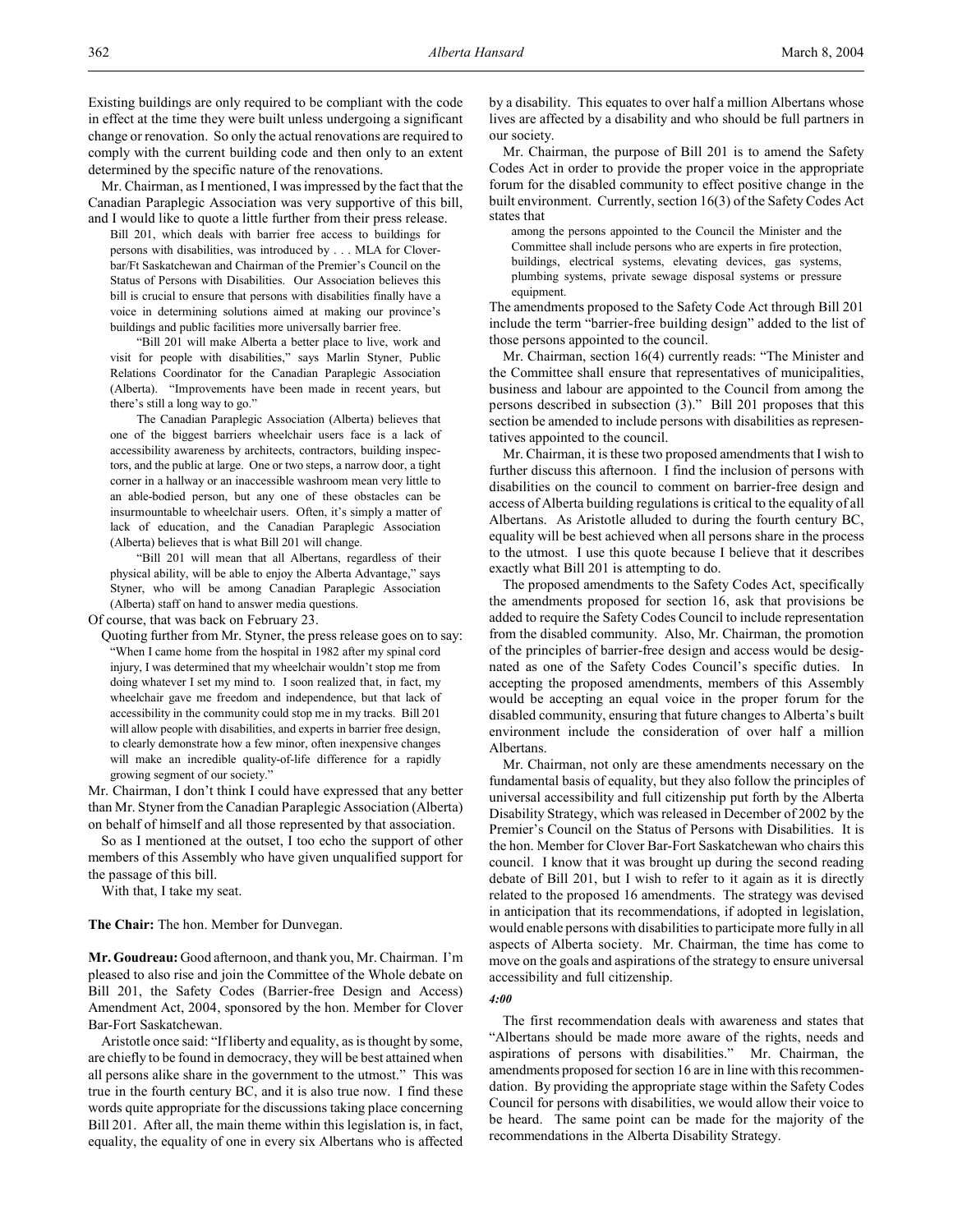The third recommendation deals with physical access and states that

a commitment should be made to embrace the principles of universal accessibility and a process put in place to remove physical barriers from public spaces so that all Albertans can fully participate in all community, employment and business activities.

Again, Mr. Chairman, providing over half a million Albertans with a voice that directly effects change in Alberta's building environment would ensure that these needs are met.

Mr. Chairman, by supporting Bill 201 we are making part of the commitment recommended by the Alberta Disability Strategy. We would be embracing the principles of universal accessibility, and by giving Alberta's disabled community a voice on the Safety Codes Council, we would also be putting a proper process in place to help remove physical barriers for 1 in every 6 Albertans.

As a result of Bill 201 I am certain that many public spaces will have physical barriers removed should there be any in place, and in accepting the amendments to section 16 of the Safety Codes Act, we are vastly reducing the possibility for any future barriers to exist.

Mr. Chairman, as I had mentioned earlier and many other members have also stressed, Bill 201 deals with equality. By ensuring this equality, we would be providing Alberta's disabled community with the opportunity of full citizenship and universal accessibility. I ask that all members voice their support to ensure that Alberta's disabled community has the opportunity of full citizenship and a universally acceptable province.

I again thank you, Mr. Chairman.

**The Chair:** The hon. Member for Edmonton-Glenora.

**Mr. Hutton:** Thank you very much, Mr. Chairman. I am pleased to join in the debate on Bill 201, the Safety Codes (Barrier-free Design and Access ) Amendment Act, 2004, in Committee of the Whole. It is without a doubt that one of the major trends affecting the population of our country and our province is a steady increase in the number of Canadians and Albertans who are approaching the age of 65. While this is a perfectly natural development, considering the fact that our birth rates have been on a steady decline, it does, however, present a number of issues that will have to be addressed sooner rather than later.

In anticipation of this development, I believe that we as a government need to take all the steps necessary to ensure that the growing number of disabled and mobility-impaired members of our society are extended the same or similar opportunities and advantages that are available to able-bodied Albertans. This, Mr. Chairman, is not only a fair and just approach but also a fiscally prudent method to deal with the fact that more and more Albertans may suffer from some form of disability.

Consequently, Bill 201 provides a prudent way of dealing with physical barriers faced by disabled and handicapped Albertans at the present time and in the future. By amending the Safety Codes Act, Bill 201 would not only allow us to modernize the provisions of universal access outlined in the Alberta building code, but it would also permit us to accomplish this task well in advance of the fiscal costs becoming too high.

In my view, Bill 201 first and foremost reinforces the ideas of fairness and inclusion. It aims to accomplish this by amending section 16(4) of the Safety Codes Act and adding a new clause that would provide members of the disabled community with a permanent seat and voice on the Safety Codes Council, the agency that reviews the Alberta building code's rules and regulations. By creating a new entity, the barrier-free council, the expertise and experience of the disabled community would be brought to bear on

the work and mandate of the Safety Codes Council. Furthermore, by being members of the council, it is quite conceivable that the barrierfree council would be able to offer new and innovative ideas of how to improve these codes in order that they better reflect the needs and aspirations of the disabled community as well as all Albertans.

I firmly believe, Mr. Chairman, that this is truly an enlightened approach to dealing with this matter. Who else but members of the handicapped community themselves could provide the Safety Codes Council with the most relevant, first-hand accounts of everyday physical challenges faced by those who cannot move around as easily as others? Their input and participation will not only provide solutions to the problems associated with barrier-free design, but it will also send a clear message that our province is serious about ensuring that all individuals have the opportunity to participate in all walks of life. Furthermore, their input will help ensure that they remain active contributors to and beneficiaries of the Alberta advantage.

It is important to clarify that Bill 201 does not look to update existing or establish new barrier-free standards in the Alberta building code. This would remain the responsibility of the Safety Codes Council. However, it is my hope that by being represented on the council, its recommendations and changes will reflect the needs and concerns of all Albertans both today and in the coming years. I also hope that at the same time any updated barrier-free regulations will remain realistic and flexible to circumstances when relaxation grants are deemed appropriate.

As I already mentioned, Mr. Chairman, Bill 201 is consistent with the principles of fairness and inclusion. Furthermore, Bill 201 is consistent with a number of government goals, objectives, and legislation already in place. By this I am referring to such initiatives as the Alberta Disability Strategy. The Alberta Disability Strategy report released in late 2002 represents a genuine effort by the government to create an environment where disabled individuals would be able to participate more fully in all facets of life within our province and enjoy a greater sense of independence, self-sufficiency, and self-reliance.

The strategy recognizes and justly points out the fact that disabled and handicapped Albertans still face a number of hurdles including not having ready access to buildings, offices, or public facilities. In order to rectify these inequities, Mr. Chairman, the strategy developed eight major recommendations, four of which are directly related to the objectives outlined in Bill 201.

The report's third major recommendation is particularly relevant to Bill 201 as it recognizes the fact that for many disabled individuals it is very hard and in some cases impossible to gain access to certain buildings or move inside them because they are not designed to accommodate such specific requirements as wider doors and hallways. Furthermore, the report cites that the current building codes and regulations are not always adequate to guard against those seeking unwarranted building exclusions and exemptions.

While the report recognizes the fact that not all environments can be made barrier-free, it does not recommend that the Alberta government could easily recommend some of the existing accessibility problems by ensuring that principles of barrier-free design are clearly defined and implemented. One of the ways this could be accomplished is by amending the Safety Codes Act and promoting greater representation on the Safety Codes Council, something that Bill 201 is suggesting. Such a measure would give disabled Albertans far greater input into how our society chooses to approach the problems and issues of universal accessibility.

If you read the remaining three major recommendations presented by the Alberta Disability Strategy, Mr. Chairman, you would find that the common theme covered in all of them is access. The idea of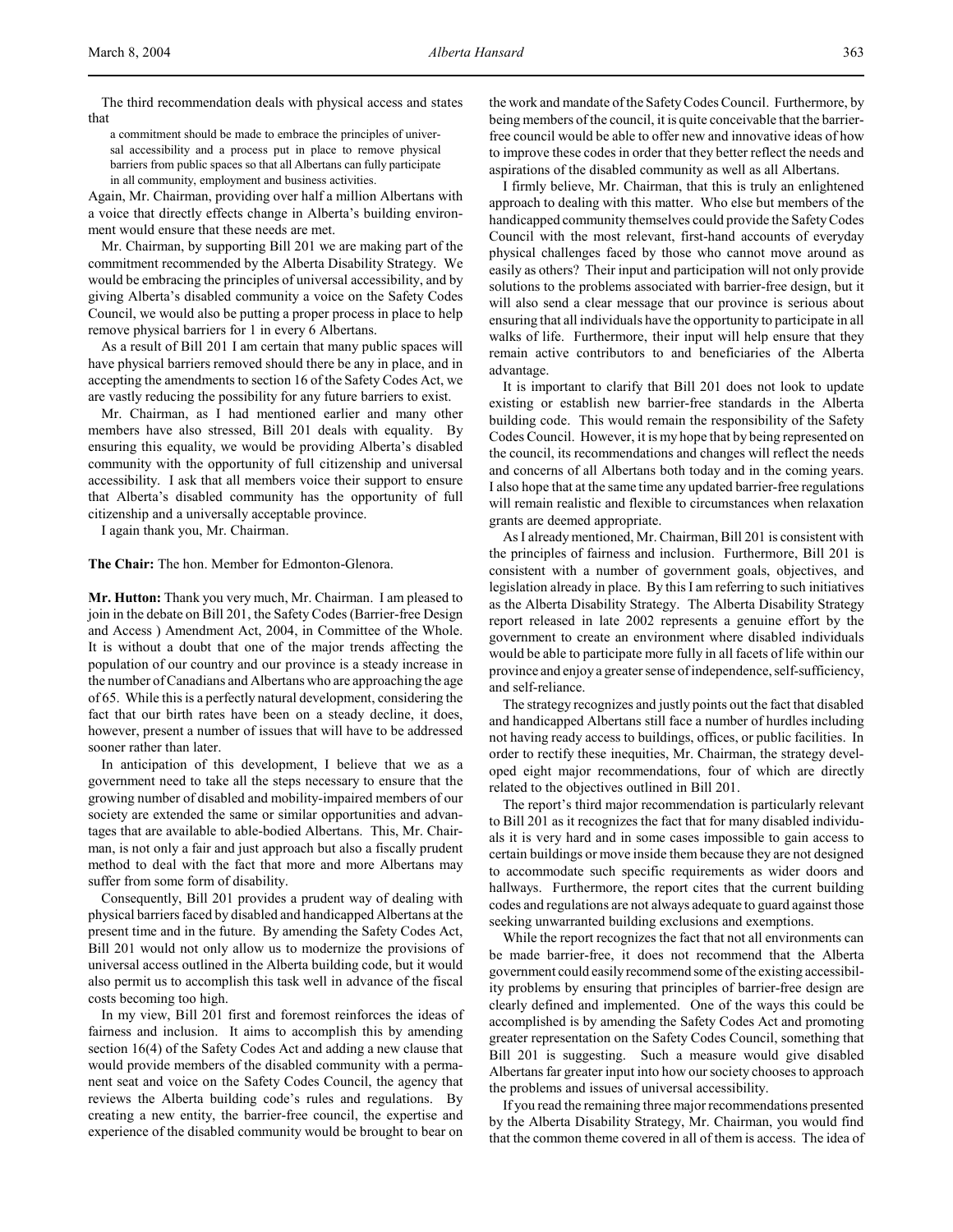accessibility maintains that free and unrestricted physical access in buildings, offices, and other structures is absolutely necessary if we are serious about maintaining the strategy of universal access for all.

While Bill 201 does not aim to introduce new barrier-free rules and regulations to the Alberta building code, it does however aim to create an environment where existing regulations, especially those concerning exemptions and relaxations, can be amended and made more rigorous. This, Mr. Chairman, will undoubtedly cause concern among some Albertans, especially those working in the hospitality and construction industries, because stricter building codes usually result in increased building costs. However, I would like to point out that sooner or later we will be compelled to modernize our building codes as the greater portion of Albertans reach the age of 65. If we wait until a later date, the costs associated with incorporating barrier-free design into existing and new buildings are bound to be far greater than they would be at the present time.

#### *4:10*

I say this for two reasons, Mr. Chairman. First, if we wait to modernize our building codes until a later date, the future retrofitting costs will be much greater because of the sheer volume of buildings that would have to be constructed by that time and which would require design improvements. Second, as more and more Albertans reach the age of 65, there will be less time to modernize the existing buildings because the demand for barrier-free design will be high. Consequently, it would be much cheaper to address the issue now rather than wait and pay more in the long run.

There's no doubt that addressing this issue of barrier-free design is going to have its fiscal costs. However, I would also like to highlight the fact that providing disabled people with barrier-free access and presenting them with opportunities to realize their full dreams and goals will produce great benefits to our society and will outweigh any initial financial costs.

It has always been said, Mr. Chairman, that the secret behind Alberta's success story is not embedded in our abundant natural resources or vast geography but, rather, our spirit, our ingenuity, independence, entrepreneurship, and people. I firmly believe that having a disability should not preclude one from utilizing his or her resourcefulness, ambition, and hard work no matter what the cost may be. Furthermore, it should never prevent one from contributing to Alberta's future prosperity and success.

Bill 201, Mr. Chairman, is definitely a step in the right direction and provides us with a solid foundation to build on. I therefore invite all my colleagues present today to vote in favour. Thank you.

# **The Chair:** The hon. Member for Calgary-Currie.

**Mr. Lord:** Thank you, Mr. Chairman. It is my great pleasure to rise today in support of Bill 201, the Safety Codes (Barrier-free Design and Access) Amendment Act, 2004. I believe that the changes contained in this bill are significant and necessary, and I believe that this is an important and appropriate step that will help create a more inclusive society in Alberta.

Mr. Chairman, I actually have a few personal experiences to relate in this regard that I'd like to just mention as to why I'm interested in this bill. Some years ago when I was still a teenager, my older brother, who was a University of Alberta law student at the time, was out riding horses at my dad's farm one weekend, and he was thrown from the horse into a corner post. If you know how large corner posts usually are, you can imagine the force he had to hit with in order to break it in half, which is what happened. Unfortunately, he also broke his back at the same time. It was a terrible ordeal for the family. In fact, he finished his last year of law school in a wheelchair.

I remembered all of that, and when I first became an alderman on Calgary city council, I received an invitation from the Calgary disabled community to spend a day in a wheelchair. Mindful of my brother's experiences I accepted that invitation to spend an entire day in a chair. Needless to say, it was quite an experience. It was a long, difficult, and challenging day for me, and I certainly learned a lot about the difficulties that disabled people often face in navigating around in a wheelchair and trying to actually keep up a job. So that's why I have a personal interest in this bill.

I'd like focus my comments on two of the main objectives of Bill 201. First, I'd like to explain how amending section 16(4) would provide the important representation the disabled community should be afforded on the Safety Codes Council and why that representation will become increasingly important, I believe, in the future. Second, I'd like to also address how designating the responsibility of barrierfree design to the Safety Codes Council's specific duties will improve the number of buildings in the province which are accessible to all Albertans.

I'd like to start my first point by addressing the changes that would occur in section 16(4) of the Safety Codes Act. Now, it is difficult to speak on behalf of a certain group of people, a demographic, when one is not really affiliated or involved a lot with the community in question. Even though I did spend a day in a chair myself and I do think I learned a great deal from that, the fact is that I only spent one day in a chair, and that doesn't even begin to start to teach you the full challenges of such a situation. Therefore, I believe that an able-bodied person simply cannot accurately represent the wishes, needs, and directions of Alberta's disability community despite his or her best efforts.

So in order to provide the disabled a proper voice, I believe we must allow disabled Albertans to have a place at the table where decisions are made. It is not enough to simply ask for an opinion or take actions that able-bodied people might think or might assume would be appropriate. Bill 201 will allow the disabled community an opportunity to have direct input on decisions made that affect them on a day-to-day basis. Members representing the disabled community will be able to put forward ideas relating to solving the problems of barriers attached to Alberta's public buildings.

It will also give the disabled community an opportunity to debate the merits of legislation and procedures and to be able to comment directly as to how these procedures would be applied to the disabled community. Establishing a voice for the disabled at a level where decisions are made has a lot of potential to do a lot of good. I truly believe that if this bill is passed and proclaimed, the disabled community will be able to take this opportunity and make great strides forward in creating a more inclusive society. In my mind, the potential of the good that can be achieved is enormous. For example, who would know more about the problems associated with wheelchair ramps in the wintertime than an individual who is confined to such a chair?

I did find it interesting to hear Members of the Legislative Assembly, colleagues, talk during second reading of this bill about getting into a wheelchair to learn about the barriers that disabled people face. As I mentioned, I did it myself and gained a whole new perspective of how difficult it actually is to do simple things that all of us take for granted. For example, just crossing a street becomes a challenge if you don't have the proper curbs and everything else formed there. So I believe that this truly points to the need to ensure that the disabled have a voice when dealing with issues involving the disabled population.

Now, in coming years it will become even more apparent why it is important to get a head start towards removing barriers in our current built environment and infrastructure because as our popula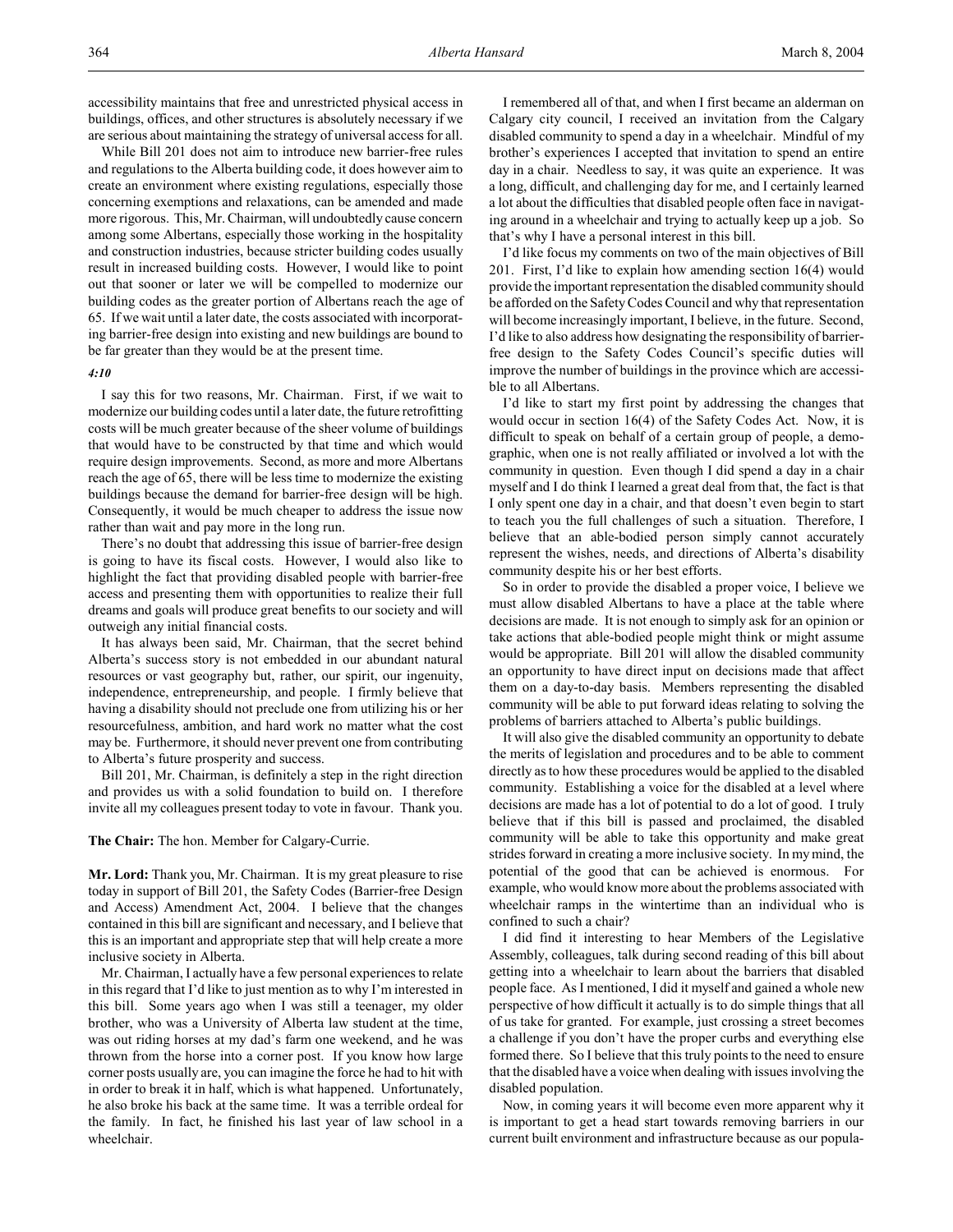tion ages, more Albertans will have trouble tackling staircases, more trouble accessing poorly designed bathroom stalls, more trouble reading traffic signs, and so on. Obviously, this means more people will be affected when trying to navigate a building that was designed with only the able-bodied person in mind.

Just some statistics here. As of April 2003 there were about 323,000 seniors in Alberta. By the year 2016 it is expected that that number will have risen to 493,000 people, and by 2026 Alberta will be home to more than 700,000 seniors. Now, that's more than double our current seniors population. So while these increases are not alarming per se, it does behoove us to start preparing for that future now. If we don't, we will be doing a large segment of the population a huge disservice, and we should remember that that segment will include many of us, in fact. So as the old adage goes, if we fail to plan, we plan to fail.

With that in mind, the monies will be spent on upgrading Alberta's buildings. It won't be so much a burden on our business owners, but rather we should look at it as an investment for the future. This trend may also speak to a need to have seniors represented in these types of issues either through the means that will be established by passing Bill 201 or through representation of their own.

Now, on my second point, Mr. Chairman, bestowing upon the Safety Codes Council the responsibility of promoting the importance of barrier-free design is an important step in ensuring that progress continues to be made in regard to removing barriers from our buildings. Currently the Alberta building code contains provisions for barrier-free design and accessibility. Section 3.8 of the code addresses matters of barrier-free design. Under this provision it is mandated that when a building to which the general public has access is renovated significantly, then changes must be made to remove existing barriers to the building. An example of that is if a storefront is renovated and there is not wheelchair access, necessary changes under 3.8 must be made at the time when that renovation is being made, and that only makes sense.

The code does not provide direction as to how buildings are to be made accessible to those who face mobility challenges, though. This leaves it open to interpretation. It also allows for flexibility. There can be and often is more than one solution to a problem. Giving the Safety Codes Council the opportunity to put forward solutions to problems like these may lead to solutions that work better for all parties involved. The council could help establish how, where, and in what manner section 3.8 is to be applied during upgrades or even during new construction.

# *4:20*

This process is further strengthened by the disabled community's representation on the Safety Codes Council. Their voice would be critical in bringing clarity as to how the Alberta building code should be applied to Alberta's public buildings.

This is especially true when we look at the issue of relaxations. It was pointed out during second reading of this bill that relaxations are granted in special circumstances. That exempts a builder from having to conform to section 3.8 of the Alberta building code. But disabled representation should be part of that process when it comes to the issue of relaxations because they are the best people to speak to whether or not a relaxation is warranted. They are the ones in the best position to decide whether or not they would be significantly and adversely affected by a relaxation in the requirements.

Mr. Chairman, we could convey stories of the disabled's plight and the importance of removing barriers they face on a day-to-day basis. Dwelling on these stories, however, paints an unbalanced picture of this community. These people are full of ability. Stephen

Hawking, Terry Fox, Rick Hansen, Christopher Reeve, Stevie Wonder, Helen Keller, and many others have proven on a world stage that a certain disability does not and will not limit them or define them as people.

I personally know of many people with varying degrees of disabilities who hold down jobs. They still provide for their families and for themselves, they are self-reliant, and they've put the skills they have to work for them. These people have ability, and our focus on an inclusive society should allow us to recognize this. I believe Bill 201 is a good first step toward making this so.

Mr. Chairman, I am supporting this initiative fully. Putting decision-making power regarding barriers faced by the disabled into the hands of the disabled will go a long way towards creating meaningful solutions and progress. I am urging all Members of this Legislative Assembly to vote for this progressive initiative.

Thank you, Mr. Chairman.

#### **The Chair:** The hon. Member for Edmonton-Castle Downs.

**Mr. Lukaszuk:** Thank you, Mr. Chairman. First of all, I'd like to commend and thank the hon. Member for Clover Bar-Fort Saskatchewan for bringing such a valuable bill before this Legislature. It's difficult for us to speak on a bill when actually we can't personally relate to some of the difficulties that people with disabilities, particularly with physical disabilities, must face on a daily basis. Nonetheless, it is our responsibility as legislators to create an environment in which those individuals can flourish best to their maximum potential.

Mr. Chairman, the bill is drafted in such a manner that not only will it require any new construction to take into consideration any and all engineering amendments that would make the new building accessible to an individual with disabilities, but what it also does is breathe life into the legislation whereas it allows for ongoing consultation with the disabled community on further and ongoing improvements. As our understanding of disabilities, our adaptive attitudes towards disabilities, and our technology improve, the bill will allow for changes in regulations to reflect that and enhance the construction of the building, making Alberta's buildings more accessible to those individuals.

Mr. Chairman, very often when we talk about legislation that requires modifications to buildings or new building code adjustments, we think about the cost. What will the actual cost be to the proprietor that may be building the building or perhaps to our government if we're building schools or offices? But what we very often neglect to mention is how much actual economic benefit there is from doing that.

Imagine, Mr. Chairman, how many people simply a decade or two decades ago were not able to be productive members of our economy, of our society simply because of the fact that they couldn't leave their home, board a bus, or perhaps enter an office building and work. We had very well educated individuals with skills incapable of contributing to our economy simply because they were not mobile. They couldn't do that. They couldn't live their life to their maximum potential. Now, keeping those barriers in mind as we construct our new buildings, we will be able to allow more and more individuals in our society to contribute to our economy and to further evolve in their lives and have much more fulfilling personal lives.

Another aspect, Mr. Chairman, is education. I'm sure that still out there in this province and definitely in the world there are school facilities that are not fully accessible to individuals with disabilities. We don't have to go far. Let's enter some of our older schools here in Edmonton, and we'll notice that even though adaptive measures have been taken and ramps of some sort or perhaps an elevator has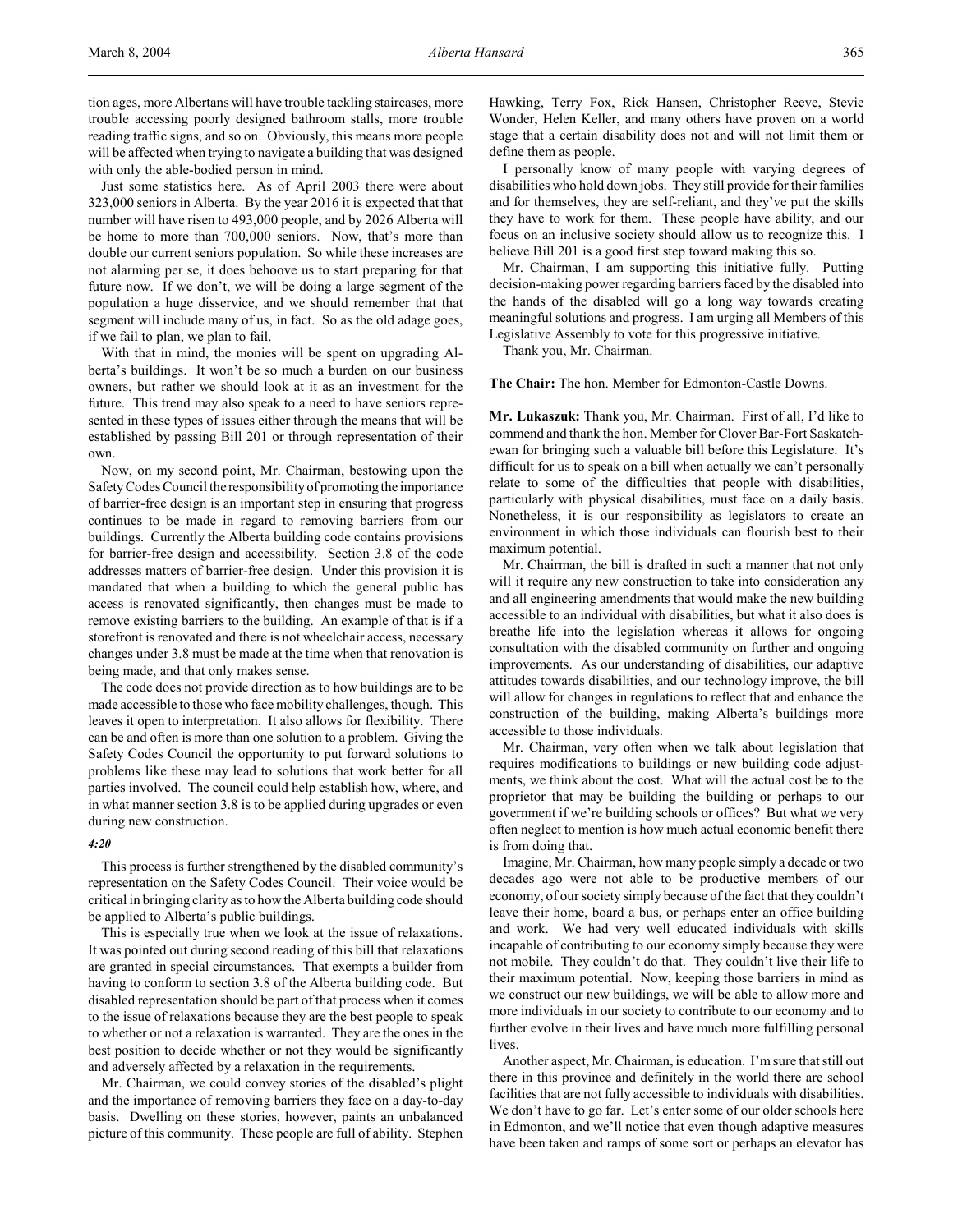Now, who is the best person to consult with us on what needs there really are, physical needs, if you're a disabled person? Mr. Chairman, you and I probably can discuss that at some level. However, we don't have the personal understanding, the actual experience of what it is like to experience the world with disabilities, and it is impossible to acquire that understanding unless you actually live in the body of a disabled person. So it only stands to reason that the Member for Clover Bar-Fort Saskatchewan would advocate that the people with disabilities be the ones actually consulted on future amendments and future development of the legislation governing our building codes.

Mr. Chairman, another realm of life that very often is hindering to individuals with disabilities is simply their participation in our social life. Again, as government and municipal governments and other societies and associations who manage public facilities try to be adaptive, very often we fail, and very often we don't do everything that possibly is in our power to make our buildings more accessible. Buildings like community halls and swimming pools are very often not accessible to individuals with disabilities. Now, this type of legislation would definitely encourage and require new proprietors to take those issues into consideration when they're developing these new buildings.

On the cost side it's important to note that this bill only addresses new construction and nonresidential construction. So it won't affect an average Albertan building his own home, obviously, unless he or she does have disabilities, but it addresses buildings that are nonresidential, nonprivate residential, and buildings which are being retrofitted to a large degree. It will not affect small renovations of a building that doesn't perhaps meet the new standards when there are minor renovations being made, but it does address buildings when a large-scale retrofit takes place.

That plays a very important role here in Edmonton, Mr. Chairman, and in Calgary as well as we're going through a phase right now of retrofitting old structures in the core of the city and trying to revitalize our downtown and encouraging seniors particularly and others to move into the core of the city. It doesn't take much to drive through our downtown and take a look around where old warehouses are being turned into condominiums. Well, those warehouses, as they stand right now, definitely would not meet any requirements for access for individuals with disabilities, but with the advent of this legislation, when those buildings are being gutted and now turned into residential complexes, definitely a developer would have to take into consideration the needs of their potential residents or visitors who may have disabilities.

Mr. Chairman, it would be difficult not to endorse this bill. Obviously, it's a good bill. Obviously, it promotes full participation of individuals with disabilities in the economic, educational, and social life of the province. It's obviously very futuristic. As our technology develops and as we are able to deal positively with more and more medical conditions which right now render individuals home- or hospital-ridden and allow them to be mobile, the more there will be a need for buildings and modes of transportation and all other public facilities to be conducive to those individuals' ability to participate in our province's life.

So, again, I'd like to commend the member for bringing forward such a fabulous piece of legislation. I'm sure that all members of this House will support this bill in passage into law. Thank you.

## *4:30*

**The Chair:** The hon. Member for Edmonton-Meadowlark.

**Mr. Maskell:** Thank you, Mr. Chairman. I welcome the opportunity to speak to the committee today and join discussion in committee stage on Bill 201, the Safety Codes (Barrier-free Design and Access) Amendment Act, 2004. I believe the merits of this bill speak for themselves. I believe that the importance of this legislation and section 4 is fundamental to addressing the needs of those persons with physical and sensory disabilities in Alberta.

Therefore, I would like to address this committee on section 4 of the recommended Safety Codes (Barrier-free Design and Access) Amendment Act, 2004. Section 4 states that "the Minister shall, in accordance with this Act, co-ordinate and encourage the principles of barrier-free design and access for any thing, process or activity to which this Act applies." Mr. Chairman, Bill 201 offers the opportunity to the minister responsible for barrier-free design and access principles for physically and sensory disabled Albertans to ensure their full access to all buildings in Alberta. The structural barrierfree design principles recommended in Bill 201 will afford persons with physical and sensory disabilities the capacity of accessing and excelling in their respective fields and communities.

Doing so would in turn result in further enhancement of disabled individuals with a greater sense of esteem and independence, ultimately strengthening their pride as being an active and contributing member of Alberta's society. Together with the physical selfsufficiency that physically and sensory disabled individuals will gain from Bill 201, the potential of creating a barrier-free mentality among Albertans of the predisposed limits of physically and sensory disabled persons is also heightened.

For decades, Mr. Chairman, people with physical and sensory disabilities have too often been pitied for their differences and categorized as a fringe of society rather than simply being seen as contributing to society and seeking inclusion on a level playing field. The potential for including these so-called fringe groups would increase dramatically given the opportunities that would be within their realm by way of the barrier-free design and access principles stipulated in Bill 201. The probability of breaking down disabled barriers would eventually be inevitable either in our schools, our workplace, or common social gathering places. This social commonality would offer disabled Albertans the opportunity of inclusion rather than the fear of exclusion in their respective communities.

Mr. Chairman, the community employment equity positive measures program offers workshops called Improving the Effectiveness of your Workplace: Universal Accessibility to effective employment co-ordinators and all managers and employees. This workshop is designed to raise awareness in the Canadian marketplace and to offer practical how-to suggestions on accommodating persons with disabilities in the workplace.

The community employment equity program has focused on the correlation between barrier-free design workplaces and the beneficial rewards of a productive employment environment where persons with physical and sensory disabilities can flourish and succeed. The study has also shown that if a workplace is designed to include people with physical and sensory limitations and makes them feel comfortable and part of a team, that's a significant competitive edge. This gives employers access to a larger pool of potential employees and embraces the principles of universal accessibility for all Albertans.

The benefits, Mr. Chairman, of ensuring that the structure of Alberta work areas and facilities is accessible for all Albertans will further limit the societal prejudice associated with persons with physical and sensory disabilities. Bill 201 will optimistically result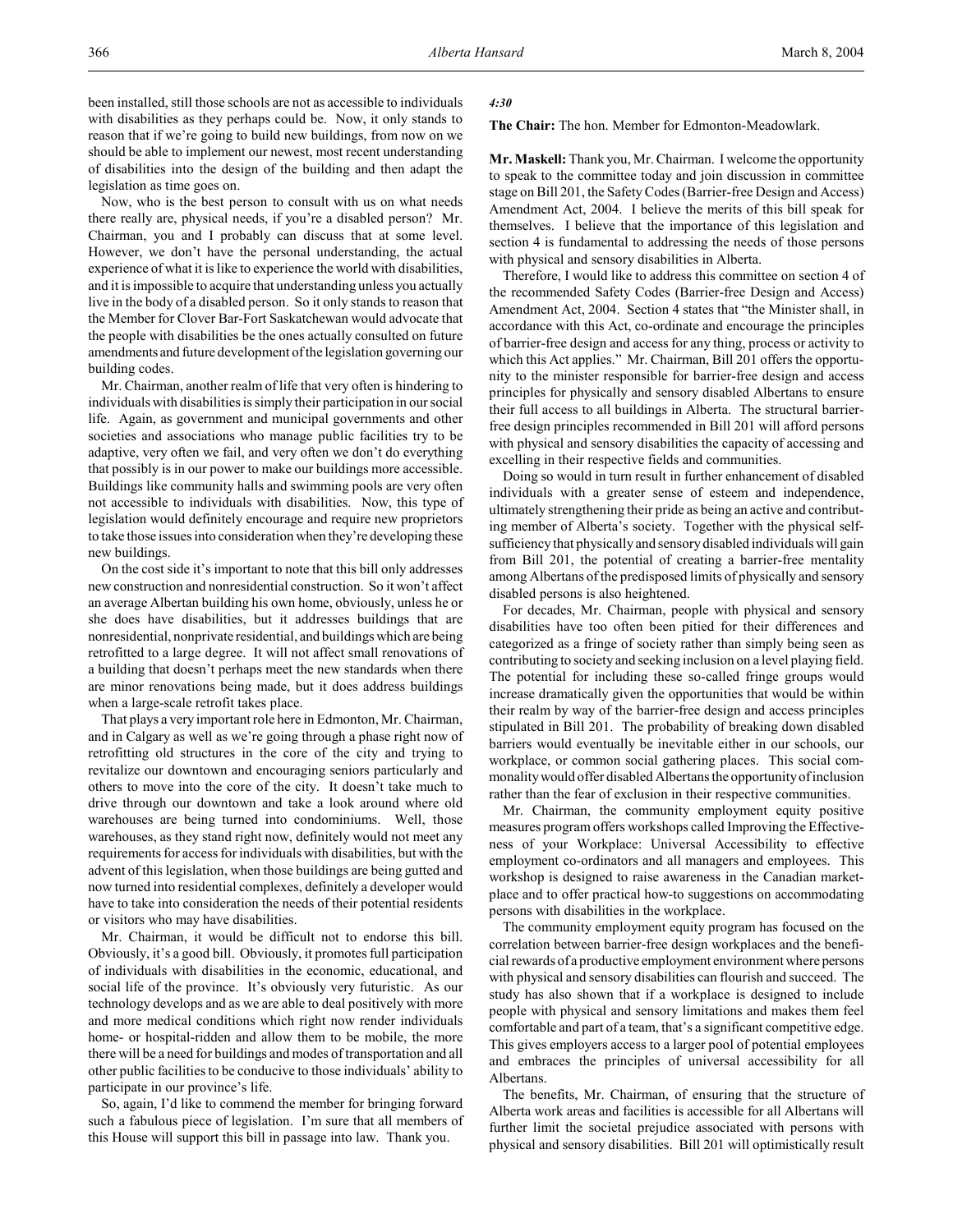in Alberta being a place of tolerance, inclusion, and forward thinking regarding those with disabilities.

The long-term effects of the implementation of barrier-free design will resonate to all facets of Alberta society and instill in our society that all individuals in Alberta shall be afforded the opportunity to succeed. Barrier-free designs and concepts, if taken as the norm in construction in Alberta, will offer those with disabilities greater opportunities to participate actively in community and cultural affairs in Alberta as full participants.

Mr. Chairman, from my own personal experience of suffering a stroke some months ago, coupled with my chair position with the Health Facilities Review Committee, I have witnessed and have come to understand and empathize with Albertans who feel that their loss of dignity is a double-edged sword when having to rely on the charity of others. For example, minor things require help. I need to use a handrail to go up or down a staircase now. I used to take them two at a time. I can no longer leap over a curbside snowbank. An individual's self-esteem and dignity can be quickly crushed with the inability for self-sufficiency.

From personal experience I can assure this committee that an individual loss of independence can be humiliating and emotionally unsettling. Having to cope with mobility issues myself, I have a newfound understanding with regard to persons who have lost their independence coupled with their dignity, having once been an ablebodied individual. I believe that Bill 201 will give those who have relied on assistance for a shorter or longer period to become more self-sufficient and improve their sense of self. With my own affliction I have now become increasingly aware of the plight of disabled individuals and what they have to gain, psychologically and physically, from regaining their independence and self-esteem.

Bill 201 offers a new lease on life for many of those who are disabled. I believe those with short- or long-term disabilities, regardless of age, will be afforded the opportunity of a level playing field because of the amendments brought forth in Bill 201 in amending the Alberta Safety Codes Act. Through the removal of barriers that may hinder the educational, social, and financial advancement of Albertans with physical and sensory abilities, Bill 201 would have a dramatic impact on the potential for opportunities available to Albertans with disabilities.

Opportunities afforded to disabled persons in a barrier-free workplace would encompass the ability to return to work more quickly after injuries or ill health resulting in disability. It would address accessibility needs that may be associated with an aging workforce and allow employers to retain the services of employees with disabilities over the long term, thereby potentially eliminating the societal stigma associated with disabled persons' limits in contributing to society.

Mr. Chairman, with barrier-free design implemented in the current construction of public buildings, those with disabilities would be given the opportunity to contribute as equals among nondisabled Albertans. I strongly believe that the intent and purpose of Bill 201 is consistent with the Alberta government's strategy to protect and nurture human rights and equal citizenship, to ensure accessibility and awareness for all Albertans.

For example, the Alberta Ministry of Children Services' strategy is to develop legislation and policies to refocus resources for children with disabilities on abilities rather than disabilities as this approach advocates a proactive rather than a reactive approach to issues of mobility and disability, as brought forth in Bill 201. Section 4 of Bill 201 will enable the minister responsible, in accordance with this act, the ability to co-ordinate and encourage the principles of barrier-free design and access for the greater good of all Albertans.

Finally, Mr. Chairman, Bill 201 is a step forward for safety code regulation in Alberta. I wholeheartedly believe that Bill 201 would instill a sense of confidence and self-esteem in those physically and sensory challenged individuals, ensuring all Albertans the opportunity to succeed and belong to the Albertan mosaic as contributing, independent, dignified individuals.

I would like to urge all the hon. members in attendance to vote in favour of Bill 201 at this committee stage. Thank you.

## *4:40*

**The Chair:** The hon. Member for Calgary-West, followed by the hon. Member for Lacombe-Stettler.

**Ms Kryczka:** Thank you very much, Mr. Chairman. It's an honour to join debate in Committee of the Whole on Bill 201, the Safety Codes (Barrier-free Design and Access) Amendment Act, 2004, sponsored by the hon. Member for Clover Bar-Fort Saskatchewan. Speakers in second reading talked about the importance of barrierfree design for Alberta's growing aging and disabled population. One of the biggest reasons to pass Bill 201 is the idea that the input and insight provided by the disabled community today will save time and money for Albertans in the future.

Mr. Chairman, everyone agrees with the idea of improving the quality of life of the disabled. Developing this idea into a workable plan is the hard part. I believe that the Member for Clover Bar-Fort Saskatchewan has designed an excellent piece of legislation that will provide the proper voice for addressing some of the physical challenges facing the disabled community. Bill 201 is a relatively inexpensive but very sensible and effective way to remove some of the physical barriers that stand in the way of thousands of Albertans. It's easy to say: let's help the disabled lead normal lives. The real challenge is finding solutions that work for everyone involved.

I would like to talk about three specific sections in Bill 201 that will help connect the needs of the disabled with other aspects of building design. In second reading the Member for Highwood described a situation where input from the disabled could have improved the location and layout of barrier-free bathrooms. We all agree that the needs of people living with disabilities related to dayto-day living must be improved. One way to increase accessibility is changing the way we look at safety codes. We should also consider the possibility of a small number of contractors looking for a way around barrier-free designs in an attempt to save time and money.

Currently, section 2(2) of the Safety Codes Act states: "The Minister may, by order, exempt any person or municipality or any thing, process or activity from any or all provisions of this Act and attach terms and conditions to the exemption." This section helps builders avoid certain safety codes that do not apply to their construction project. These exemptions also help municipalities when a project simply runs over budget. The point to remember regarding exemptions is that they are only granted after the applicant has been turned down at every other stage of the process.

However, section 2 of Bill 201 reminds builders that the Safety Codes Act must be applied "with the principles of barrier-free design and access." Exemptions will still be granted under the right conditions, but exemptions will not be granted for projects if people with sensory and physical disabilities are unable to access buildings to which the act applies. It's important to keep the exemption in the Safety Codes Act for unforseen circumstances. The exemption cannot be used as a loophole for a small number of builders who may try to avoid barrier-free designs.

As I mentioned before, Bill 201 creates a voice for the disabled without damaging the purpose and mandate of the Safety Codes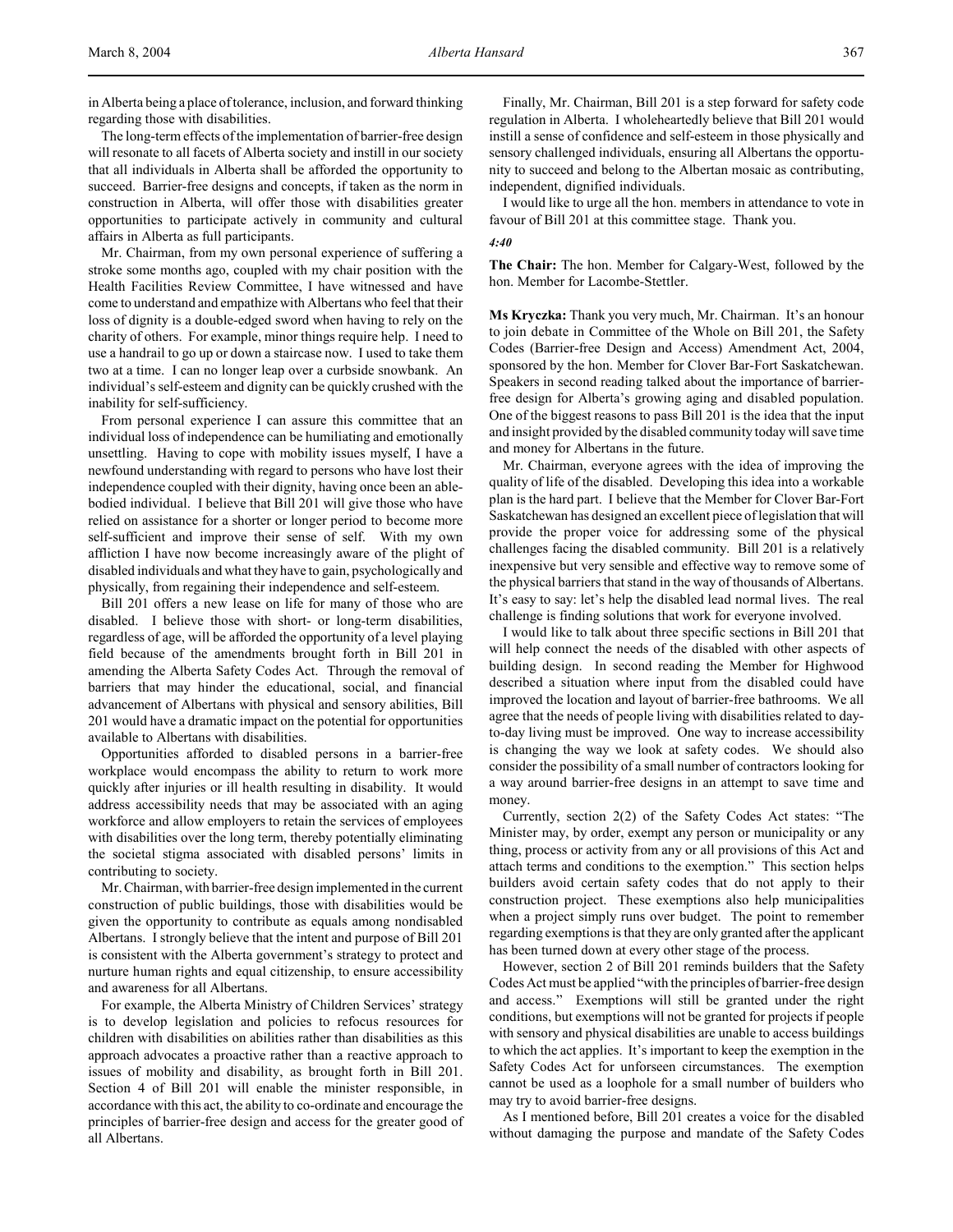Council. For example, section 4 sets the rules for membership in the Safety Codes Council. I think that this is one of the most important parts of Bill 201. Adding the term barrier-free design to section 16(3) of the act expressly creates the seat at the table for the disabled.

The people sitting on the Safety Codes Council have extensive knowledge in specific areas, including fire protection, buildings, electrical systems, elevating devices, and plumbing systems. Each of these technical experts contributes important elements of building design. Section 4(a) of Bill 201 includes experts in barrier-free building design. I cannot think of a better group to devise practical, common-sense changes to the safety codes than the disabled community. In other words, empower them to be a key part of the solution. As the bill states in section 4, there is already a list of experts who use their specific skills and knowledge to improve building designs. The disabled representation on the council will add another important element to the construction of safe and accessible public buildings.

Previous speakers have talked about the social advantages of barrier-free access. I think one point that needs to be repeated is the valuable technical expertise that disabled Albertans can offer the council.

Section 5 of Bill 201 also discusses the Safety Codes Council. This part of the bill legislates the mandate to include barrier-free design in all relevant building construction projects. Section 5 provides direction for the council to always consider barrier-free designs in addition to other areas defined in the act.

I believe that the process created through section 4 and section 5 will add value to public buildings. Some would argue that retrofitting buildings to accommodate disabilities will become a major industry in the next two decades. Barrier-free design ideas provided by the disabled community will certainly improve the accessibility for more people. As Alberta's population ages, there will have to be significant changes made to accommodate their decreasing mobility. Making the changes to the Safety Codes Council in sections 4 and 5 will save this government money in the future.

Finally, Mr. Chairman, I would like to talk about the concerns from people who believe that Bill 201 also applies to their homes. Although I encourage people to consider barrier-free designs when building or renovating, section 3.8.1.1 of the Alberta building code clearly states what kinds of buildings are exempt. At the top of the list are houses, including semidetached houses, duplexes, triplexes, townhouses, and row houses. Boarding houses are also exempt unless they are used for social programs such as group homes, halfway houses, and shelters. The owner of a private dwelling is not compelled to follow barrier-free designs. If someone wants to renovate their home, they do not need to comply with any barrierfree designs unless they want to.

Other people may think of hypothetical situations of buildings that would have to needlessly follow barrier-free designs if Bill 201 were to pass. However, there are three other categories of buildings that are not forced to comply with barrier-free access. Relocatable industrial accommodations or mobile trailers, high-hazard buildings such as chemical plants, and buildings not intended to be used on a daily or full-time basis are also exempt. The structures listed in 3.8.1.1 should address the what-if scenarios on the minds of homeowners and the industrial sector.

Mr. Chairman, Bill 201 will help us achieve the goal of guaranteeing full access by all Albertans to all public buildings. Clarifying the exemption clause in section 2 reduces the chances of unethical builders looking for a way to skip barrier-free designs. Adding another set of experts to the Safety Codes Council in section 4 will add value for the owners of buildings and improve accessibility for

the disabled using these buildings. Promoting the principles of barrier-free design as stated in section  $5(a)(e.1)$  recognizes the importance to improve access for the growing number of seniors as well as disabled Albertans.

Mr. Chairman, these sections in Bill 201 will help create an important position for the disabled, allowing them to provide their insight and improve their quality of life. I commend the Member for Clover Bar-Fort Saskatchewan for bringing this very important legislation forward, and I strongly encourage all members to vote in favour of Bill 201.

Thank you, Mr. Chairman.

**The Chair:** The hon. Member for Lacombe-Stettler.

**Mrs. Gordon:** Thank you very much, Mr. Chairman. I'm going to be very brief. I again would like to thank the hon. Member for Clover Bar-Fort Saskatchewan for bringing this piece of legislation forward. I think it was time that we talked about this issue, and I'm very pleased that through the committee that he chairs, they had the initiative to bring it forward so that we could have a full discussion.

I have listened with great interest this afternoon to the discussion and the debate, and I'm very, very encouraged by what I hear. I'm not going to get into the logistics or the detail, how much needs to be changed in this bill at committee stage, but I just wanted to say that since we last spoke on this, I have talked to a number of people that are very pleased that it is coming forward. The disabled community want a hand up, not a handout, and they want to be part and parcel of the decision-making. What better way than to have another voice at the table with a full understanding of what is needed and how it can be achieved?

In January of this year I got a phone call from the executive director for the Multiple Sclerosis Society of Canada, the national chapter, and they asked me whether I would consider sitting on the Alberta provincial board, and I have agreed to do so. Though we have not had a meeting where I can discuss this particular piece of legislation, I'm sure that they would very much want me to support it and tell you that they are in favour of it.

Again, thank you very much hon. member, and thank you to all the members of this Assembly that have been talking about the good things involved in this bill. It sounds like it will pass committee, and I look forward to discussing it again at the next reading. Thank you.

# *4:50*

**The Chair:** The hon. Member for Banff-Cochrane.

**Mrs. Tarchuk:** Thank you, Mr. Chairman. It is a pleasure to rise and speak to Bill 201, the Safety Codes (Barrier-free Design and Access) Amendment Act, 2004. I feel that this is a piece of legislation that coincides with not only the goals and intentions of the government but also Albertans.

The safety codes amendment act, sponsored by the hon. Member for Clover Bar-Fort Saskatchewan, is a bill that supports a very simple theory. This theory is that those persons most affected by a decision should have input into that decision. After all, changes to the regulations governing medical practices would not be made without consulting doctors or nurses, nor should decisions regarding issues of accessibility be made without input from persons living with restricted mobility.

This idea is simple, well thought out, and, in my opinion, long overdue. However, as in many other cases while the idea itself is without complications, the legislation and the regulations surrounding the idea are fraught with complexity. In the midst of technical jargon, lengthy discourses on the exact width of doorways, and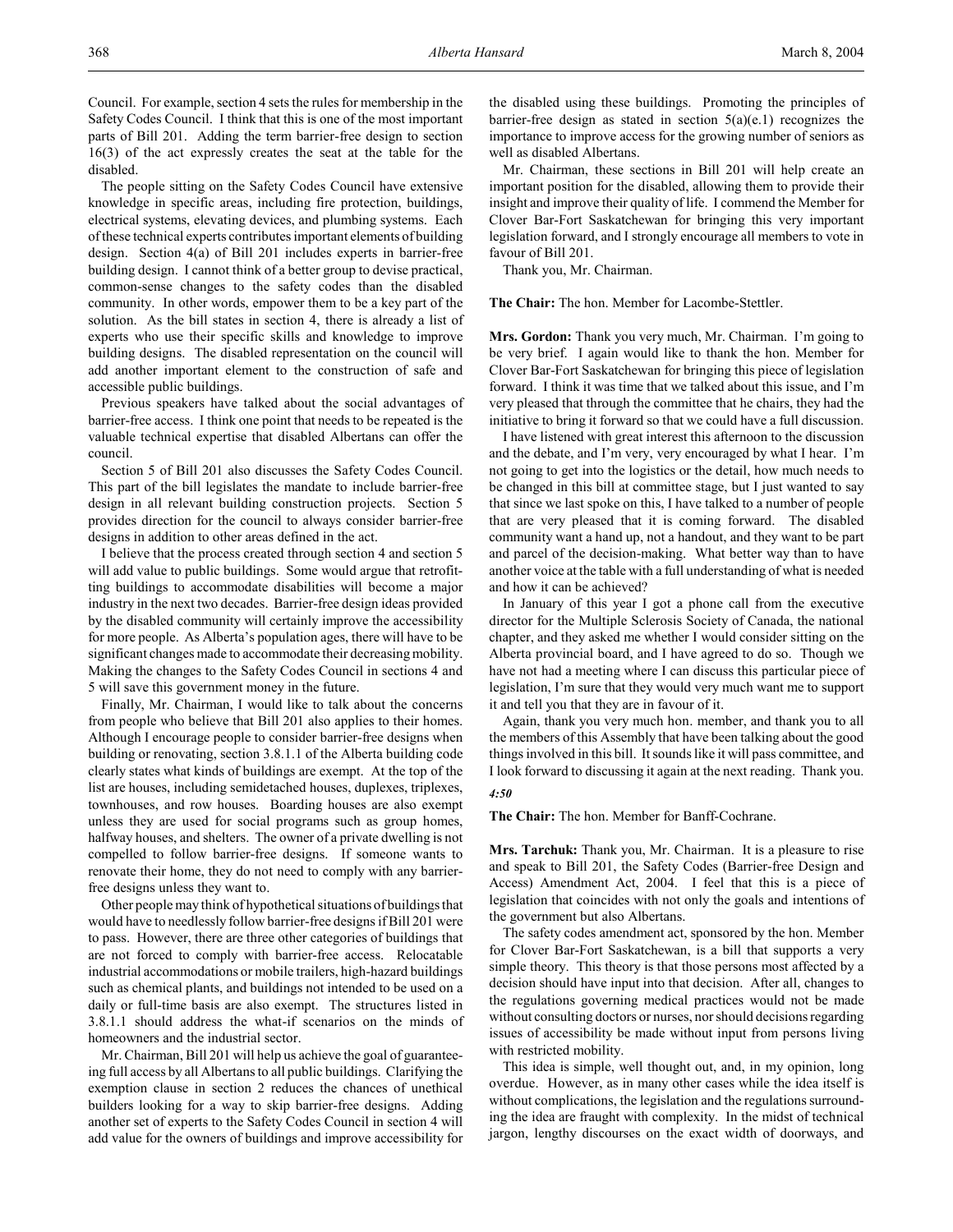regulations regarding the thickness of floor beams it is easy to lose sight of exactly what Bill 201 will achieve. There has been some confusion surrounding the issue. I know that I didn't understand exactly what was intended the very first time I read it, but now that I have reread it, I would like to try to clear up some of the areas that have proven somewhat complex.

Mr. Chairman, one misconception surrounding the bill is that universal accessibility will be applicable to all buildings including private residences. This is simply not true. Section 5(a) amends section 18 of the Safety Codes Act. There another subsection is added that promotes "the principles of barrier-free design to any thing, process or activity to which this Act applies." It does not expand the processes, activities, or things to which the current act applies. Universal accessibility is not required for all buildings in the current situation, and this will not be modified.

Section 3.8.1.1 of the code outlines the types of buildings that are not affected by universal accessibility standards. This list is very long, and there are some building types in there that I've never heard of. In the interest of brevity I will not attempt a reading of every building type; instead, I will merely list the four major types of buildings that will not be affected. These buildings are housing, relocatable industrial accommodations, high-hazard industrial occupancies, and buildings not intended to be occupied on a daily basis. These groupings are somewhat vague so a little explaining might be helpful.

The first type, housing, is fairly self-explanatory. Personal residences are not affected under the current version of the Safety Codes Act, nor will they be affected under the amended version. If a private-home owner wishes to make their home universally accessible, this is entirely their choice. They're under no obligation to do so.

The second type of buildings is relocatable industrial accommodations. An example of these are the trailers used as offices on construction sites that can be seen at any number of locations throughout the city.

The third type of buildings is classified as high-hazard industrial occupancies. They are heavy industrial plants such as chemical and fertilizer plants or a steel mill.

The final group of buildings that are not required to be universally accessible is buildings that are not intended to be occupied on a daily basis. Telephone exchanges, pumphouses, and electrical transformer stations would fall under this category.

The types of buildings that do not fall under the umbrella of universal accessibility are really just common sense. No one expects every private home to be accessible universally, and many of the other building types require the employees in the building to be fully mobile to be able to carry out the duties of their job.

Mr. Chairman, the second point that has attracted a good deal of attention is the granting of exemptions for buildings from the principles of barrier-free design. Section 2(2) of the current Safety Codes Act outlines the powers of the minister with regard to exemptions. In essence, the minister is empowered to grant an exemption to "any person or municipality or any thing, process or activity" from any of the provisions of the act. In the amended version of the act sponsored by the hon. member, this section reads exactly the same. The ultimate responsibility for this act lies with the minister, including the power to grant exemptions.

In addition, the procedure for contractors wishing to apply for an exemption remains the same. A builder can speak to the local safety codes officer regarding an exemption. The officer can recommend that the contractor make a formal application to the head office for consideration. It is during this phase that the amended act could be of added assistance. While the procedure remains the same, the

expansion of the Safety Codes Council to include an expert in barrier-free design would allow for a new insight into the situation. In these instances the expert would be able to offer input that could lead to a compromise regarding the granting of an exemption.

Using real-world experience, the newest member of the council would be able to offer various solutions to difficulties encountered by contractors in fulfilling the requirement to ensure that a building is universally accessible. There can often be multiple solutions to a problem, and having a person with a wealth of experience in dealing with issues of accessibility would open the door to multiple possible solutions.

Mr. Chairman, those are two main areas of confusion that I experienced and witnessed some of my colleagues experience when considering the pros and cons of Bill 201.

I would like to turn my attention to other issues that the bill raises. Section 2(2.1) of the amended bill draws attention to the expanded goals of the act. The Safety Codes Council and through them the Alberta building code will no longer be responsible solely for safety issues with regard to construction. While safety will remain the highest priority, they will now incorporate the ideals of universal access into their duties.

This joining of safety and accessibility embodies the best ideals of the government. The government of Alberta is committed to protecting the safety of Albertans, all Albertans, and also ensuring that all Albertans are able to have meaningful participation in their communities.

Goal 10 of the 2003-2004 government business plan states that "Alberta will be a fair and safe place to work, live and raise families." The passing of Bill 201 will do much toward securing fairness and equality for all Albertans, including those who live with physical or sensory disability.

This bill will help to ensure that those members of our community requiring assistance in getting around are not excluded from places of work or recreation. This same logic can be applied to fulfilling goal 12 of the 2003-2004 government business plan: "Albertans will have the opportunity to participate in community and cultural activities and enjoy the province's historical resources and parks and protected areas.'

Mr. Chairman, Alberta has a long and proud history of being an inclusive society, not an exclusive one. The safety codes amendment act will help ensure that all Albertans feel included in their communities and recognized for the valuable contributions that they make.

As was mentioned during the previous debate, this bill will affect a great number of people as many seniors find their mobility becoming limited as they age. The fact is that the seniors' population is growing at a rate that is outstripping other age groups. People are living longer, but their bodies are not holding up to the rigours of daily living, and they are finding themselves needing assistance to get around. By acting now, this Assembly will be preparing society for the not-too-distant future when 20 per cent of Albertans are age 65 or older.

There are already studies completed on the effect that the aging population will have on the health system and pensions, but the concept of universal accessibility cannot be overlooked. By acting now, plans will be laid for the future that will serve Albertans well as we look into the future.

Mr. Chairman, the hon. Member for Clover Bar-Fort Saskatchewan has brought forward a piece of legislation that will better equip Alberta for the challenges that lie ahead. The safety codes amendment act will ensure that Alberta will be open and accessible for all of those who live in this province regardless of any physical or sensory disability that a person may live with. Passing this bill will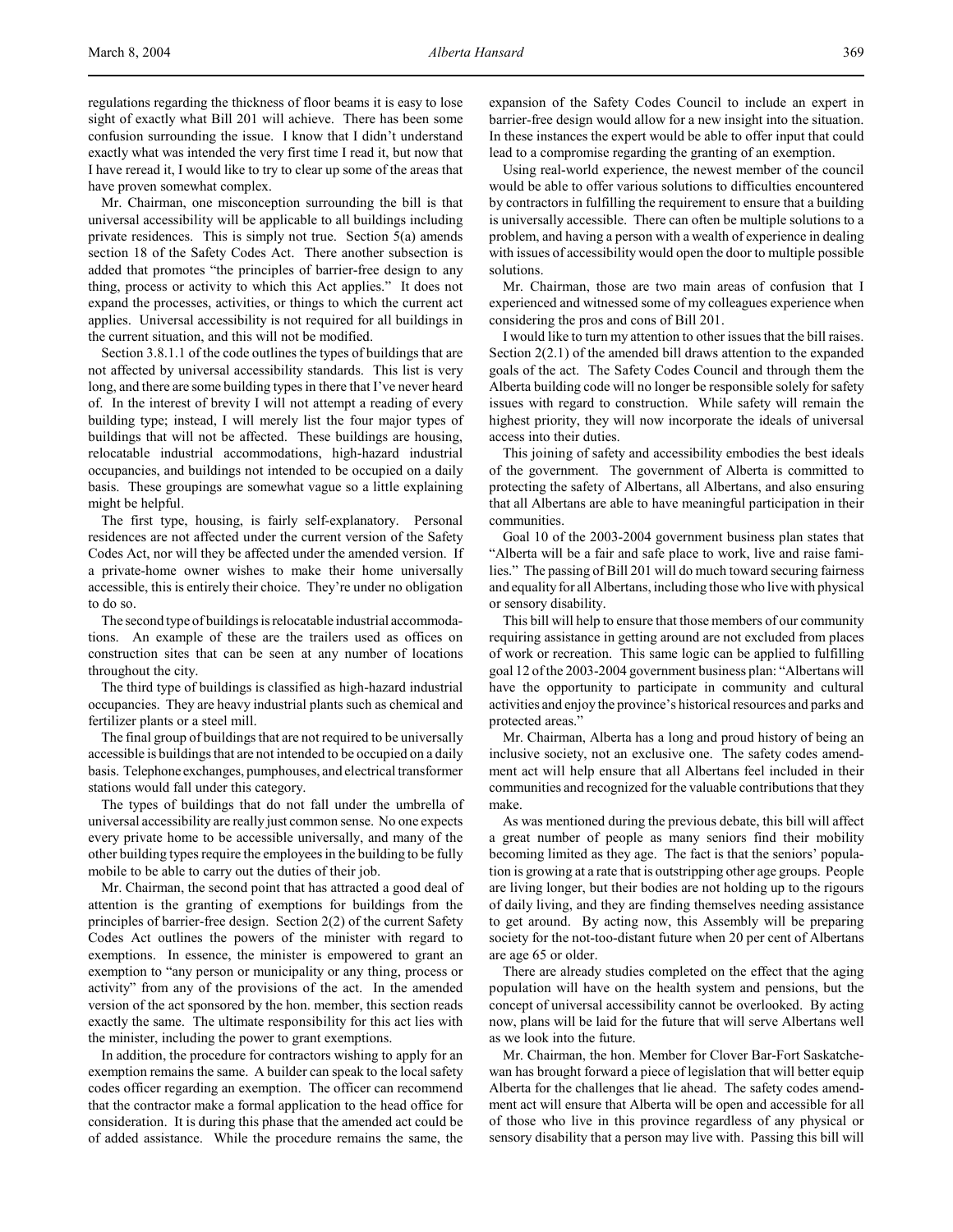make Alberta a leader in rights for those persons with a disability and help to secure the Alberta advantage for everyone in the province.

I would ask all of my colleagues to stand with me and support Bill 201. Thank you.

**The Chair:** The hon. Member for Wainwright.

**Mr. Griffiths:** Thank you, Mr. Chairman, for the opportunity to rise today to speak to Bill 201 in committee. I want to focus my comments today on the reasonableness of this bill and how it fits into the government's overall approach to these sorts of issues.

First, as other members have mentioned during this afternoon's discussion, Bill 201 does not affect the status of private residences throughout this province. We should all be clear by now on that point. Through section 3.8.1.1 of the building code Bill 201 cannot impose itself on private homes. When we are discussing the impact of this bill, we are talking primarily about public buildings and facilities that the public access on a regular basis. Albertans need not fear that the status of their homes is somehow changed by this legislation. Every section of this bill speaks to that fact.

The purpose of this act is quite clear. It is an attempt to change the way we think about public access, Mr. Chairman. Many Albertans have difficulties accessing public buildings, and we must ensure that their voice is heard in the development of these facilities. Up to this point I don't believe that this community has been ignored. In many regards those that build public buildings make a great effort to accommodate a wide variety and range of needs to facilitate access to as many Albertans as possible. But it is a unique voice and perspective that only the disabled community and those Albertans who cope with these difficulties on a daily basis can bring to a discussion on development of our public facilities.

All members heard the hon. Member for Clover Bar-Fort Saskatchewan discuss the wheelchair ramp here at the Legislature. That unique perspective of a person who uses a wheelchair could have further helped solve some of the difficulties of that ramp. Bill 201 would formalize that viewpoint for the entire province through section 4 of this bill. It is a subtle change, where an expert on barrier-free design would be appointed to the Safety Codes Council.

#### *5:00*

That is the really good thing about this bill, Mr. Chairman. It is a bill that is practical in its application. Albertans won't see a dramatic shift or change if this bill were to pass third reading and come into force on June 1 of this year, as outlined in section 7. No. What will happen is that the Safety Codes Council, when debating and developing new standards for our public buildings, will have to consider a new perspective and ensure that the principles of barrierfree design are considered. Over time these principles will become the new standard, and in many regards the changes that we hope to enact today will constitute a quiet shift in how we build buildings. They will become the norm and just in time too.

As many of my hon. colleagues have pointed out, Alberta's population is aging, and the difficulties that some seniors face with regard to mobility will continue to present themselves well into the future. They will become more and more prevalent as a greater proportion of our population ages. These issues will not go away, and it is important that we put ourselves in the position to respond to these sorts of issues now instead of being forced to do so when it's critical and expensive to do so in the future. With the gradual and common-sense application of this bill potential concerns regarding this bill should be alleviated.

Albertans who own or construct buildings will not have to fear massive new expenditures because of Bill 201. Quite simply, there is nothing in this bill to fear. When designing a new building from scratch or undertaking a renovation, architects and engineers will simply have to accommodate the principles of barrier-free design that will be incorporated practically into the standards of the code itself.

These new standards will be developed in time, and they will not be developed in isolation of other voices, Mr. Chairman. Under section 16 of the act experts in fire protection, buildings, barrier-free design, electrical systems, elevating devices, gas systems, plumbing systems, private sewage disposal systems, and pressure equipment will evolve the code together. All voices will equally discuss and develop new standards together. No one voice will be more prominent than another, but the key will be to ensure that all voices and all perspectives are heard.

We should be clear, Mr. Chairman, that the government retains the power to provide specific exemptions to the application of the code. So in instances where it would be detrimental to apply portions of the code to new construction, exemptions can be applied for, and if they are reasonable and they make sense, they will continue to be granted in a judicious and fair manner. In many regards Bill 201 can be seen in the broader scope of where the government and Albertans are moving.

For many years now the government through the Premier's Council on the Status of Persons with Disabilities has encouraged individuals in different aspects of our society to consider the needs and aspirations of the disabled community. For instance, it is part of the vision of the council and the government as a whole that all persons with disabilities are valued as full citizens in all aspects of society, with full participation in the social, economic, and political life of communities. Bill 201 will further this vision by removing barriers to buildings and facilities where the social, economic, and political life of our communities takes place. Furthermore, the principles of Bill 201 can be seen in this year's throne speech in the announcement of a new office for disability issues.

Mr. Chairman, I sincerely believe that Bill 201 is a step in the right direction for this province. Thank you.

**The Chair:** Thank you. The time for consideration of this item of business has now been completed.

[The clauses of Bill 201 agreed to]

[Title and preamble agreed to]

**The Chair:** Shall the bill be reported? Are you agreed?

**Hon. Members:** Agreed.

**The Chair:** Opposed? Carried. The hon. Government House Leader.

**Mr. Hancock:** Thank you, Mr. Chairman. I'd move that the committee rise and report Bill 201.

[Motion carried]

[The Deputy Speaker in the chair]

**The Deputy Speaker:** The hon. Member for Calgary-Lougheed.

**Ms Graham:** Yes. Thank you, Mr. Speaker. The Committee of the Whole has had under consideration and reports Bill 201.